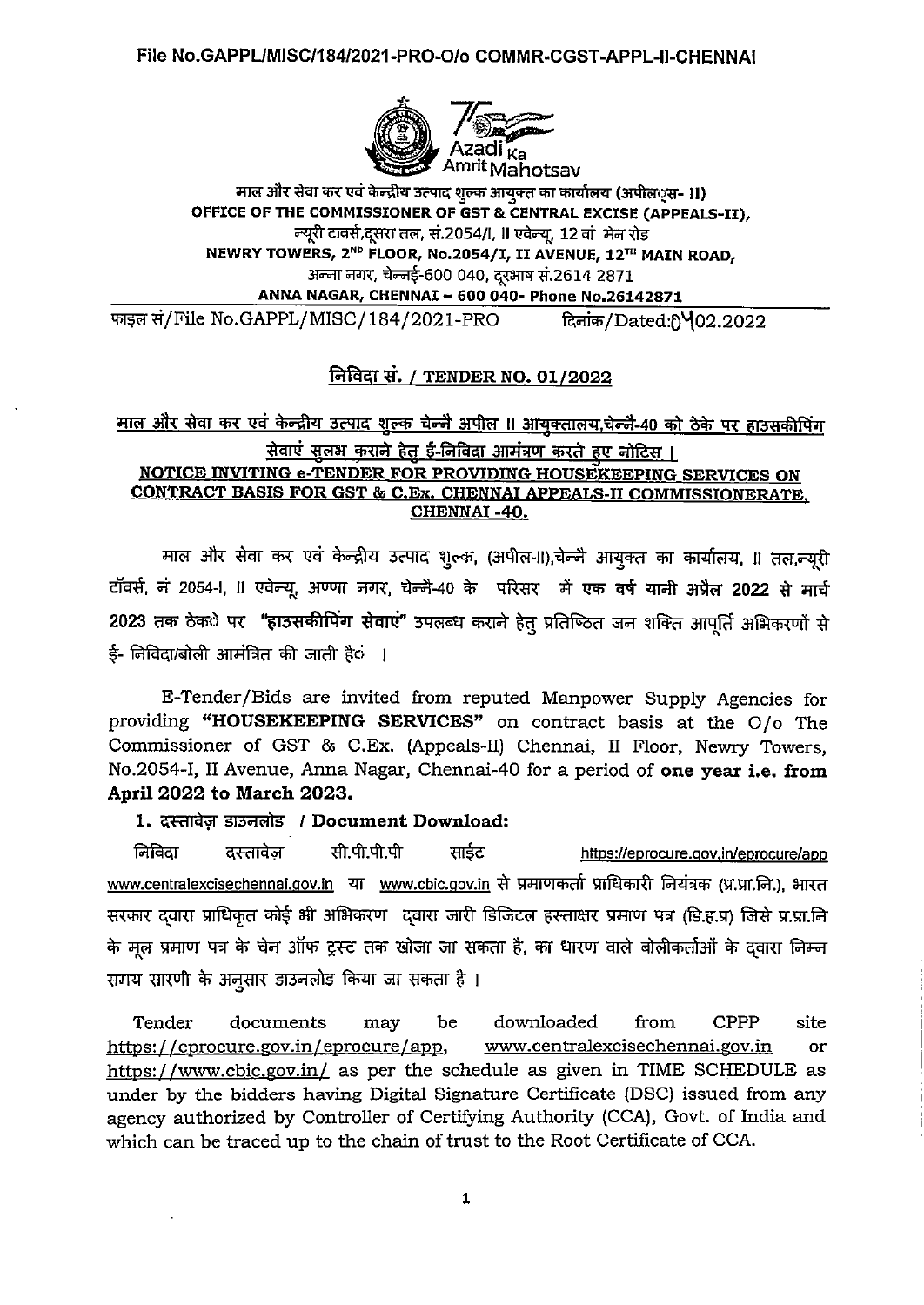# <u>निविदा की समयसारणी / TIME SCHEDULE OF TENDER</u>

| क्रम. सं.      | विवरण                                        | तिथि       | समय             |
|----------------|----------------------------------------------|------------|-----------------|
| S.No           | Particulars                                  | Date       | <b>Time</b>     |
| 1              | निविदा क <b>े</b> इ-प्रकाशन की तिथि          | 04.02.2022 | 15:00 बजे / Hrs |
|                | Tender e-publish date                        |            |                 |
| $\mathbf{2}$   | दस्तावेज़ डाउनलोड करने की प्रारंभ<br>तिथि    | 04.02.2022 | 15:30 बजे / Hrs |
|                | Document download start date                 |            |                 |
| 3              | स्पष्टीकरण मांगले (ऑनलाइन) हेतु प्रारंभ तिथि | 04.02.2022 | 16.00 बजे / Hrs |
|                | Start date for seeking clarification         |            |                 |
|                | (on-line)                                    |            |                 |
| 4              | स्पष्टीकरण मांगने (ऑनलाइन) हेतु अंतिम तिथि   | 15.02.2022 | 17:00 बजे / Hrs |
|                | Last date for seeking clarification (on-     |            |                 |
|                | line)                                        |            |                 |
| 5 <sup>5</sup> | बोली प्रस्तुतीकरण की प्रारंभ तिथि            | 16.02.2022 | 10:00 बजे / Hrs |
|                | Bid submission start date                    |            |                 |
| 6              | बोली प्रस्तुतीकरण की अंतिम तिथि              | 25.02.2022 | 11:30 बजे / Hrs |
|                | Bid submission last date                     |            |                 |
| $\overline{7}$ | निविदा खोलने की तिथि (तकनीकी)                | 28.02.2022 | 11:30 बजे / Hrs |
|                | Tender opening date (Technical)              |            |                 |

#### बोली प्रस्तुतीकरण / Bid Submission:  $2<sub>1</sub>$

बोली सी.पी.पी.पी. वेंबसाइट https://eprocure.gov.in/eprocure/app में केवल ऑनलाईन ही प्रस्तुत  $\mathbf{i}$ . की जा सकती है । निविदाकार / ठेकेदार को सलाह दी जाती है कि बोली ऑनलाईन प्रस्तुत करने के लिए वह अनुलग्नक VI में दिए गए "ऑनलाइन बोली प्रस्तुत करने के लिए बोली लगाने वालों को अनुदेश" का अनुसरण करें ।

**Bids** shall be submitted online only at **CPPP** website: https://eprocure.gov.in/eprocure/app Tenderer/Contractor are advised to follow the instructions "Instructions to Bidder for Online Bid Submission" provided in the Annexure VI for online submission of bids.

बोली के दस्तावेजों को काला और सफेद विकल्प के साथ 100 डी.पी.आई में स्कैन करें जो कि स्कैन्ड ii. दस्तावेजों के आकार को कम करता है ।

Bid documents may be scanned with 100 dpi with black and white option which helps in reducing size of the scanned document.

3. एक ठेकेदार या व्यावसायिक संबंध रखने वाले ठेकेदारों द्वारा एक से अधिक निविदाएं प्रस्तुत नहीं की जाएंगी। किसी भी परिस्थिति में पिता और उसके पुत्र (पुत्रों) या अन्य करीबी रिश्तेदारों को जो एक दूसरे के साथ व्यावसायिक संबंध रखते हैं (यानी जब एक या एक से अधिक साझेदार / निर्देशक उभयनिष्ठ हैं), एक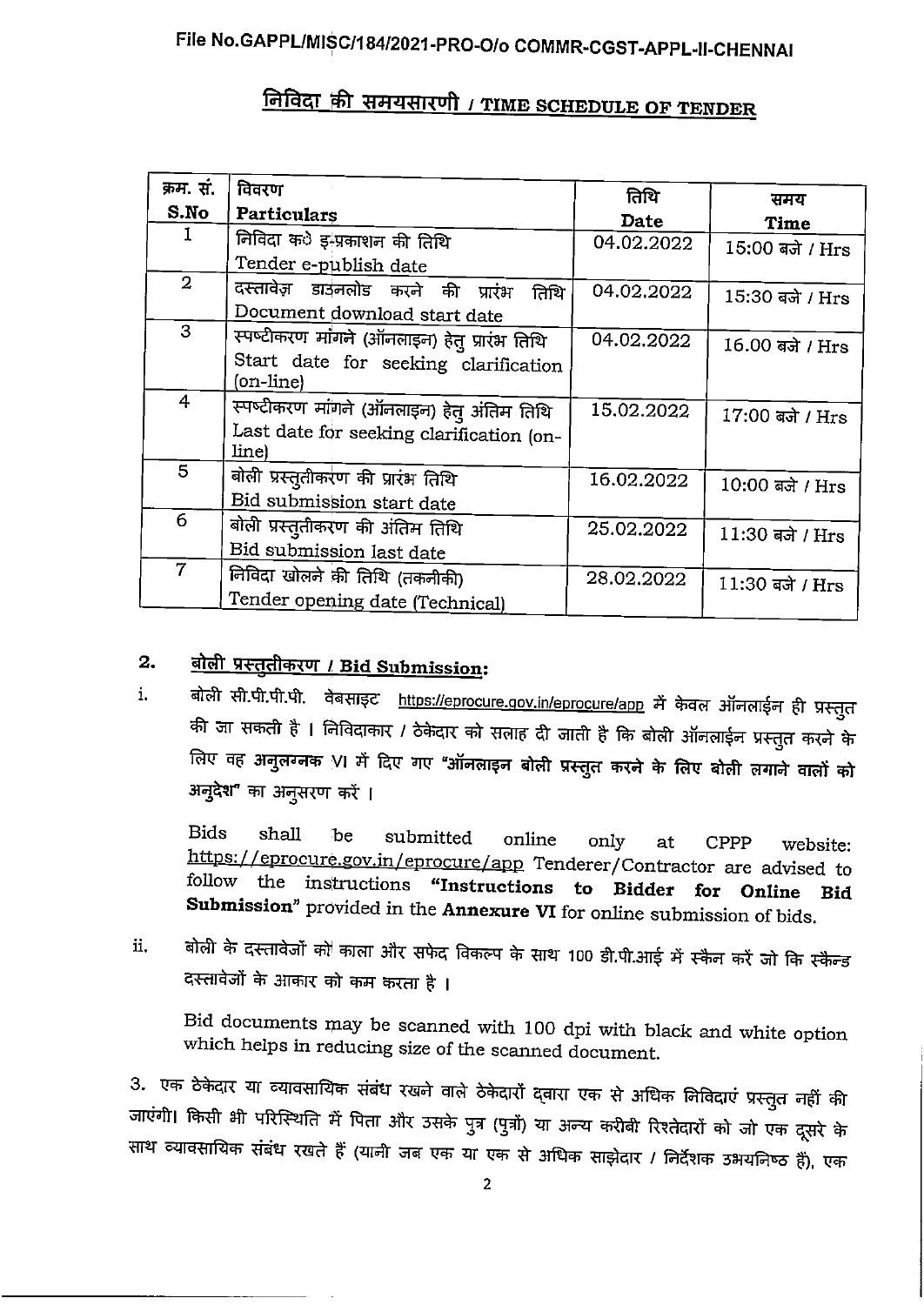ही संविदा के लिए पृथक प्रतियोगियों के रूप में निविदा प्रस्तुत करने की अनुमति नहीं दी जाएगी । इन शर्तों का उल्लंघन होने पर दोनों दलों के निविदाओं को अस्वीकार किया जा सकता है।

Not more than one tender shall be submitted by one contactor or contractors having business relationship. Under no circumstance will father and his son(s) or other close relations who have business relationship with one another (i.e. when one or more partner(s)/director(s) are common) be allowed to tender for the same contract as separate competitors. A breach of this condition will render the tenders of both parities liable for rejection.

4. केन्द्रीय सार्वजनिक प्रापण पोर्टल (कें.सा.प्रा.पो.) की वेबसाइट https://eprocure.gov.in/eprocure/app से निविदा डाउनलोड करने वाला निविदाकर्ता डाउनलोड किए हुए मूल्य बोली टेम्पलेट सहित निविदा फॉर्म में किसी भी प्रकार का हैर - फेर / संशोधन नहीं करेगा । यदि यह पाया जाए कि इसमें किसी प्रकार से हेर -फेर / संशोधन किया गया है तो निविदा को पूर्ण रूप से अस्वीकार कर दिया जाएगा एवं निविदाकर्ता को इस कार्यालय के साथ व्यवसाय करने से प्रतिबंधित कर दिया जाएगा ।

Tenderer who has downloaded the tender, from the Central Public Procurement Portal (CPPP) website https://eprocure.gov.in/eprocure/app shall tamper/modify the tender form including downloaded price bid template in any manner. In case if the same is found to be tampered/modified in any manner, tender will be completely rejected and tenderer is liable to be banned from doing business with this Office.

5. कोई भी शुद्धि पत्र / अनुशेष / संशोधन के लिए आशायित निविदाकर्ता को सलाह दी जाती है कि वे सी.पी.पी.पी. वेबसाईट https://eprocure.gov.in/eprocure/app को बोली प्रस्तुतीकरण की अंतिम तिथि तक नियमित रूप से देखते रहें ।

Intending tenderer are advised visit to again **CPPP** website https://eprocure.gov.in/eprocure/app regularly till closing date of submission of tender for any corrigendum / addendum/ amendment.

6. दरें केवल भारतीय रुपए में उद्धुत की जाएं।

The rates shall be quoted in Indian Rupees only.

7. दरें सभी कर (जी.एस.टी. के सिवाय), शुल्क, उगाही इत्यादि सहित हों और सांविधिक करों, शुल्कों आदि में कोई भी संशोधन हो तो उसके संबंध में जिम्मेदारी बोली लगाने वाले की ही होगी।

The rates will be inclusive of all taxes (except GST), fees, levies, etc. and any revision in the statutory taxes, fees, etc will be the responsibility of the Bidder.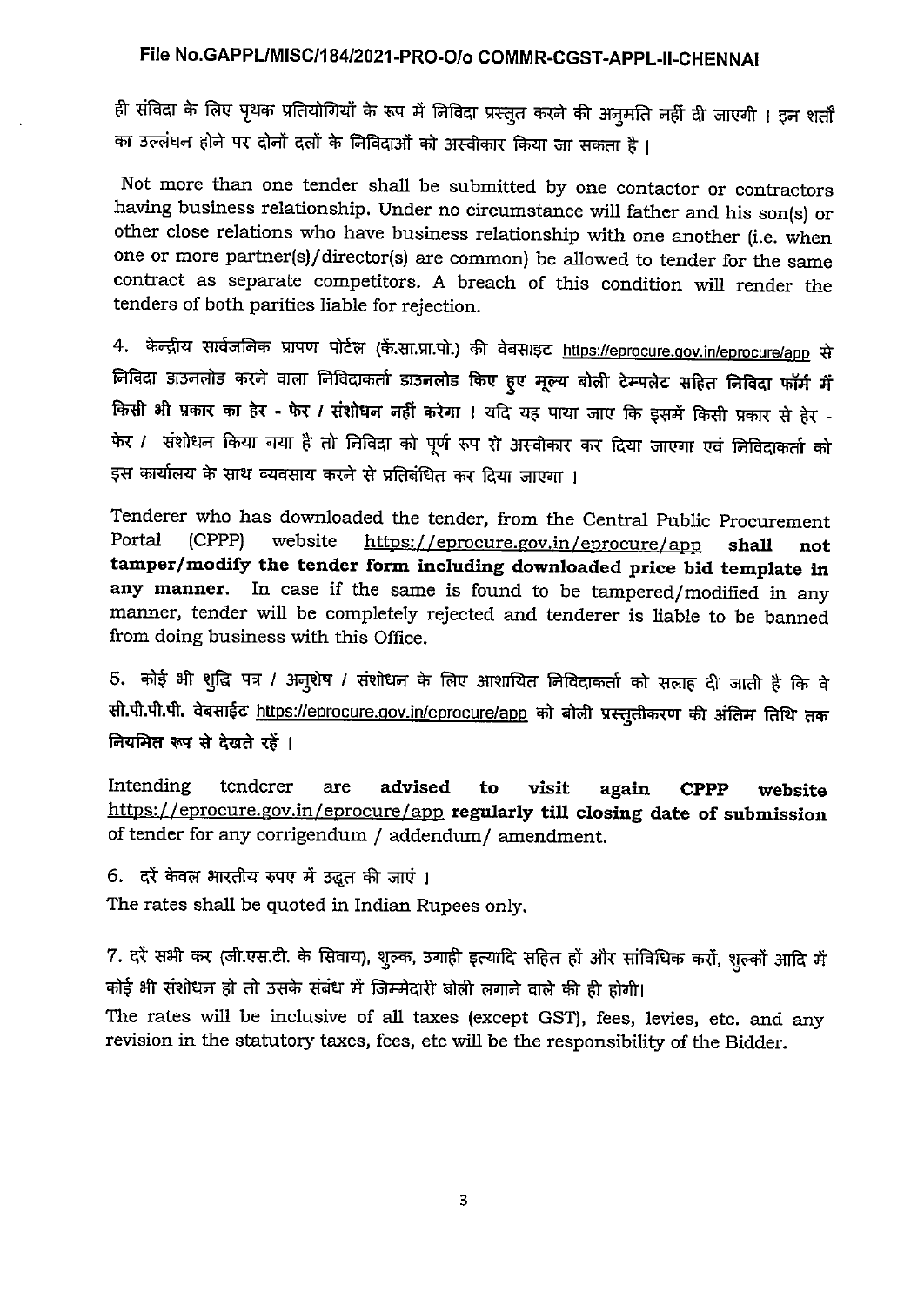8. अंकों और शब्दों में दर्शाई गई राशि में कोई विसंगति/अंतर होने की स्थिति में शब्दों में उल्लिखित राशि अभिभावी होगी और उस पर विचार किया जाएगा।

In case of any discrepancy/difference in the amounts indicated in figures and words, the amount in words will prevail and will be considered.

9. उद्धृत दरें संविदा की अवधि के दौरान स्थिर रहेंगी और किसी भी कारण से कोई संशोधन अन्मेय नहीं है। The quoted rates shall remain firm throughout the tenure of the contract and no revision is permissible for any reason.

अधिक जानकारी के लिए श्री कि.एस. प्रेमकुमार, अधीक्षक से 044-2614 2716 या 94442 02755 पर संपर्क करें ।

For further details, Shri K S Premkumar, Superintendent may be contacted at 044-2614 2716 or 94442 02755.

नोट : विभाग बिना किसी कारण बताए बोलियों को खोलने की तिथि को स्थगित करने या किसी बोली को स्वीकार करने या सभी बोलियों को अस्वीकार करने का अधिकार रखता है ।

NOTE: The Department reserves the right to postpone the date of opening or to accept or reject any or all the bids, without assigning any reasons.

(वाई. श्रीनिवास राव) / (Y. SRINIVASA RAO) संयुक्त आयुक्त / JOINT COMMISSIONER अपील**्स** –II / APPEALS-II

प्रतिलिपि / Copy to:

- 1. जन संपर्क अधिकारी, चेन्जै उत्तर/दक्षिण को सूचना पट्ट पर प्रस्तुत करने के लिए। The PRO, Chennai North/South to put up on the Notice Board.
- 2. अधीक्षक, माल और सेवा कर एवं केन्द्रीय उत्पाद शुल्क, कम्प्यूटर, चेन्नै उत्तर को आधिकारिक वेबसाइट पर अपलोड करने के लिए।

The Superintendent of GST & Central Excise, Computers, Chennai North to upload in official website.

 $\mathcal{A}$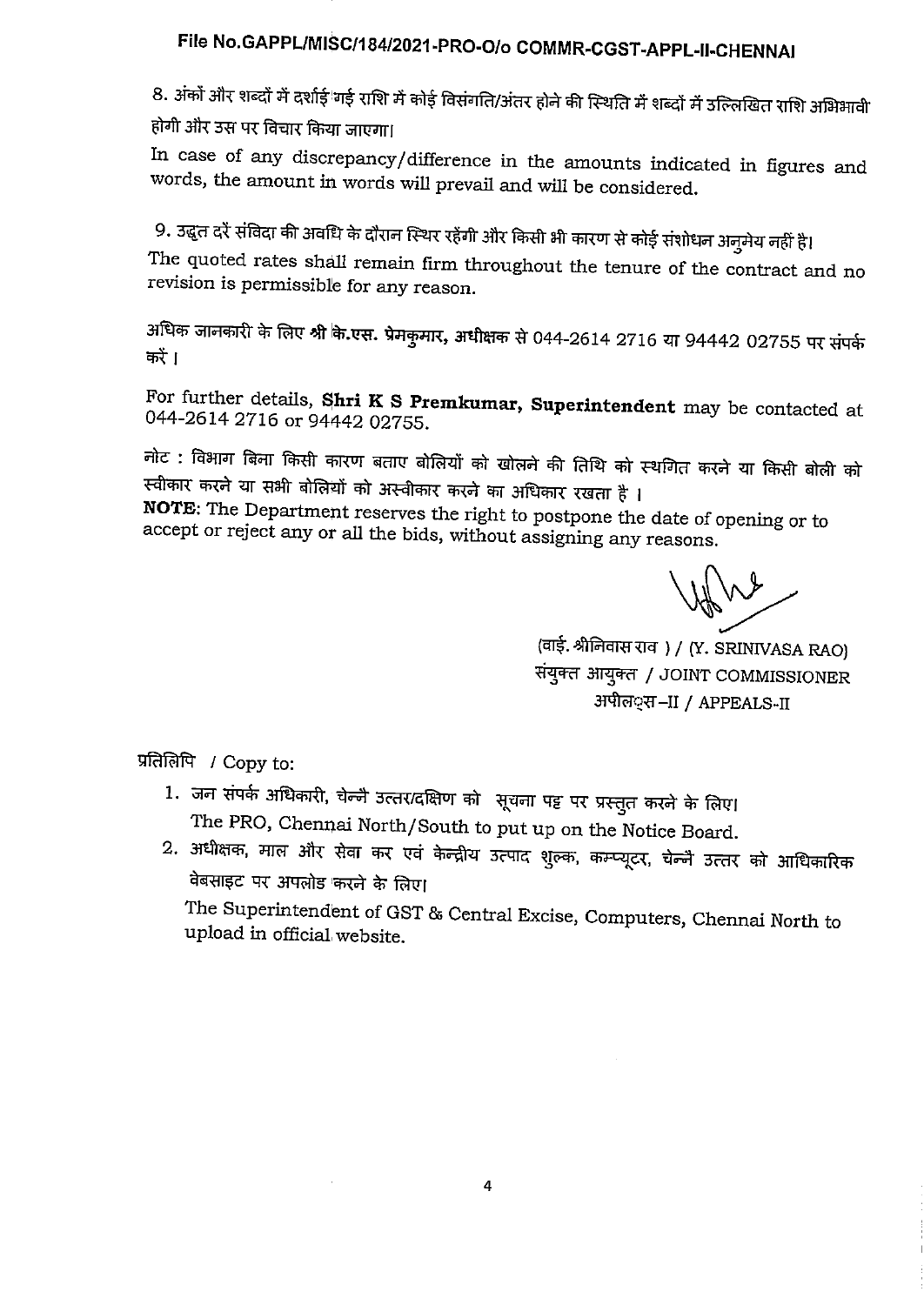

#### माल और सेवा कर एवं केन्द्रीय उत्पाद शुल्क आयुक्त का कार्यालय (अपील**्स- II)** OFFICE OF THE COMMISSIONER OF GST & CENTRAL EXCISE (APPEALS-II). न्यूरी टावर्स,दूसरा तल, सं.2054/I, II एवेन्यू, 12 वां मेन रोड NEWRY TOWERS, 2<sup>ND</sup> FLOOR, No.2054/I, II AVENUE, 12<sup>TH</sup> MAIN ROAD, अन्जा नगर, चेन्जई-600 040, दूरभाष सं.2614 2871 ANNA NAGAR, CHENNAI - 600 040- Phone No.26142871

फाइस सं./ File No. GAPPL/MISC/184/2021-PRO दिनांक / Dated: 1902.2022

# निविदा दस्तावेज / TENDER DOCUMENT

माल और सेवा कर एवं केन्द्रीय उत्पाद शुल्क, (अपील-II),चेन्जै आयुक्त का कार्यालय, दूसरा तल, न्यूरी टॉवर्स, नं 2054-I, Il एवेन्यू, अण्णा नगर, चेन्नै-40 के परिसर में 8480 वर्ग फुट के क्षेत्रफल के लिए ठेक**े पर <u>"हाउसकीपिंग सेवाएं"</u> प्रदान करने** हेत् प्रतिष्ठित जन शक्ति आपूर्ति अभिकरणों से ई-निविदा/बोली आमंत्रित की जाती है ।

E-Tender/Bids are invited from reputed Manpower Supply Agencies for "Housekeeping Services" on contract basis for O/o The providing Commissioner of GST & C.Ex. (Appeals-II) Chennai, II Floor, Newry Towers, No.2054-I, II Avenue, Anna Nagar, Chennai-40 for an area of 8480 Sq.Ft.

| क्रम.सं | विवरण                                                                 | पृष्ठ सं. |  |  |
|---------|-----------------------------------------------------------------------|-----------|--|--|
| SI.     | <b>Particulars</b>                                                    | Page No.  |  |  |
| No.     |                                                                       |           |  |  |
| 1.      | निविदा सूचना / Tender Notice                                          | $1-4$     |  |  |
| 2.      | निबंधन एवं शर्ते - अनुलग्नक I / Terms & Conditions - Annexure I       | $6 - 32$  |  |  |
| 3.      | प्रस्ताव पत्र - अनुलग्नक II / Offer Letter - Annexure II              | 33-34     |  |  |
| 4.      | तकनीकी बोली - अनुलग्नक III (ए), अनुलग्नक III (बी) & अनुलग्नक III (सी) | 35-39     |  |  |
|         | Technical Bid - Annexure III (A), Annexure III (B) & Annexure III (C) |           |  |  |
| 5.      | अनूलग्नक IV (बोलीकर्ता दवारा वचनबंध)                                  | 40-42     |  |  |
|         | Annexure IV (Bidder undertaking)                                      |           |  |  |
| 6.      | वित्तीय बोली (अनुलग्नक -V), मूल्य बोली दस्तावेज (अनुलग्नक -VII)       | 43-45     |  |  |
|         | Financial Bid (Annexure-V), Price Bid Document (Annexure-VII)         |           |  |  |
| 7.      | अनूलग्नक -VIII (बोलीकर्ता दवारा वचनबंध)                               | 46-47     |  |  |
|         | Annexure-VIII (Undertaking by Bidder)                                 |           |  |  |
| 8.      | अनूलग्नक -VI (ऑनलाइन बोली प्रस्तुतीकरण हेतु अनुदेश)                   | 48-53     |  |  |
|         | Annexure-VI (Instructions for online bid submission)                  |           |  |  |

 $\frac{1}{2}$  are  $\frac{1}{2}$  are  $\frac{1}{2}$  are  $\frac{1}{2}$  and  $\frac{1}{2}$  are  $\frac{1}{2}$  are  $\frac{1}{2}$  and  $\frac{1}{2}$  are  $\frac{1}{2}$  are  $\frac{1}{2}$  and  $\frac{1}{2}$  are  $\frac{1}{2}$  and  $\frac{1}{2}$  are  $\frac{1}{2}$  and  $\frac{1}{2}$  are  $\frac{1}{2}$  a

(वाई. श्रीनिवास राव) / (Y. SRINIVASA RAO) संयुक्त आयुक्त / JOINT COMMISSIONER अपील**्स** -- II / APPEALS-II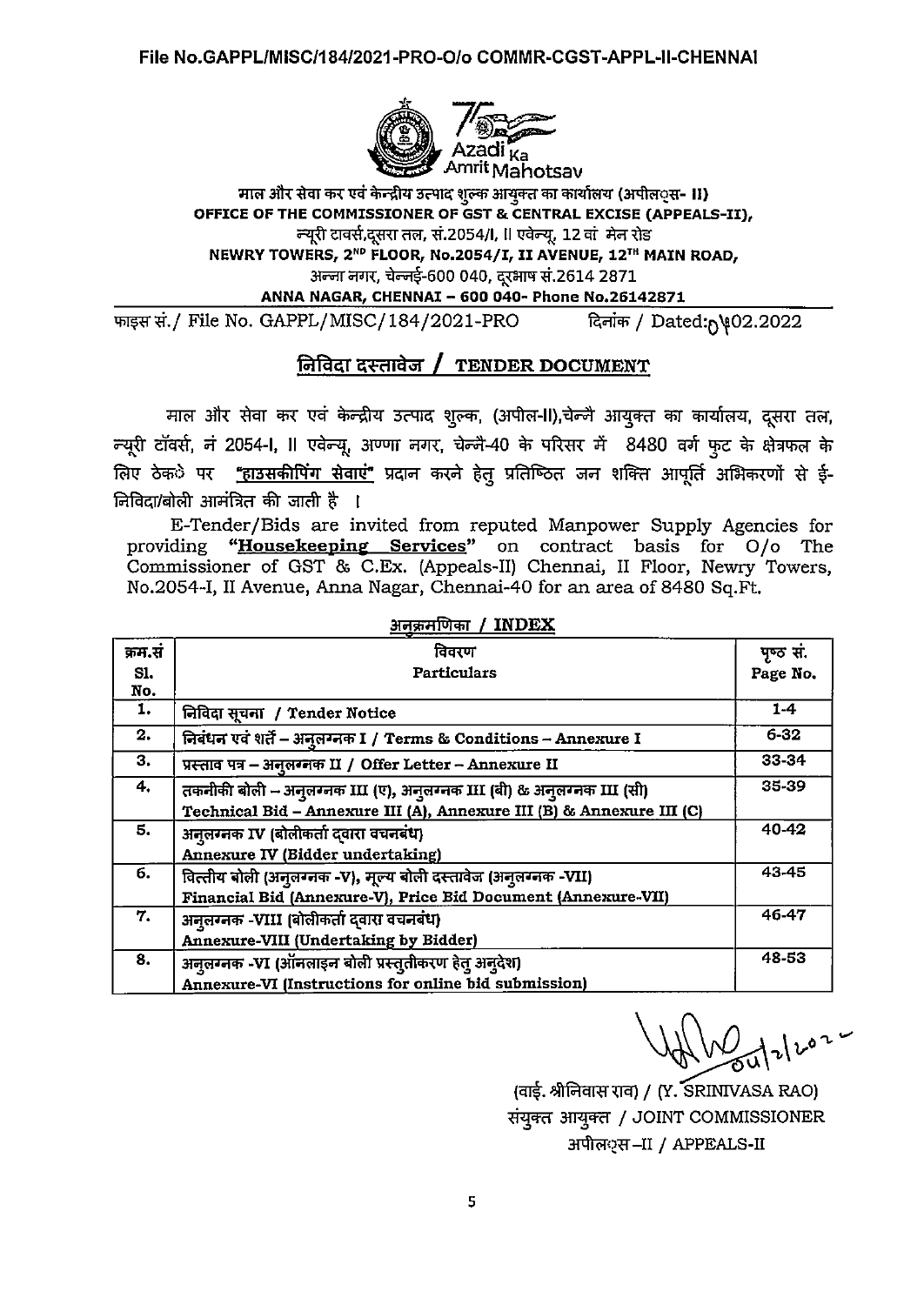# अनुलग्नक - I / Annexure-I

# निबंधन एवं शर्तें / Terms & Conditions

बोलीकर्ता के मार्गदर्शन हेत् सामान्य नियम एवं निर्देश (भाग I),

General Rules and Directions for the Guidance of the Bidder (Section I),

- 1.1. निविदा क**ी** परिधि / Scope of Tender
- 1.1.1 आयुक्त, माल और सेवा कर एवं केन्द्रीय उत्पाद शुल्क, (अपील-II),चेन्नै (इसमें इसके पश्चात् क्रेता के रूप में संदर्भित), । तल,न्यूरी टॉवर्स, नं 2054-।, ॥ एवेन्यू, अण्णा नगर, चेन्नै-40 के यहाँ अवस्थित कार्यालय के लिए निविदा दस्तावेज में परिभाषितान्सार (इसमें इसके पश्चात् "सेवा" के रूप में संदर्भित) ठेक**े पर "हाउसकीपिंग सेवाएं प्रदान करने"** हेतु ई- निविदा/बोली आमंत्रित करते है**ं** ।

Commissioner (Appeals-II), GST & C.Ex. Chennai, (hereinafter referred to as the Competent Authority), invites e-tenders/Bids for "Providing Housekeeping Services" for the office located at II Floor, Newry Towers, No.2054-I, II Avenue, Annanagar, Chennai-40 as defined in the tender documents (hereinafter referred to as the "Service").

1.1.2 संविदा की अवधि / Duration of the Contract:

संविदा की अवधि एक वर्ष यानी अप्रैल 2022 से मार्च 2023 तक है। इन्हीं निबंधनों एवं शर्तों और इसी दर पर, एक और वर्ष की अवधि के लिए संविदा बढ़ाई जा सकती है बशर्ते कि एजेंसी द्वारा प्रदत्त सेवाओं से क्रेता संतुष्ट हों, और ऐसा बढ़ाना क्रेता के एकमेव विवेकाधिकार पर निर्भर हैं।

The Contract period is for a period of one year i.e. from April 2022 to March 2023. The contract is extendable at the same terms and conditions and at the same rates by one more year subject to providing of services to the satisfaction of Competent Authority, at the sole discretion of the Competent Authority.

- 1.1.3 सभी उपकरण और सफाई सामान माल और सेवा कर एवं केन्द्रीय उत्पाद शुल्क,आयुक्त का कार्यालय (अपील-II),चेन्नै द्वारा उपलब्ध कराए जाएंगे । All equipment and cleaning supplies will be provided by the Office of the Commissioner of GST and Central Excise (Appeals-II), Chennai.
- 1.1.4 क्षेत्रफल / Area:

| क्रम.<br>सं.<br>Sl.No. | कार्यालय का नाम Name of<br>the Office             | अवस्थिति<br>Location                                                              | क्षेत्रफल (व.फु)<br>Working Area in<br>(sq. ft) (including<br>area of office<br>floor, furniture,<br>workstations,<br>doors, windows<br>etc.) |
|------------------------|---------------------------------------------------|-----------------------------------------------------------------------------------|-----------------------------------------------------------------------------------------------------------------------------------------------|
|                        | और<br>माल<br>सेवा<br>केन्द्रीय<br>उत्पाद<br>शुल्क | कर एवं  ।। तल, न्यूरी टॉवर्स, नं 2054-i, ।।<br>एवेन्यू, अण्णा नगर, चेन्नै- 600040 | 8480                                                                                                                                          |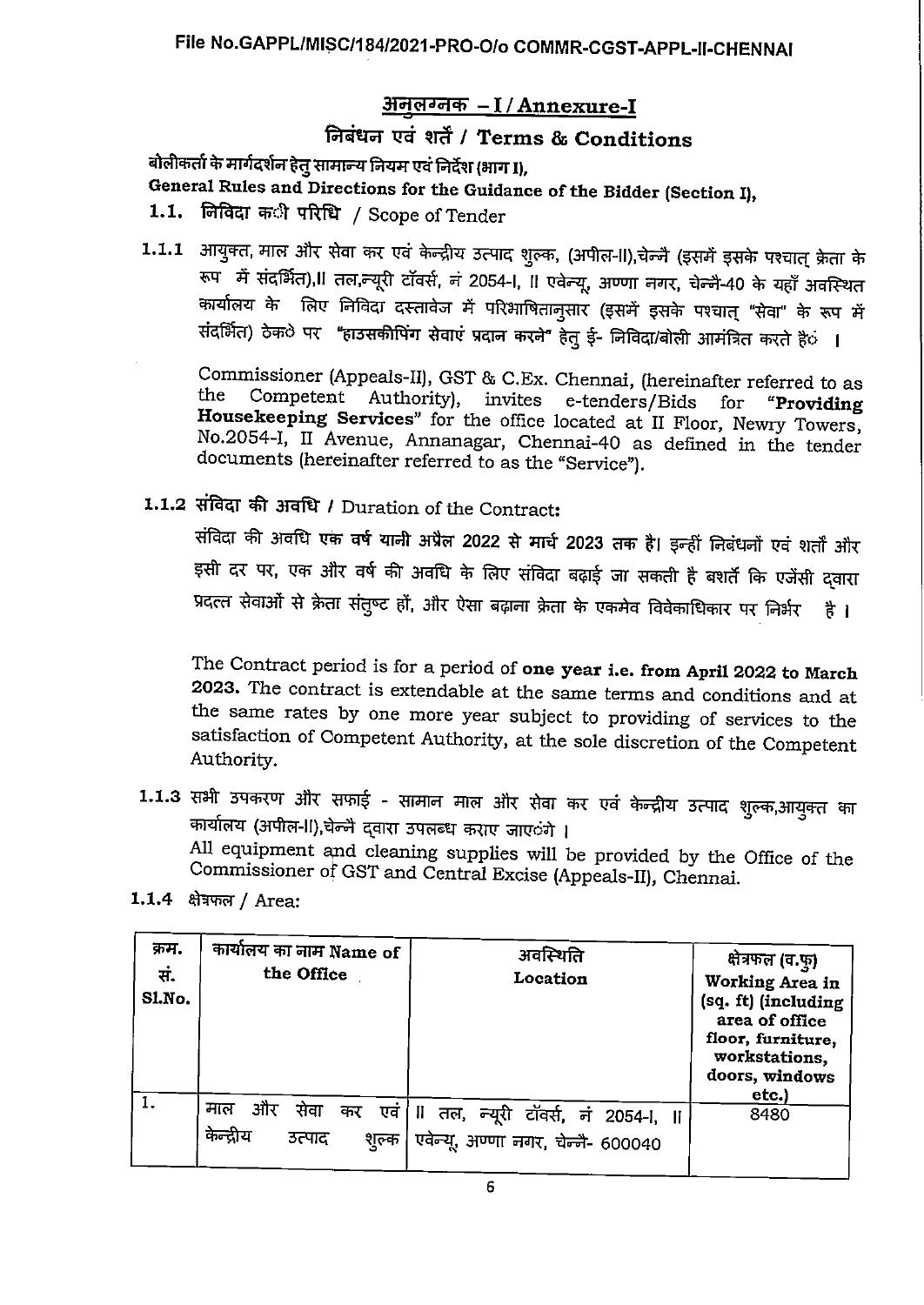| कार्यालय<br>का<br>आयुक्त<br>(अपील-II),चेन्नै                                     | II Floor, Newry Towers, No.2054-<br>I, II Avenue Towers, Anna Nagar,<br>Chennai - 600040 |      |
|----------------------------------------------------------------------------------|------------------------------------------------------------------------------------------|------|
| O/o The Commissioner<br>of GST and Central<br>(Appeals-II),<br>Excise<br>Chennai |                                                                                          |      |
|                                                                                  | / Grand Total                                                                            | 8480 |

**1.1.5** र्सफाई अनुर्सूची **/** Cleaning Schedule:

(i) ठेके दार की र्सफाई अनुर्सूची में दैनिक, र्साप्ताहिक और माभिर्सक र्सफाई गतिविधि को शामिल करने की योजना बनाई जाए । ठेके दार र्समय-र्समय पर इर्स कार्यालय के परामर्श र्से र्सफाई कार्यक्रम की र्समीक्षा और र्संशोधन करेगा और उर्सकी एक प्रति जन र्संपर्क अधिकारी को प्रस्तुत करेगा।

The contractor's cleaning schedule shall be planned to include Daily, Weekly and Monthly cleaning activity. **The contractor shall periodically review and revise the cleaning schedule in consultation with this office and submit a copy of the same to the Public Relations officer**.

(ii) माल और सेवा कर एवं केन्द्रीय उत्पाद शुल्क, आयुक्त (अपील-II),चेन्नै का कार्यालय न्यूरी टॉवर्स के साउथ विंग के द्वितीय तल पर स्थित है । ठेकेदार को पर्याप्त संख्या में हाउसकीपिंग स्टाफ उपलब्ध कराना चाहिए।

The O/o The Commissioner of GST and Central Excise (Appeals-II), Chennai occupies south wing on Second Floor of Newry Towers Building. **The contractor should provide sufficient nos. of Housekeeping staff.**

(iii) इस कार्यालय में बैठने की व्यवस्था सामान्य रूप से केबिन, क्यूबिकल और वर्क स्टेशन हैं, जिन्हें साफ और स्वच्छ रखने के लिए अधिक जनशक्ति की आवश्यकता होती है ताकि अधिकारियों को र्सुचारू रूप र्से काम करने के लिए प्रदूषण मुक्त वातावरण सूलभ हो सके ।

The seating arrangements furnished in this office are cabins, cubicles and work stations-in general, which require more manpower to keep the place clean and tide for the officers to have a pollution free environment for smooth hassle free working.

(iv) अधिकारियों के कक्ष, स्टाफ हॉल, आगंतुकों के कमरे, स्टोर, अभिलेख कक्ष, खाद्य - क्षेत्र आदि र्सहित र्संपूर्ण कार्यालय क्षेत्र को दिन में दो बार र्साफ किया जाए और मॉप र्से पोंछा जाए तnा र्सप्ताह में एक बार स्क्रब से साफ़ किया जाए। फिसलन से बचने के लिए बारिश के दिनों में इस भवन के प्रवेश स्थान पर अतिरिक्त मोपिंग करेंगे ।

All the office floor area including officers' chambers, staff halls, visitor's room, form stores, record rooms, pantry area etc. shall be cleaned and mopped twice daily and scrubbed once in a week. They shall do extra mopping at entrance of this office on rainy days to avoid slippage.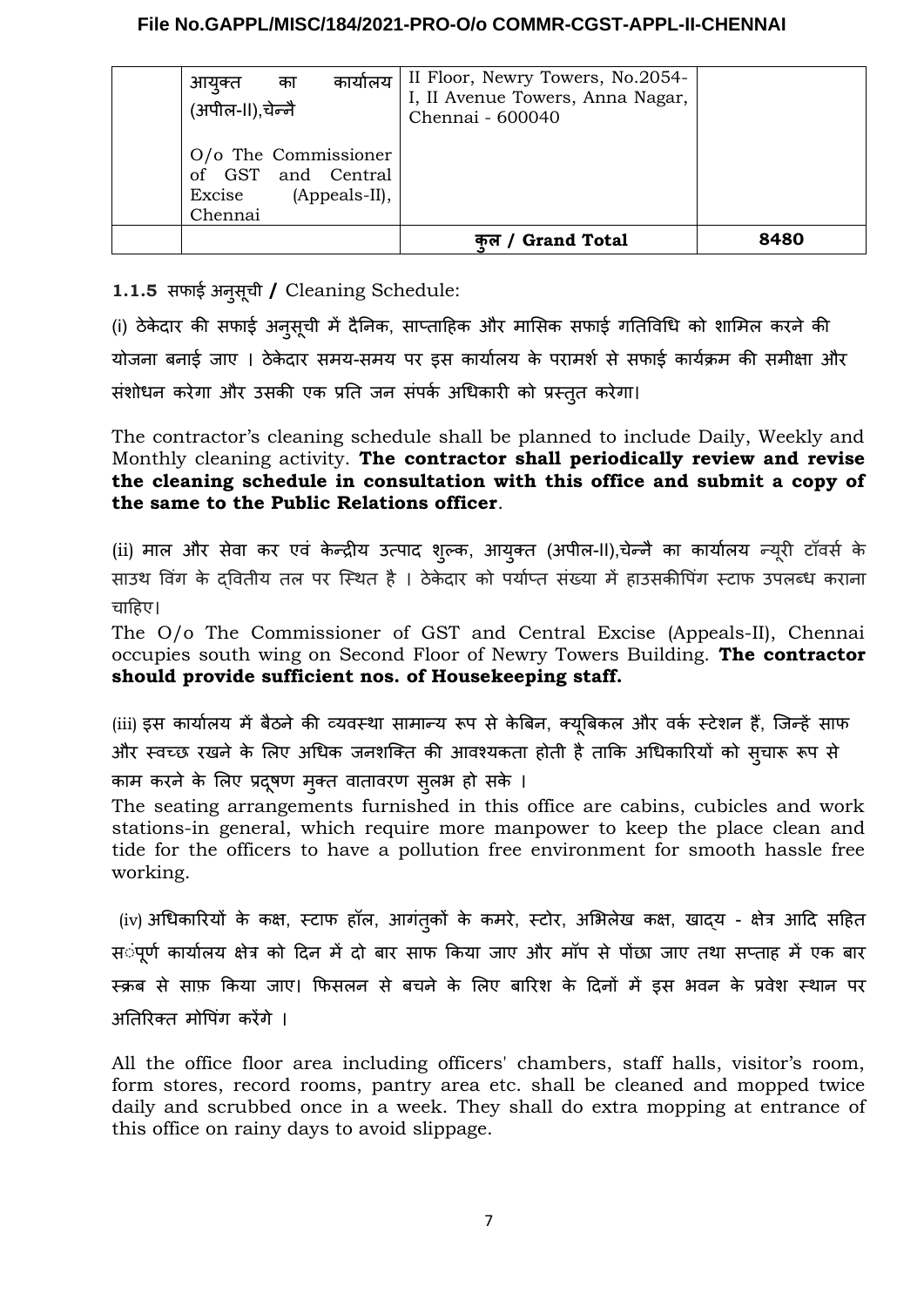(v) उपर्युक्त क्षेत्रों में स्थापित फर्नीचर जैसे मेज, कुर्सियाँ, आगंतुकों की कुर्सियाँ, कंप्यूटर टेबल, अलम*ार*ी इत्यादि और इलेक्ट्रॉनिक गैजेट्स जैसे कंप्यूटर, टेलीफ़ोन, फैक्स मशीन, फोटोकॉपियर मशीन आदि को धूल रहित बनाया जाए और रोज़ाना धूल झाड़ी जाए । दरवाजे, खिड़कियां, विभाजक ढांचे, विनीशियन ब्लाइंड्र्स और पर्दे भी एकांतर दिवर्स में एक बार पोंछकर र्साफ रखे जाएं ।

Furniture like tables, chairs, visitors' chairs, computer tables, almirahs etc. and electronic gadgets like computers, telephones, fax machines, photocopier machines etc. installed in the above mentioned areas shall be made dust-free and dusting shall be done daily. The doors, windows, partition, Venetian blinds and curtains shall also be kept clean by wiping them once in every alternate day.

(vi) र्सभी अभिलेख, अलमारी और रैक में रखे गए हैं। उनके ऊपर जमा हो रही धूल को पखवाड़े में एक बार वैक्यूम र्से र्साफ किया जाए, वह भी के वल किर्सा कार्यदिवर्स पर उर्स अधिकारी या ऐर्से अन्य नामित अधिकारी की मौजूदगी में, जो ऐर्से रिकॉर्ड के कब्जे में है ।

All records are kept in the almirahs and racks. The dust getting accumulated over them shall be vacuum cleaned once in a fortnight, that too only on a working day in the presence of the official who is in possession of such records or such other designated official.

(vii) भवन की लॉबी को साफ-स्थरा रखा जाए, धूल और गंदगी के निशान दिखते ही सूखा पोछा लगाया जाए। लॉबी में स्थित फर्नीचर की सभी वस्तुएँ जैसे मेज, कुर्सियां, कांच के दरवाजे के विभाजक ढांचे आदि पर जमनेवाला धूल, र्सभी कार्य दिवर्सों में नियमित अंतराल पर र्साफ कष्ठिेया जाए ।

The lobbies in the office shall be spic-and-span and dry mopping of dust and dirt shall be done as and when stains or foot marks appear. All items of furniture installed at the lobbies viz. tables, chairs, glass doors partitions etc., shall be dusted at regular intervals on all working days.

(viii) बिजली की फिटिंग जैसे ट्यूब लाइट, पंखे, इक्जॉस्ट फैन आदि की सफाई सप्ताह में एक बार की जाए ।

The electrical fittings like tube lights, fans, exhaust fans etc, shall be cleaned once in a week.

(ix) कार्यालय में बिजली की र्सुविधाओं पर ध्यान दिया जाए, जैर्से ट्यूब लाइट, बल्ब बदलना और इर्स तरह की अन्य छोटी मरम्मत, अपेक्षानुर्सार की जाए। कृत्रिम पौधों, डोरमैट और कालीनों को रोजाना र्साफ करना चाहिए और प्राकृतिक पौधों को रोजाना पानी देना चाहिए।

Attending to electrical facilities in the office like changing of tube lights, bulbs and such other minor repairs whenever required. Artificial plants, doormats and carpets should be cleaned daily and natural plants are to be watered daily.

(x) ठेके दार र्संविदा अवधि के दौरान जोड़े गए किर्सी भी अतिरिक्त कार्यालय क्षेत्र / शौचालय / आम क्षेत्र की र्सफाई और रखरखाव के लिए भी उत्तरदायी है ।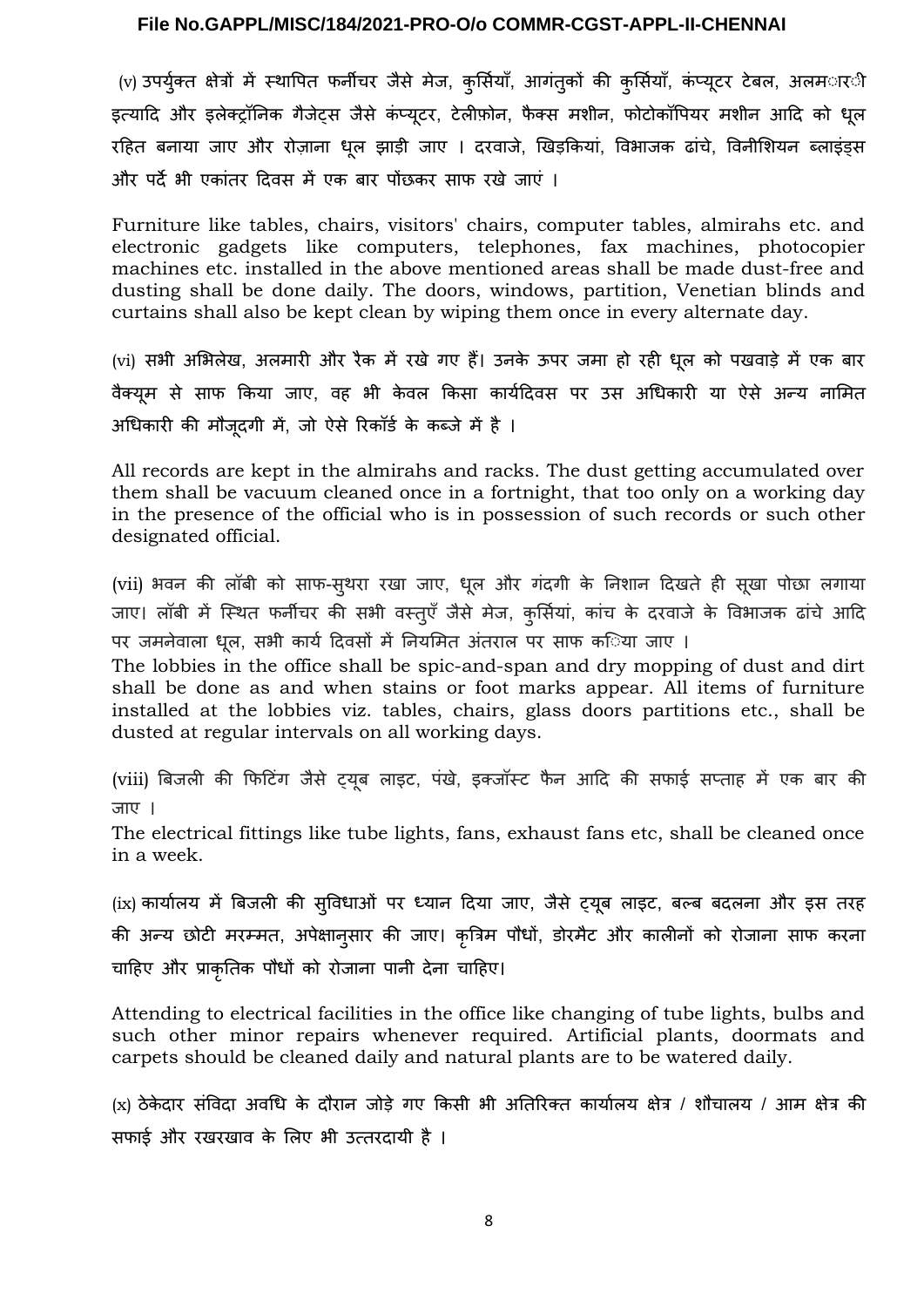The contractor is also liable for cleaning and maintenance of any additional office area/toilets/common area added up during the contract period.

(xi) कार्यालय भवन में सार्वजनिक शौचालय और आर्सजित शौचालय हैं । कार्य दिवसों में सभी शौचालयों को साफ किया जाए और र्सुबह 8.45 बजेतक उपयोग के लायक बनाया जाए । इर्स बात का ध्यान रखा जाए कि र्सफाई काम र्सेबहुत लंबे र्समय तक शौचालयों के उपयोग मेंबाधा न हो । कार्यालय मेंर्सार्वजनिक शौचालय, मूत्रालय, कमोड, वाश बेभिर्सन, दर्पण, नल फिटिंग आदि को प्रति दिन कम र्सेकम चार बार र्साफ किया जाए । शौचालय केफर्शको हमेशा र्सूखा रखना चाहिए ।

The office building has common toilets and attached toilets. All the toilets shall be cleaned and made fit for use by 8.45 a.m. on working days. Care shall be taken that the cleaning operation does not obstruct the use of toilets for a very long time. The common toilets in the office, urinals, commodes, wash basins, mirrors, tap fittings etc. shall be cleaned at least four times daily. Toilet floors shall always be kept dry.

(xii) शौचालय, दोषपूर्ण नल और वाल्वों में किसी भी रिसाव को तुरंत जनसंपर्क इकाई के संज्ञान में लाया जाए ।

Any leakage in the toilets, faulty taps and valves shall be brought to the notice of the Public Relations Unit, immediately.

# **1.2. पात्रता मा दंड** / **Eligibility Criteria**

निविदा / बोली दो बोली प्रणाली (तकनीकी / योग्यता बोली और वित्तीय बोली) में आमंत्रित की जाती हैं और यह सभी ठेकेदारों के लिए ख़ुला है जो निम्नलिखित पात्रता मानदंडों को पूरा करते हैं :

The tender/Bid is invited in TWO BID SYSTEM (**Technical & Financial Bid**) and is open to all contractors who fulfill the following eligibility criteria:

# 1.2.1 अनुभव / Experience

बोलीकर्ता को विभिन्न संगठनों में हाउसकीपिंग सेवाएं प्रदान करने के व्यवसाय में न्यूनतम **तीन** वर्ष का अनुभव होना चाहिए और उसके दवारा पिछले तीन वर्ष यानि 2017-18 से समान मूल्य या इससे अधिक मूल्य के कार्य का निष्पादन किया गया हो ।

[प्रमाण का तरीका: कार्य आदेश / संविदा और कार्य पूर्णता प्रमाण पत्र की प्रतियां टीडीएस प्रमाण पत्र, बोली दस्तावेज के साथ अपलोड किया जाना चाहिए।।

The Bidder should have minimum **three** years of experience in providing housekeeping services to various organization and should have executed work of similar value or above during the last 3 years i.e. since 2018-19:

[Mode of Proof: Copies of the Work order/Agreement and Work Completion certificate for the work Completed with TDS certificates to be uploaded along with bid document].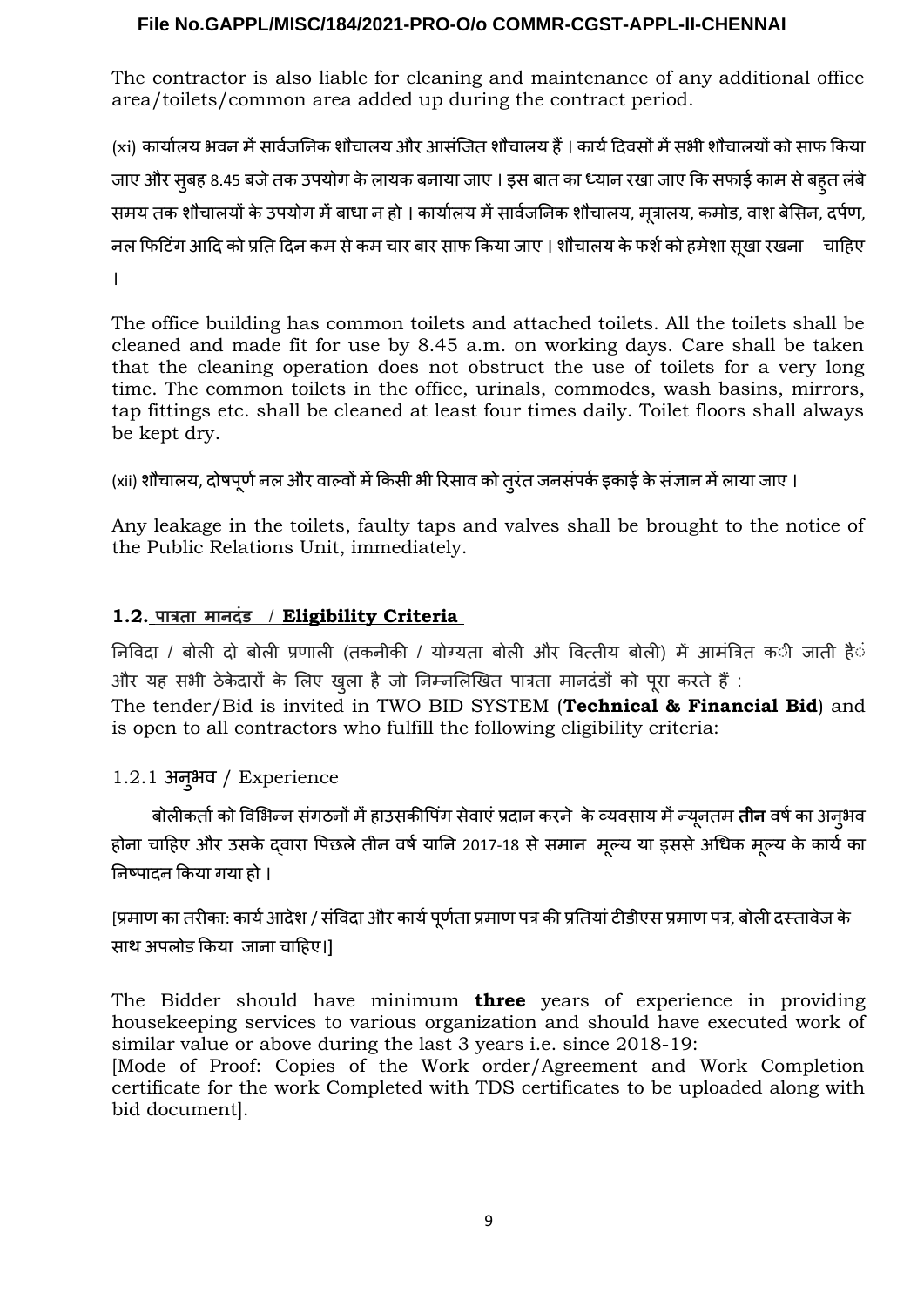#### 1.2.2 पण्यावर्त/ Turnover

बोलीदाता का पिछले 3 वित्तीय वर्षों यानी 2018-2019, 2019-2020 और 2020-2021 के दौरान 50 लाख रुपये र्से कम का वार्षिक कारोबार नहीं होना चाहिए।

[प्रमाण का तरीका: चार्टर्ड एकाउंटेंट दवारा विधिवत प्रमाणित औसत वार्षिक कारोबार प्रमाणपत्र बोली दस्तावेज के साथ अपलोड किया जाना है।।

The Bidder should have had an Annual turnover of not less than Rs.50 lakhs during the last 3 financial years i.e. 2018-2019, 2019-2020 & 2020-2021. [Mode of Proof: Average Annual turnover certificate duly certified by Chartered Accountant to be uploaded along with bid document].

#### 1.2.3 वैध पैन का होना / Possession of Valid PAN

 बोलीकर्ताओं के पार्स चालू नियमों के अनुर्सार वैध आयकर पंजीकरण र्संख्या / पैन और अन्य र्सांविधिक आवश्यकताएं होनी चाहिए । बोलीदाता निर्धारण वर्ष 2018-19, 2019-2020 और 2020-2021 के लिए आयकर रिटर्न दाखिल किया हो और वित्तीय वर्ष 2018-19, 2019-2020 और 2020-2021 के दौरान कोई उर्सको नुकर्सान नहीं हुआ हो ।

[प्रमाण का तरीका: पैन कार्ड और उपरोक्त तीन वित्तीय वर्षों के आईटीआर की प्रतिलिपि और उपरोक्त तीन वित्तीय वर्षों के तुलन पत्र / लाभ और हानि खातों को बोली दस्तावेज के साथ अपलोड किया जाना है]

The bidder should have a valid Income Tax Registration Number / PAN and other statutory requirements as per Rules in force. The bidder should have filed Income tax returns for the assessment years 2018-19, 2019-2020 & 2020-2021 and should not have incurred any loss during the F.Y. 2018-2019, 2019-2020 & 2020- 21.

[Mode of Proof: Copy of the PAN Card and ITR's of above three assessment years and Balance sheet/ Profit & Loss accounts for the above three financial years to be uploaded along with bid document]

1.2.4 बोलीकर्ताओं को ईएर्सआई और पीएफ प्राधिकारियों के र्साn पंजीकृत होना चाहिए ।

The bidder should have been registered with the ESI and PF authorities.

[प्रमाण का तरीका: पिछले 6 महीनों (जुलाई 2021 र्से दिर्संबर 2021) के दौरान किए गए धन - प्रेषण के लिए रर्सीदों के र्साn र्संबंधित पंजीकरण प्रमाण पत्र की प्रतियां और इर्स आशय की घोषणा को बोली दस्तावेज के साथ अपलोड किया जाना है]

[Mode of Proof: Copies of Respective Registration Certificates along with the Receipts for the remittances made during the last **6 months (July 2021 to December 2021)** and declaration to this effect to be uploaded along with bid document]

1.2.5 बोलीकर्ताओं को इर्स विभाग या किर्सी अन्य विभाग (के न्द्र या राज्य) में काली र्सूचीबद्ध नहीं होना चाहिए । [इस आशय की घोषणा बोली दस्तावेज के साथ अपलोड की जाए।]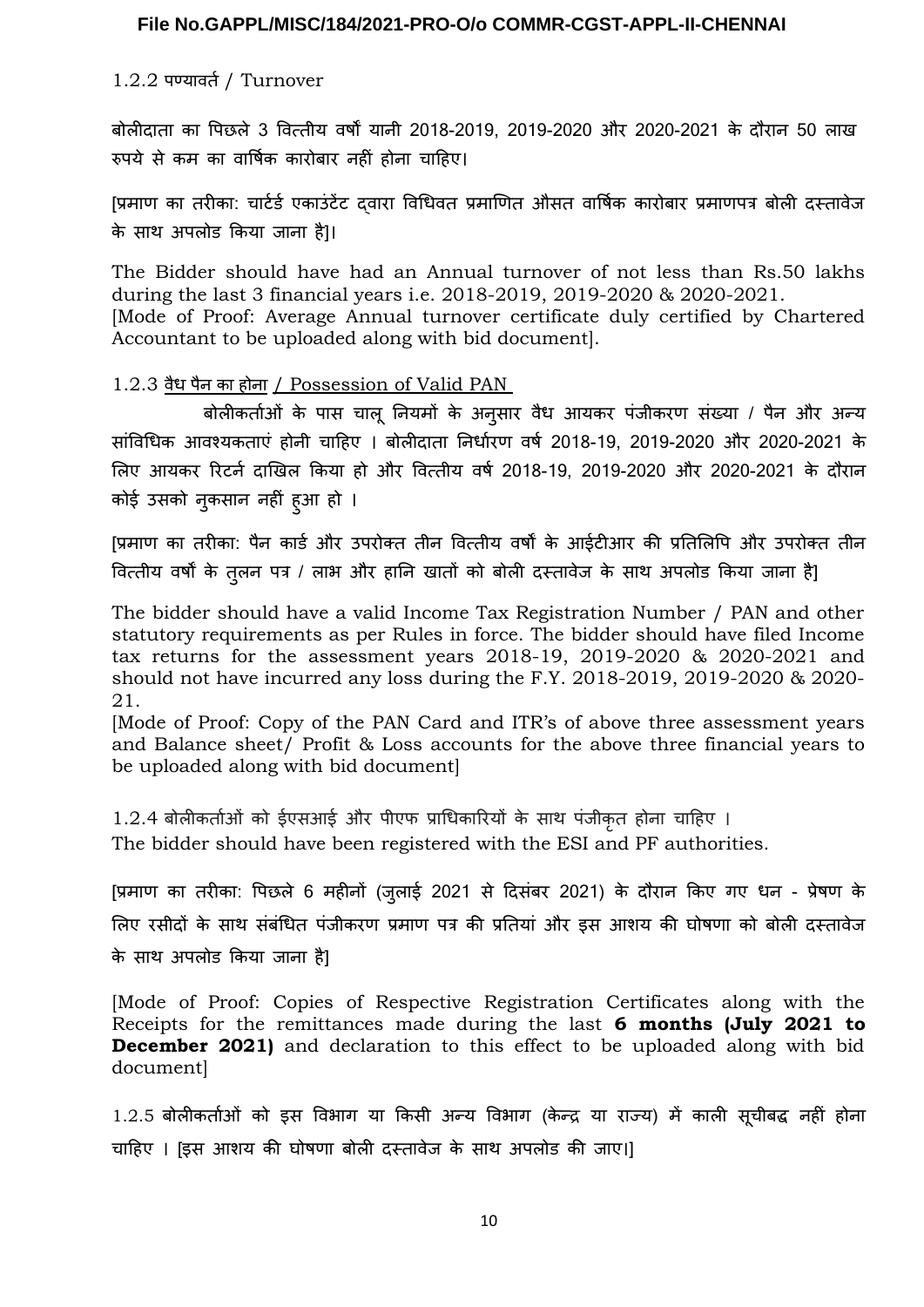Should not have been black listed by this department or any other Government (Central or State organisation. [Declaration to this effect to be uploaded along with bid document]

1.2.6 निविदाकर्ता किर्सी भी प्रकार का वादी नहीं होना चाहिए जिर्सका आवेदन किर्सी भी न्यायालय के र्समक्ष लंबित है, न्यायालय की कार्यवाही प्रक्रिया में हैऔर किर्सी भी न्यायालय द्वारा अंतिम निर्णय विभाग या भारत र्सरकार या अन्य र्सरकार या कोई र्सार्वजनिक क्षेत्र की इकाइयाँया र्सरकार र्सेर्संबंधित कोई भी र्संगठन र्सेर्संबंधित किर्सी भी मामलेर्सेर्संबंधित लंबित है।

The tenderer should not have been any kind of litigant whose application is pending before any court of Law, Court proceedings are in process and final Judgement by any Court of Law is pending relating to any cases pertaining to the Department/Government of India or any of other Government or any Public Sector Units or any Government related Organisations.

 $1.2.7$  बोल**ीदाता को बैंक से वित्तीय वर्ष** 2020-21 के दौरान प्राप्त उस राशि का ऋण - शोध क्षमता प्रमाणपत्र प्रस्तुत करना होगा, जो र्संविदा प्रदान करनेकी तारीख र्सेएक वर्षकी अवधि के लिए उद्धृत वार्षिक र्संविदा मूल्य र्से कम न हो और उसे बोली दस्तावेज के साथ अपलोड करना होगा । पिछले वित्तीय वर्षों के दौरान प्राप्त ऋण - शोध क्षमता प्रमाणपत्र स्वीकार नहीं किया जाएगा।

The bidder must produce a **solvency certificate** obtained from his banker during the F.Y. 2020-2021 for an amount not less than the Annual Contract value as quoted for a period **of one year from the date of award of contract** and uploaded along with bid document. Solvency certificate obtained during earlier financial years will not be accepted.

1.2.8 बोलीकर्ताओं को माल ओर सेवा कर विभाग के साथ पंजीकृत होना चाहिए (जीएसटी पंजीकरण प्रमाणपत्र को बोली दस्तावेज के साथ अपलोड किया जाना चाहिए) और सेवा प्रदाता के पास चेन्नई में एक स्थानीय क्रियाशील कार्यालय होना चाहिए ।

The bidder must be registered with the GST department (GST registration certificate to be uploaded along with bid document) and service provider should have a **local functioning office in Chennai.** 

1.2.9. वित्त वर्ष 2017-18, 2018-19 और 2019-२० के दौरान जीएर्सटी का भुगतान किया जाना चाहिए था। (जीएसटी विभाग के साथ दाखिल रिटर्न की प्रतियां बोली दस्तावेज के साथ अपलोड की जानी चाहिए)

GST should have been paid during the F.Y. 2017-18, 2018-19 & 2019-20 (copies of returns filed with GST department to be uploaded along with bid document)

**1.2.10 यदि कोई फर्म "शून्य" / गण्य सेवा प्रभार उद्धृत करती हैतो बोलियों पर विचार हीं किया जाएगा।**

**If a firm quotes "NIL" /negligible service charges the bids will not be considered**.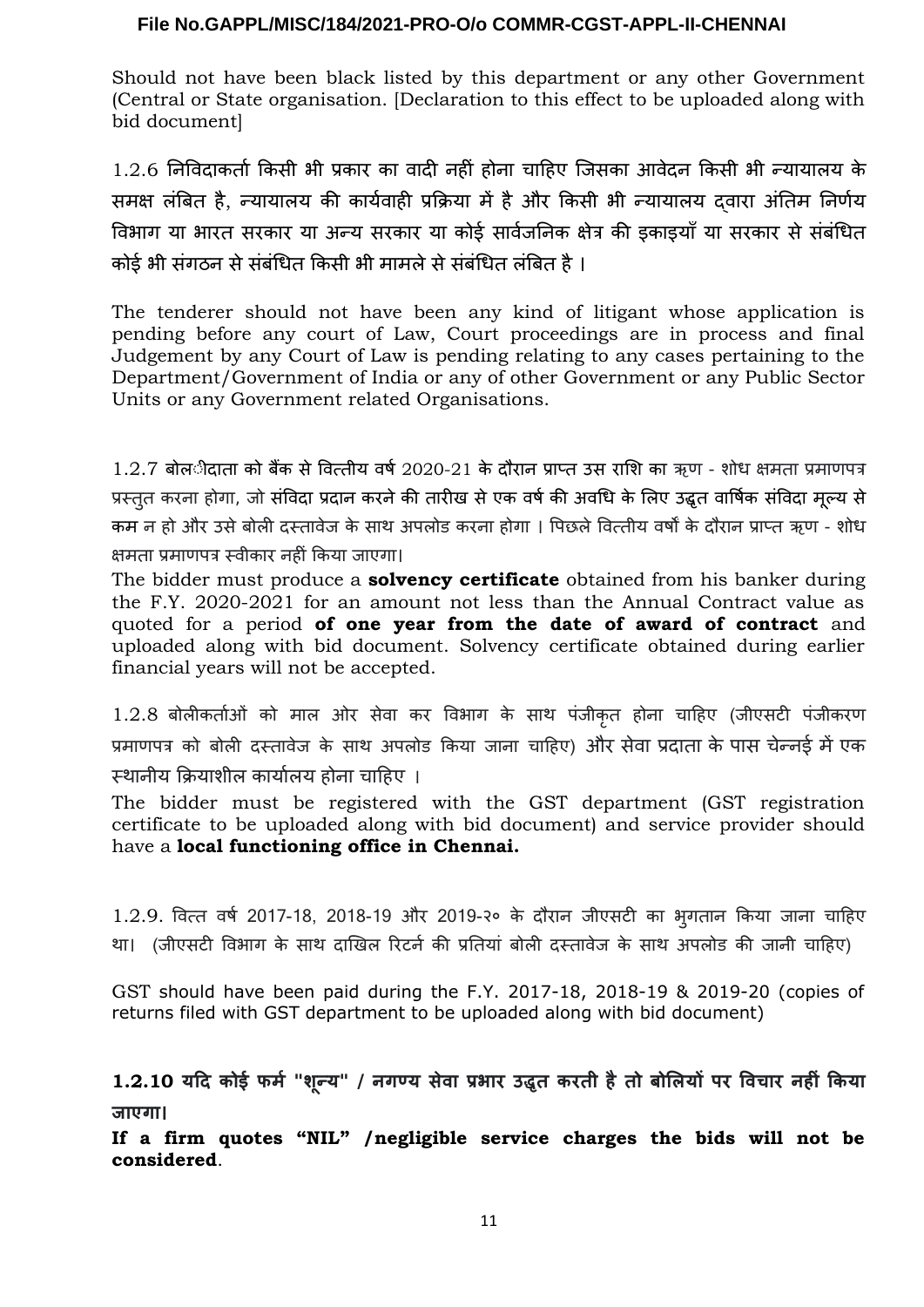विभिन्न पात्रता शर्तों को पूरा करने की बात को सिद्ध करने के आशय से बोलीकर्ताओं दवारा प्रस्तुत विभिन्न प्रमाण / र्समर्थक दस्तावेजों के र्संबंध में, यह तय करना विभाग का विशेषाधिकार होगा कि प्रस्तुत दस्तावेज वैध र्साक्ष्य हैं या नहीं । यदि आवश्यक हो तो विभाग अतिरिक्त प्रमाण के लिए मांग करने का विशेषाधिकार भी रखता है।

With regard to the various proof/supporting documents produced by the bidders for establishing that they meet the various eligibility conditions, it shall be the department's prerogative to decide whether the document produced is valid evidence or not and to call for additional proof, if required.

**पात्रता मा दंडों को पूरा कर ेके प्रमाण मेंनि विदा के साC अपलोड किए जा ेवालेसभी दस्तावेजों पर बोलीदाता द्वारा विधिवत हस्ताक्षर किए जा ेहैं।**

**All the Documents in proof of meeting eligibility criteria uploaded with the tender are to be duly signed by the bidder.**

# 1.3 **नि विदाओं की तैयारी और प्रस्तुतीकरण / Preparations and Submission of Tenders**

# 1.3.1 **निविदा की भाषा** / Language of Tender

बोलीकरता और क्रेता के बीच विनिमेय निविदा तथा निविदा से संबंधित सभी पत्राचार और दस्तावेज केवल अंग्रेजी भाषा में लिख**े जाए**ंग**े । यदि बोलीदाता अपने प्रस्ताव के साथ** किसी अन्य भाषा में रचित कोई भी मुद्रित साहित्य प्रस्तुत करता है, तो ऐसे दस्तावेजों के साथ उनके अंग्रेजी अनुवाद भी प्रस्तुत करे । निविदा के निर्वचन के प्रयोजन के लिए के वल अंग्रेजी रूपांतर की विषय-वस्तुको ध्यान में रखा जाएगा । The tender, and all correspondence and documents, related to the tender, exchanged between the bidder and the Competent Authority shall be written in the English language only. If the bidder along with their offer furnish any printed literature written in any other language, such documents shall be supplemented with their English translation also. For the purpose of interpretation of the tender, the contents in the English translated version alone shall be taken into consideration.

# 1.3.2 निविदा में र्समाविष्ट होने वाले दस्तावेज **/** Documents comprising the Tender

बोलीदाता दवारा प्रस्तुत बोली / निविदा में निम्नलिखित शामिल होंगे और इसे खंड 1.9 के अनुसार जारी किए गए किसी भी संशोधन के साथ पढ़ा जाना चाहिए।

The Bids/tender submitted by the Bidder shall comprise the following and should be read in conjunction with any Amendments issued in accordance with Clause 1.7 & 1.8.

- (i) कवर I (तकनीकी बोली दस्तावेज) के साथ अपलोड किए जाने वाले दस्तावेज Documents to be uploaded with Cover I (Technical Bid documents)
- 1) बयाना राशि जमा की स्कैन की गई प्रति / बयाना राशि जमा से छूट की स्कैन की गई प्रति
- a) Scanned copy of Earnest Money Deposit (EMD) / Exemption from Earnest Money Deposit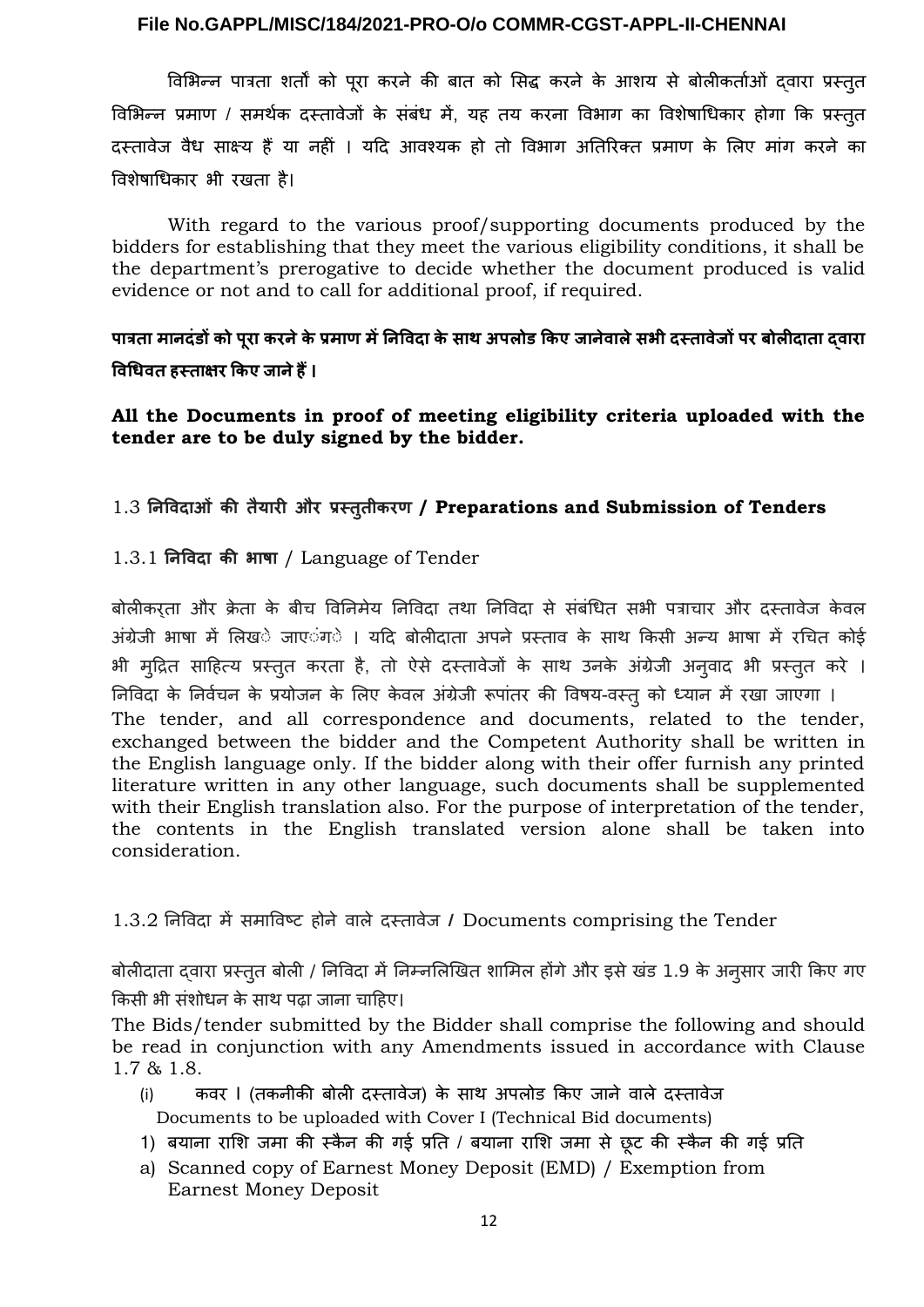2) पूरे निविदा दस्तावेज की स्कैन की गई प्रति, सभी पृष्ठों पर हस्ताक्षरित और मुहरबंद

b) Scanned copy of entire tender document, signed & sealed on all pages

ग) प्रस्ताव पत्र की स्कैन की गई प्रति (अनुलग्नक II)

c) Scanned copy of Offer Letter (Annexure II)

घ) आवश्यक संलग्नकों के साथ अनुलग्नक III ए, III बी, III सी, IV, VI और VIII की स्कैन की गई प्रतियां d) Scanned copies of Annexures III A, III B, III C, IV, VI & VIII with necessary enclosures

(ii) कवर II (वित्तीय बोली)

Cover II (Financial Bid)

- 1) वित्तीय बोली वचनबंध की स्कैन की गई प्रति (अनुलग्नक-VII)
- a) Scanned copy of financial bid undertaking (Annexure-VII)
- ख) वित्तीय बोली की स्कैन की गई प्रति (अनुलग्नक-V)
- b) Scanned copy of Financial Bid (Annexure-V)
- ग) BOQ\_XXXX.xls . केरूप मेंवित्तीय बोली दस्तावेज
- c) Financial bid document in the form of BOQ\_XXXX.xls

1.3.3 बोलीदाता खंड 1.2 के अनुसार अपलोड / जमा करने के लिए आवश्यक सभी दस्तावेज विधिवत् भरकर अपने प्रावरण पत्र, डेटा और अन्य जानकारी के साथ जमा करें ताकि निविदा हर तरह से पूर**ी हो**।

The bidder shall submit all the documents required to be uploaded/ submitted as per Clause 1.2 duly filled in along with their covering letters, data and other information so that the tender is complete in all respects.

1.3.4 निविदा/बोली के वल उर्स र्संस्nा/फर्म/निगम द्वारा अपलोड/भरा और हस्ताक्षरित किया जाए जिर्सके नाम पर निविदा दस्तावेज जारी किए गए हैं।

The tender/Bids shall be uploaded/filled and signed only by the entity/firm/corporation in whose name the tender documents have been issued.

1.3.5 टेलेक्स, फैक्स, ईमेल आदि (अर्थात अनुबंध-VI में निर्धारित तरीकों से अन्य तरीके) दवारा भेजी गई बोलियां स्वीकार नहीं की जाएंगी।

Bids sent by telex, fax, Email etc. (i.e. modes other than by ways prescribed in Annexure - VI) shall not be accepted.

1.3.6 बोलियों के र्सभी पष्ृठों पर इकाई के विधिवत प्राधिकृत हस्ताक्षरकर्ता (कर्ताओं) द्वारा ही हस्ताक्षर किए जाने चाहिए । निविदा पर हस्ताक्षर करने के लिए प्राधिकृत व्यक्ति, निविदा के र्सभी पष्ृठों और खंड 1.2 के अनुर्सार अपेक्षित दस्तावेज र्समेत अन्य दस्तावेजों पर हस्ताक्षर करेगा (करेंगे) ।

The Bids should be signed in all pages only by the duly authorized signatory (ie) of the entity. The person(s) authorized to sign the tender shall sign all the pages of the tender and other documents including those which are required to be submitted as per Clause 1.2.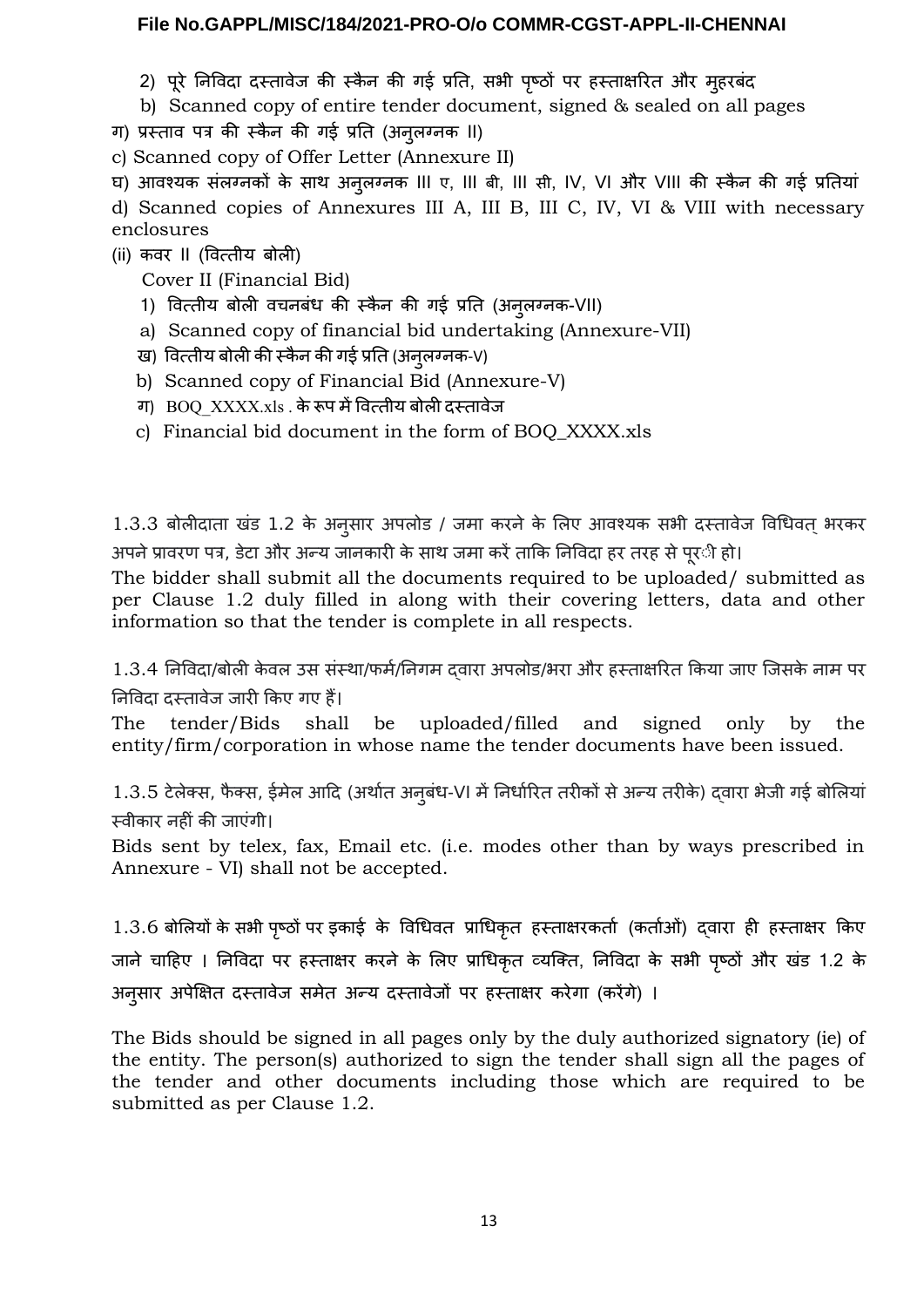1.3.7 बोलीकर्ताओं को निर्धारित प्रोफार्मा में और कवर I के अधीन निविदा दस्तावेजों में निर्धारित आवश्यकताओं के अनुर्सार र्सभी विवरण अपलोड किया जाना चाहिए । बोलियाँ और निविदा दस्तावेज र्सभी प्रकार से पूरे होने चाहिए और किसी भी अपूर्ण बोल**ी / निविदा को अस्वीकार कर दिया जाएगा** ।

Bidder should upload all the details in the prescribed Proforma and as per the requirements set out in the tender documents under Cover I. Bids and Tender documents should be complete in all respects and any incomplete Bids/tender will be rejected.

#### 1.3.8 **Submission of tender**

- i. The tender shall be submitted online in Two parts, viz., technical bid and Financial bid.
- ii. All the pages of bid being submitted must be signed and sequentially numbered by the bidder irrespective of nature of content of the documents before uploading.
- iii. This office reserves the rights to seek any document in original in respect of I.T Return/PF/ESI/Experience etc. as specified in the technical bid for verification at any stage of tender process.
- iv. The Financial bid of the successful bidders (i.e. qualified in Technical bid) will be decrypted and opened on-line, on the scheduled date after the pre-scheduled time by the bid openers. The bidder will get information regarding the status of their financial bid and ranking of bidder on website.

# 1.3.9 **नि विदा प्रक्रिया / TENDER PROCESS:**

निविदाएं दो भागों मेंआमंत्रित की जाती हैंअर्थात (1) तकनीकी बोली (2) वित्तीय बोली।

Tenders are invited in two parts i.e. (1) Technical Bid (2) Financial Bid.

 र्सभी पहलुओं र्से पूर्ण अनुबंध- III में निर्धारित प्रोफॉर्मा में तकनीकी बोली के लिए निविदा प्रपत्र और अनुबंध-V में निर्धारित प्रोफॉर्म में वित्तीय बोली के लिए निविदा प्रपत्र र्सीपीपीपी र्साइट पर अपलोड किया जाए । तकनीकी बोली दि. 28.02.2022 को पूर्वाहन 11.30 बजे "माल और सेवा कर एवं केन्द्रीय उत्पाद शुल्क, आयुक्त का कार्यालय (अपील-II), चेन्नै -40" में ऑनलाइन खोली जाएगी। बोलीदाता निविदा खोलने का ऑनलाइन प्रेक्षण कर र्सकते हैं। "तकनीकी बोली" का मूल्यांकन करने के बाद पात्र बोलीदाताओं को "वित्तीय बोली" खोलने की तिथि और समय के बारे में सुचित किया जाएगा। तकनीकी बोलियों के मुल्यांकन पर अर्हता प्राप्त करने वाले बोलीदाताओं की वित्तीय बोलियों को डिक्रिप्ट किया जाएगा और ऑनलाइन खोला जाएगा।

 The tender form for Technical bid in pro-forma prescribed in Annexure - III and the tender form for the financial bid in pro-forma prescribed in Annexure - V complete in all aspects shall be uploaded on CPPP site. The Technical Bids will be opened online on **28.02.2022 at 11.30 a.m.** at "**Office of The Commissioner of GST & Central Excise (Appeals-II), Chennai-40"** Bidders may observe the tender opening online**.** The date and time of opening of "Financial Bid" will be intimated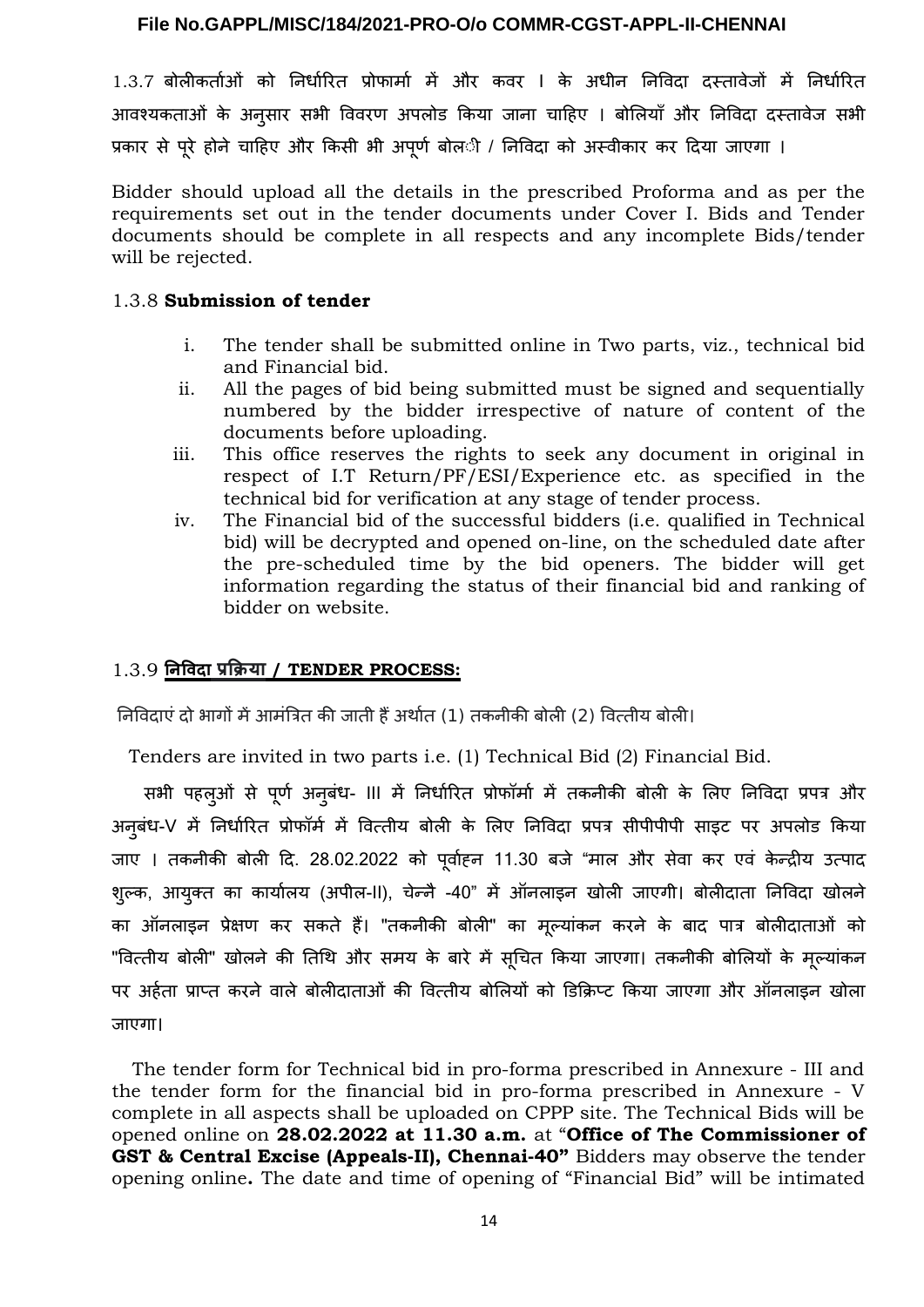to the eligible bidders after evaluating the "Technical Bids". The Financial Bids of those bidders who qualify on evaluation of Technical Bids would be decrypted and opened online.

अपलोड की गई तकनीकी बोली का मूल्यांकन तकनीकी बोली / कवर I के तहत निर्धारित प्रपत्र में अपलोड किए गए विवरणों के आधार पर किया जाएगा ताकि पता लगाया जा र्सके कि बोली लगाने वाले पात्र हैं या नहीं । तकनीकी बोली के मूल्यांकन के बाद, र्सभी बोलीदाताओं को उनकी पात्रता / योग्यता र्से र्संबंधित जानकारी वेबसाइट से मिल जाएगी । इसके बाद सभी सफल बोलीदाताओं को एक सिस्टम जेनरेटेड मेल पुष्टीकरण भेजा जाएगा । पोर्टल से बोलीदाता इसकी जांच कर सकते हैं । केवल उन्हीं फर्मों की कवर ॥ (वित्तीय बोली) को डिक्रिप्ट किया जाएगा और ऑनलाइन खोला जाएगा जो तकनीकी रूप र्से कवर I के तहत योग्य हैं ।

The Technical Bid Uploaded will be evaluated based on the details uploaded under Technical Bid/Cover I in the prescribed formats to ascertain whether the bidders qualify. After evaluation of technical bid, all bidders will get information regarding their eligibility/qualification on website. Thereafter a system generated mail confirmation will be sent to all successful bidders. The bidders can check the same from the portal. The Cover II (Financial Bid) of only those firms who technically qualify under Cover I will be decrypted and opened online.

# 1.4. **नि विदा प्रस्तुत कर े की लागत / Cost of Tendering**

बोलीदाता अपनी निविदाओं की तैयारी और प्रस्तुत**ि से संबंधित सभी लागतों क**ा वहन करेगा और निविदा-प्रक्रिया के संचालन अथवा परिणाम अथवा आयुक्त, माल और सेवा कर एवं केन्द्रीय उत्पाद शुल्क (अपील-II), चेन्नै द्वारा यदि निविदा के रद्दकरण हो तो उर्सर्से अनपेक्षतः माल और र्सेवा कर एवं के न्द्रीय उत्पाद शुल्क विभाग किर्सी भी मामले में उन लागतों के लिए जिम्मेदार या देनदार नहीं होगा ।

The bidders shall bear all costs associated with the preparation and submission of their tenders and the GST & C.Ex. Department will in no case be responsible or liable for those costs, regardless of the conduct or outcome of the tendering process or the cancellation, if any, of tender by the Competent Authority.

# 1.5. **नि विदा दस्तावेजों की अस्वीकृति / Rejection of Tender Documents**

बोलीकर्ता निविदा दस्तावेजों की विषयवस्तु को ध्यान र्से पढ़ें और र्समझ लें । निविदा की प्रस्तुतष्ठिे की आवश्यकताओं का पालन करने में विफलता के कारण निविदा अस्वीकृत की जा र्सकती है । ऐर्सी निविदाएं अस्वीकार कर दी जाएंगी, जो निविदा शर्तों की आवश्यकताओं के प्रति अनुक्रियाशील नहीं हैं।

The bidder shall read and understand the contents of the tender documents, carefully. Failure to comply with the requirements of tender submission will render the tender liable for rejection. Tenders, which are not responsive to the requirements of the tender conditions, will be rejected.

# 1.6 **नि विदा दस्तावेज पर स्पष्4ीकरण / Clarification of Tender Documents**

निविदा दस्तावेज के बारे में किर्सी भी स्पष्टीकरण की आवश्यकता महर्सूर्स करने वाले बोलीदाता निर्धारित र्समय- अनुर्सूची के भीतर इर्सके लिए ऑनलाइन र्संपर्क कर र्सकते हैं । माल और र्सेवा कर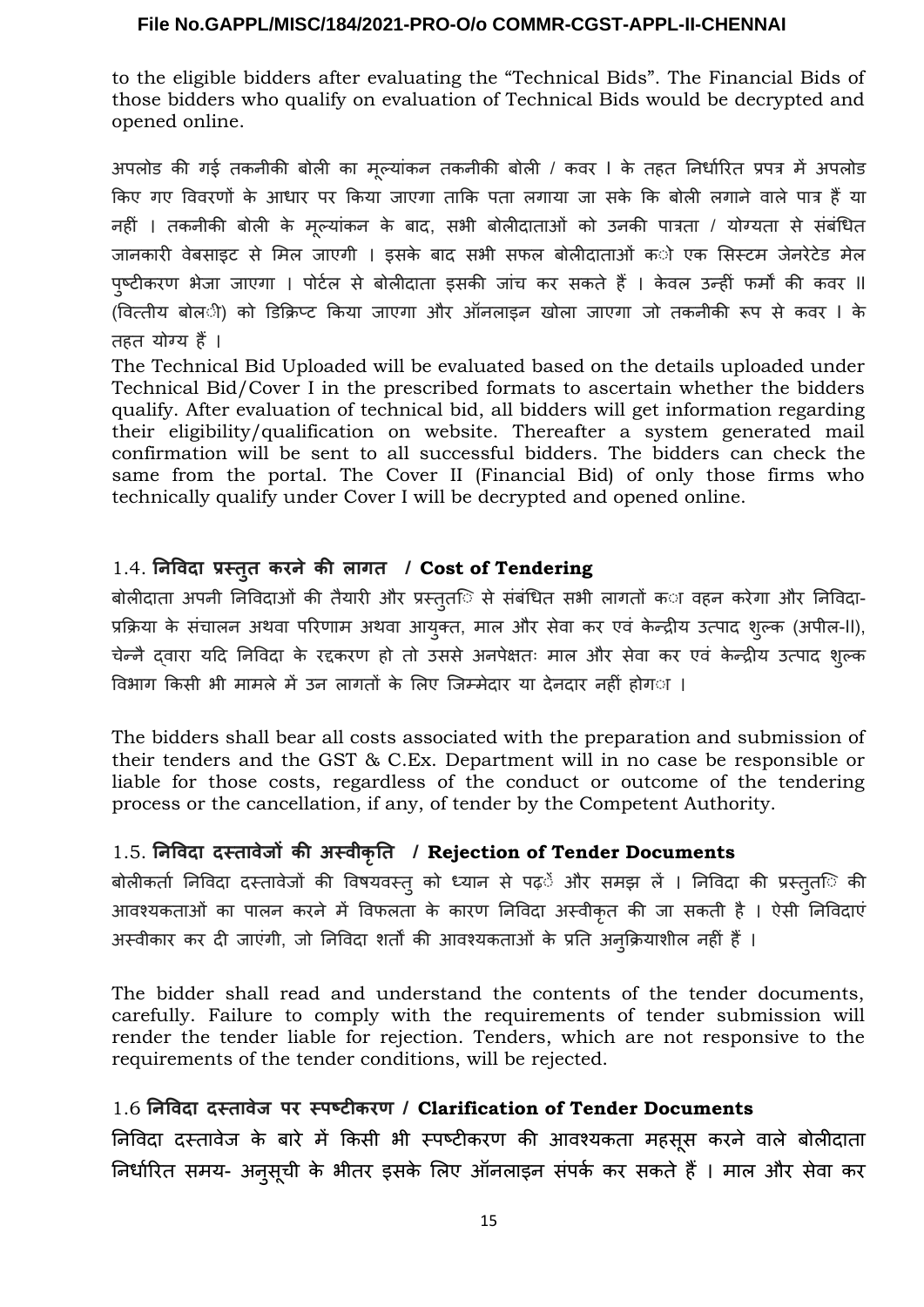एवं के न्द्रीय उत्पाद शुल्क विभाग स्पष्टीकरण के लिए प्राप्त ऐर्से किर्सी भी अनुरोध का ऑनलाइन जवाब देगा।

A bidder requiring any clarification regarding the tender documents may seek the same online within the time schedule prescribed. The GST & C.Ex. department will respond online to any such request for clarification, received.

# 1.7 **नि विदा दस्तावेजों मेंसंशोध / Amendment to Tender Documents**

1.7.1 स्पष्टीकरण के लिए प्रतिक्रिया को अपलोड करने के लिए जो समय सीमा है, उसके पूर्व कभी भी आयुक्त, माल और र्सेवा कर एवं के न्द्रीय उत्पाद शुल्क, अपील-II आयुक्तालय किर्सी भी कारण र्से, स्वत: र्संज्ञान र्सेया र्संभावित बोलीदाता दवारा मांगे गए स्पष्टीकरण की प्रतिक्रिया में संशोधन (अनुशेष / शुद्धिपत्र आदि) जारी करके निविदा दस्तावेजों को आशोधित कर र्सकतेहैं।

At any time prior to the deadline for uploading the response to clarification, the Competent Authority may, for any reason, suo-moto or in response to a clarification by a prospective bidder, modify the tender documents by issuing amendments (addenda/corrigenda etc.)

1.7.2 इर्स प्रकार जारी किया गया कोई भी र्संशोधन (अनुशेष / शुद्धिपत्र) बोलियों को जमा करने की अंतिम तिथि से दो दिन पहले तक वेबसाइट पर होस्ट किया जाएगा । बोली दस्तावेज डाउनलोड करने वाले सभी बोलीदाता अपनी बोली प्रस्तुत करने र्से पहले यह र्सत्यापित करें कि क्या इर्स तरह का कोई र्संशोधन इर्स विभाग द्वारा जारी किया गया है और इर्सको र्संज्ञान में लेकर अपने प्रस्तुतीकरण में इर्स तरह के र्संशोधनों को शामिल करें । किर्सी भी मामले में, र्संशोधन, यदि कोई हो तो, बोलीदाता पर बाध्यकारी होगा। बोलीकर्ताओं को अलग र्से कोई नोटिर्स / र्संशोधन की र्सूचना नहीं भेजी जाएगी ।

Any amendments (addenda/corrigenda) thus issued will be hosted on the website upto two days prior to the last date specified for submission of the bids. All the bidders who have downloaded the Bid Document shall verify if any such amendments have been issued by this department, before submitting their bid and shall take cognizance of and include such amendment(s) in their submission. In any case, the amendment(s), if any, shall be binding on the Bidder. No separate notice / intimation of amendments will be sent to the bidders.

# 1.8. **बोलीदाता द्वारा नि र्धारित शर्तें/ Conditions stipulated by the bidder**

बोलीदाता यह नोट करेगा कि बोलीदाता द्वारा कोई वैकल्पिक या जवाबी या र्सापेक्ष निविदा शर्तें माल और र्सेवा कर एवं के न्द्रीय उत्पाद शुल्क विभाग को स्वीकार्य नहीं होंगी। किर्सी भी र्सापेक्ष शर्तों या किर्सी भी रूप में बोलीदाता के स्पष्टीकरण र्से युक्त निविदाओं को गैर-प्रतिक्रियात्मक माना जाएगा और ऐर्सी निविदाएं अस्वीकृति के कगार पर होंगी ।

The bidder shall note that no alternative or counter or qualifying tender conditions by the bidder will be acceptable to the GST & C.Ex. department. Tenders containing any qualifying conditions or even bidder's clarifications in any form will be treated as non-responsive and will run the risk of rejection.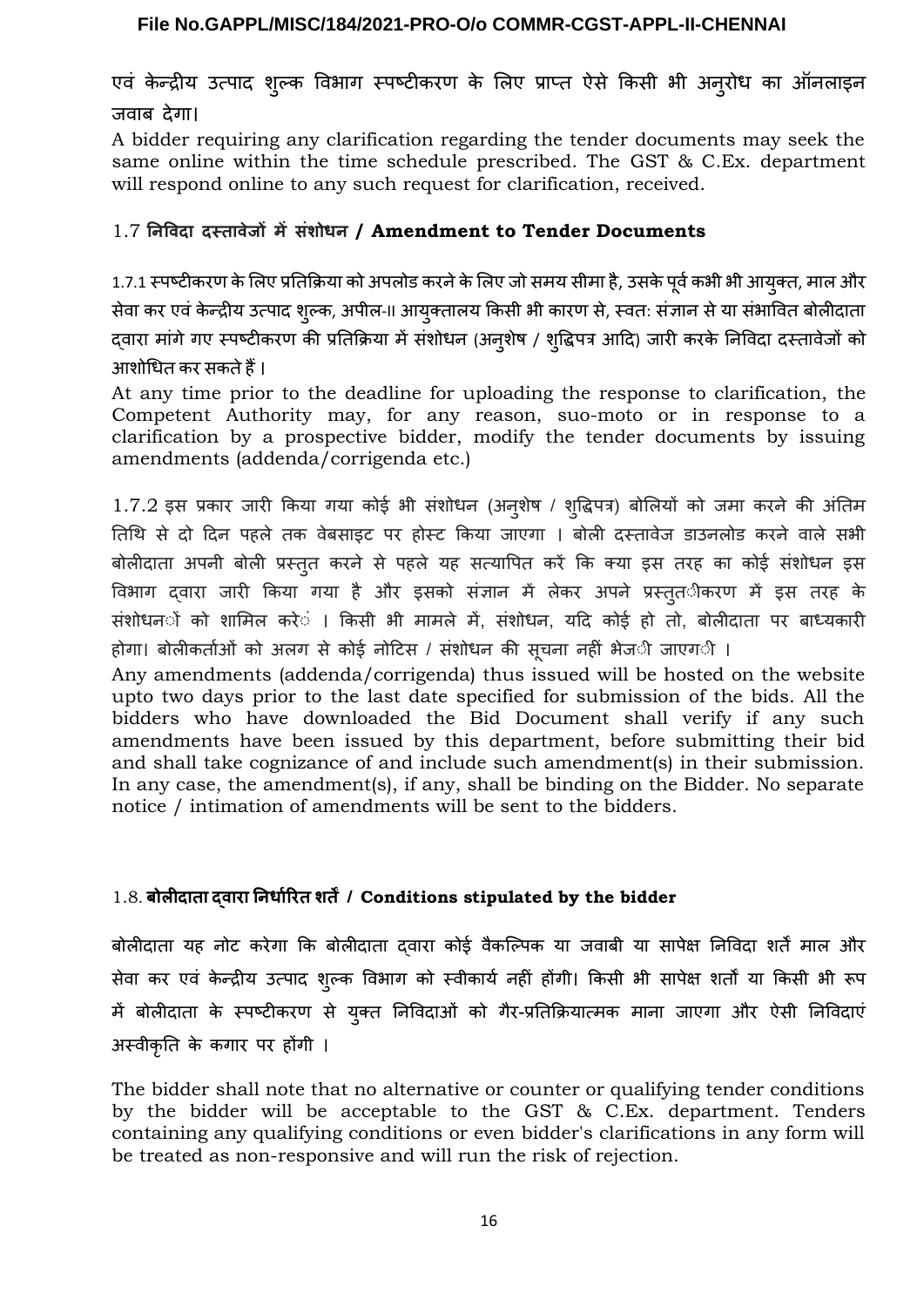# 1.9 **नि विदा मूल्य** / **Tender Prices**

1.9.1 यह र्संविदा पूरी र्सेवाओं के लिए या विशिष्ट घटक या घटकों के लिए होगी जैर्सा कि माल और र्सेवाकर एवं केन्द्रीय उत्पाद शुल्क (अपील-II) आयुक्त, चेन्नै दवारा तय किया जाए और उप-खंड 1.1.1 में यथा-वर्णित और परिमाण बिल मेंबोलीदाता द्वारा उद्धृत यूनिट दरों और कीमतों के आधार पर होगी । बोलीदाताओं को प्रति वर्गफुट प्रति माह दर उद्धृत करनी होगी, न कि प्रति व्यक्ति प्रति माह की दर के आधार पर ।

The contract shall be for the whole Services or for individual component or components as may be decided by Competent Authority and as described in Sub clause 1.1.1, based on the unit rates and prices quoted by the bidder in Bill of quantities. **Bidders shall quote the rate per square feet per month** and not based on the rate per person per month.

 $1.9.2$  जिन वस्त्ओं के लिए बोलीदाता दवारा कोई दर या कीमत दर्ज नहीं क**ी गई है, उनक**े लिए कोई भुगतान नहीं किया जाएगा और जब निष्पादित किया जाता है, तो ऐसी वस्तुओं को परिमाण बिल में अन्य दरों और कीमतों के दवारा र्समाहित किया गया माना जाएगा । माल और र्सेवा कर एवं के न्द्रीय उत्पाद शुल्क, अपील-II आयुक्तालय, चेन्नई में हाउर्सकीपिंग र्सेवाएं प्रदान करनेर्सेर्संबंधित निविदा दस्तावेज मेंउल्लिखित या उर्सर्सेतर्क र्संगतता र्सेअनुमान किया जा सकने वाले ठेकेदार के सभी दायित्व निविदा मूल्य में शूमार है। इसमें ठेकेदार की सभी देनदारियां शामिल हैं जैसे ठेके दार द्वारा तैनात कर्मियों की पहचान पत्र, वर्दी की लागत, और अन्य र्सभी वैधानिक देनदारियां जैर्सेन्यनतम ू मजदूरी, ईएसआई, पीएफ अंशदान, बोनस, सेवा प्रभार इत्यादि, जीएसटी दर को छोड़कर (उस अवधि को लागू जीएसटी दरों का भुगतान किया जाएगा), जिर्सेठेके दार द्वारा स्पष्ट रूप र्सेबताया जाना चाहिए।

Items against which no rate or price is entered by the bidder will not be paid for and when executed, such items, shall be deemed to have been covered by the other rates and prices in the Bill of quantities. Tender price covers contractor's all obligations mentioned in or to be reasonably inferred from the Tender document in respect of providing the Housekeeping services at GST & C.Ex. Appeals-II Commissionerate, Chennai. This includes all the liabilities of the contractor such as cost of identity cards, uniforms of personnel deployed by the contractor and all other statutory liabilities like Minimum Wages, ESI, PF contributions, bonus, service charges etc. excluding GST rate. (Applicable GST rates prevailing as on that period will be paid) which should be clearly stated by the contractor.

1.9.3 उद्धृत दर उत्तरदायी होगी और इसमें सभी वैधानिक दायित्व जैसे कि न्यूनतम मजदूरी, ईएसआई, पीएफ अंशदान, बोनर्स, र्सेवा प्रभार आदि शामिल हों, लागू जीएर्सटी दर को छोड़कर (उर्स अवधि को लागू जीएर्सटी दरों का भुगतान किया जाएगा) । उन प्रत्याशित बोलीदाताओं के प्रस्ताव अस्वीकार किए जा र्सकते हैं, जो अनुबंध-III सी में प्रस्तावित जनशक्ति की तैनाती के संबंध में, लागू न्यूनतम मजदूरी, ईएसआई और पीएफ और बोनर्स की र्संवैधानिक आवश्यकताओं को पूरा नहीं करते हैं(जैर्सा कि अनुबंध III बी में है) उनके द्वारा ।

The rate quoted shall be responsive and the same should be inclusive of all statutory obligations such as Minimum Wages, ESI, PF contributions, bonus, service charges etc. excluding GST rate as applicable. (Applicable GST rates prevailing as on that period will be paid). **The offers of those prospective bidders which do not meet the statutory requirements of Applicable Minimum Wages, ESI & PF and Bonus (as in Annexure III B)** in respect of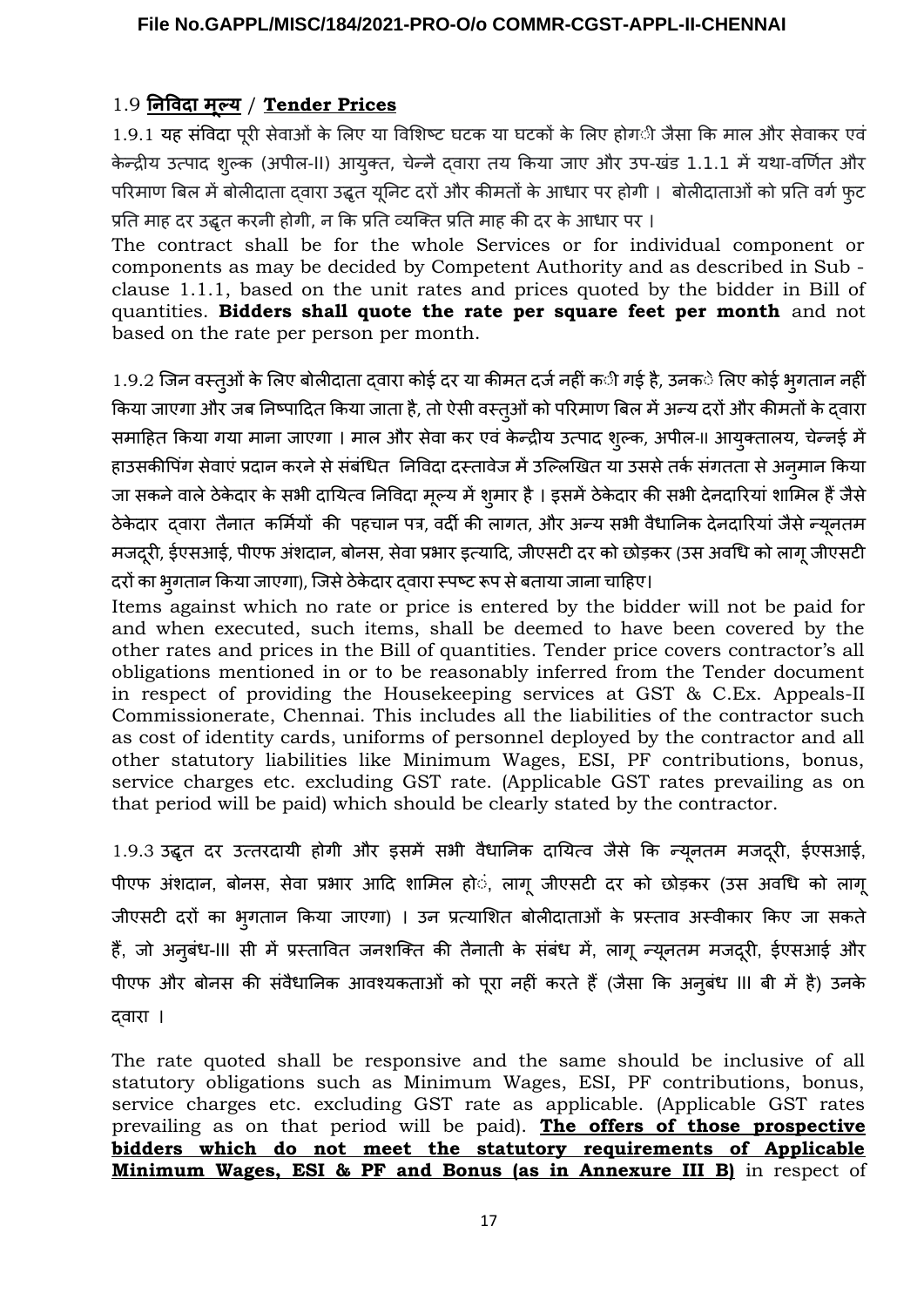manpower deployment proposed by them in **Annexure-III C** are liable to be rejected.

1.9.4 "हाउसकीपिंग कर्मचारी" पर लागू न्यूनतम मजदूरी का भूगतान ठेकेदार द्वारा किया जाना चाहिए, जो उप मुख्य श्रम आयुक्त (केंद्रीय) के कार्यालय द्वारा नियत और र्समय-र्समय पर परिशोधित की जाती है । लागू मजदरी दरों (जहां हाउसकीपिंग कर्मचारी के लिए कई दरें उपलब्ध हैं) में से उच्चतम मजदरी का भुगतान ठेके दार द्वारा किया जाना चाहिए।

Minimum wages as fixed and revised from time to time by the Office of the Deputy Chief Labour Commissioner (Central) as applicable to "Housekeeping staff" should be paid by the contractor. The highest of the applicable wages rates (where multiple rates are available for Housekeeping staff) should be paid by the contractor.

1.9.5 र्संविदा की विचाराधीनता / र्सांप्रतिकता के दौरान मूल्य में किर्सी भी प्रकार की वद्धिृ की अनुमति नहीं दी जाएगी ।

No escalation in price whatsoever would be allowed during the pendency /currency of the contract.

# 1.10. **नि विदा की वैधता**

निविदा प्रस्तुत करने की अंतिम तिथि से 120 दिन तक निविदाएं मान्य रहेंगी ।

#### 1.10. **Tender Validity**

Tenders shall remain valid for 120 days from the last date for submission of tender

# 1.11 **बया ा जमा ( ब. ज. अ .) Earnest Money Deposit (EMD)**

 $1.11.1$  प्रत्येक निविदा/बोली के साथ एक बयाना राशि जमा (ईएमडी) रुपये 25,000/- (पच्चीस हजार रुपये मात्र) होनी चाहिए, जो किसी भी राष्ट्रीयकृत बैंक/अनुसूचित बैंक से डिमांड ड्राफ्ट के रूप में होगी, जो " वेतन और लेखा अधिकारी, केंद्रीय उत्पाद शुल्क, चेन्नई" चेन्नई में देय और व्यक्तिगत रूप र्से जनर्संपर्क अधिकारी (पीआरओ), चेन्नई अपील- II कमिश्नरी को बोली जमा करने की अंतिम तिथि 25.02.2022 11:30 बजे से पहले या उससे पहलेप्रस्तुत किया जाएगा। बयाना राशि के बिना तकनीकी बोलियां अस्वीकार कर दी जाएंगी। चयन प्रक्रिया के अंत मेंर्सभी अर्सफल बोलीदाताओं को ईएमडी वापर्स कर दी जाएगी। हालांकि, र्सफल बोलीदाता के वापर्स लेनेया निविदा चयन प्रक्रिया के दौरान प्रस्तुत विवरण गलत या गलत पाए जाने की स्थिति में ईएमडी को जब्त कर लिया जाएगा। बयाना राशि पर कोई ब्याज देय नहीं होगा।

Each tender/Bid should be accompanied by an Earnest Money Deposit (EMD) amounting to **Rs.25,000/-(Rupees Twenty Five Thousand Only)** which shall be in the form of Demand draft from any Nationalized Bank / Scheduled Bank drawn in favour of "PAY AND ACCOUNTS OFFICER, CENTRAL EXCISE, CHENNAI." Payable at Chennai and shall be submitted in person to the Public Relations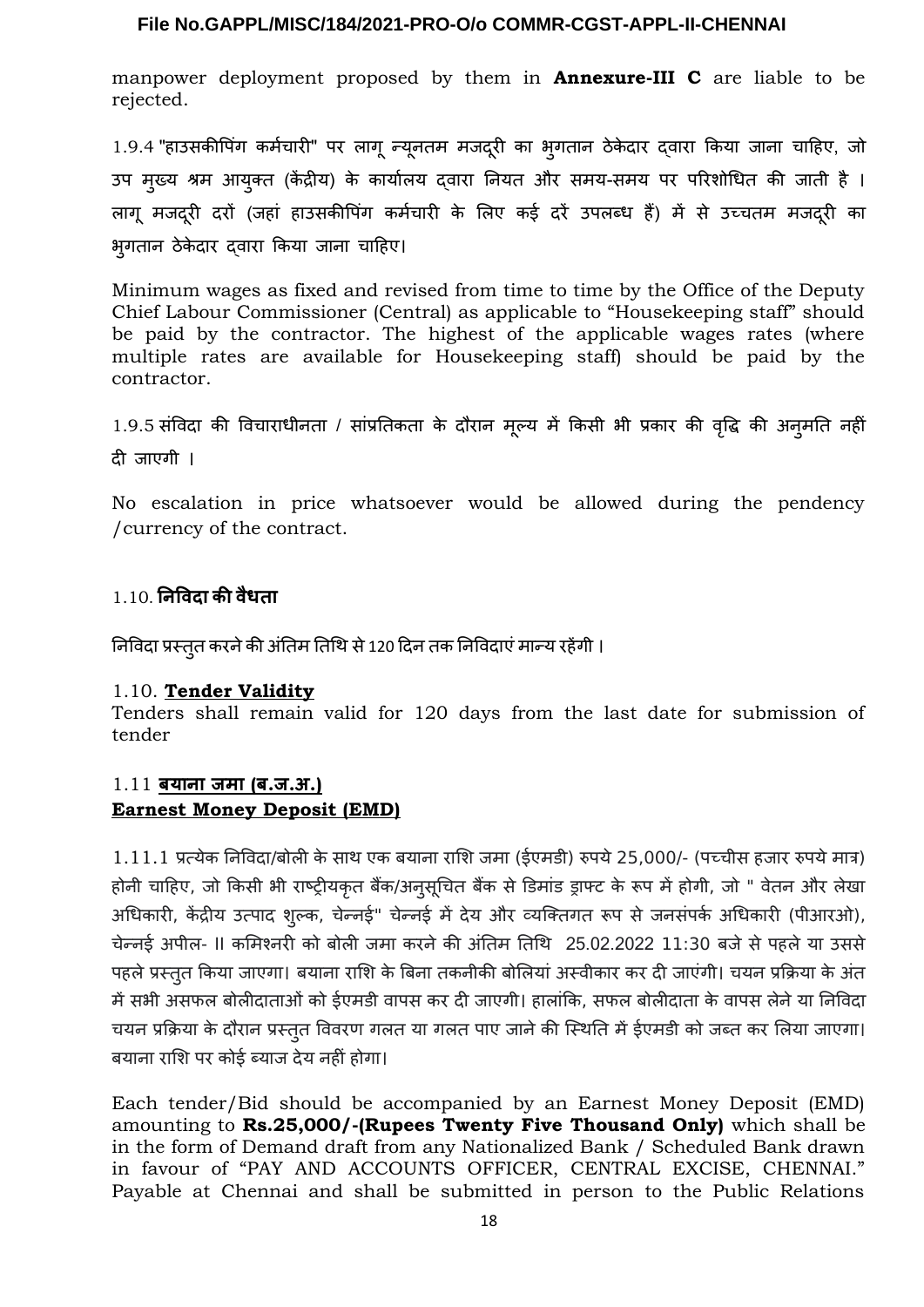Officer (PRO), Chennai Appeals-II Commissionerate on or before the bid submission last date i.e. 25.02.2022 before 11:30 hours. **Technical bids without Earnest Money Deposit will be rejected**. EMD will be returned to all the unsuccessful bidders at the end of the selection process. However, the EMD shall be forfeited in case the successful bidder withdraws or the details furnished are found to be incorrect or false during the tender selection process. No interest shall be paid on the Earnest Money Deposit.

# 1.11.2 बयाना राशि के लिए जमा का कोई अन्य रूप स्वीकार नहीं किया जाएगा।

No other form of deposit towards Earnest Money shall be accepted.

1.11.3 1.11.1 मेंनिर्धारित तरीके र्सेबयाना राशि जमा नहीं करनेवाली निविदाओं को र्सरर्सरी तौर पर खारिज कर दिया जाएगा। किर्सी भी कारण र्सेकिर्सी भी बोली लगानेवालेको ईएमडी के भुगतान र्सेकोई छूट उपलब्ध नहीं है, सिवाय एमएसएमई विभाग में जारी एमएसई खरीद नीति में परिभाषित एमएसई को छोड़कर (या) केंद्रीय खरीद संगठन या वित्त मंत्रालय या इस विभाग के साथ पंजीकत हैं।

**Tenders not accompanied by the Earnest Money Deposit in the manner prescribed in 1.11.1 will be summarily rejected.** No exemption from payment of EMD is available to any bidder for any reason whatsoever, except MSE's as defined in the MSE Procurement Policy issued in Department of MSME (or) are registered with the Central Purchase Organization or with the Finance Ministry or this department.

# 1.12 **नि विदा खोल ा** , **बोलीकर्ता की भागीदारी** , **मूल्यांक के चरण ( तक ीकी एवं वित्तीय) Tender Opening, Bidder Participation, Stages of Evaluation (Technical and Financial)**

 $1.12.1$  दिनांक 28.02.2022 को 11.30 बजे आयुक्त, माल और सेवा कर एवं केन्द्रीय उत्पाद शुल्क (अपील्स - II) कार्यालय, द्वितीय तल, न्यरी ू टवर्स, र्सं. 2054-I, II एवन्यू, अण्णा नगर, चेन्नई – 600040 मेंतकनीकी बोलियों को ऑनलाइन खोला जाएगा । बोलीकर्ता निविदा खोलने का ऑनलाइन प्रेक्षण कर र्सकते हैं। निविदा खोलने की निर्दिष्ट तारीख विभाग के लिए अवकाश घोषित होने की स्थिति में, निविदा अगले कार्य दिवस निर्धारित समय पर खोली जाएगी ।

Technical bids will be opened online at the Office of THE COMMISSIONER OF GST & C.Ex. (APPEALS-II), II FLOOR, NEWRY TOWERS, No.2054-I, II AVENUE, ANNA NAGAR, CHENNAI 600040", at 11:30 hours on 28.02.2022. Bidders may observe the tender opening online. In the event of the specified date of tender opening being declared as a holiday for the department, the tender shall be opened at the specified time on the next working day.

1.12.2 बोलीदाता द्वारा इर्स विभाग द्वारा प्रदान किए गए निर्धारित प्रारूप में कवर - I में दी गई जानकारी मूल्यांकन का आधार बनेगी। असाधारण मामलों में आयुक्त, माल और सेवा कर एवं केन्द्रीय उत्पाद शुल्क (अपील-II) या उर्सके प्रतिनिधि के पार्स निविदा प्रक्रिया को निरस्त किए बिना किर्सी भी बोलीदाता र्सेस्पष्टीकरण प्राप्त करने का अधिकार र्सुरक्षित है। यदि, आयुक्त, माल और र्सेवा कर एवं के न्द्रीय उत्पाद शुल्क (अपील-II) की राय में, निविदा के समर्थन में आपूर्ति की गई जानकारी और दस्तावेज निविदा विनिर्देशों की आवश्यकताओं को पूरा करने का संकेत नहीं देते हैं, तो निविदा को गैर-उत्तरदायी के रूप में निर्धारित किया जा सकता है और आयुक्त, माल और सेवा कर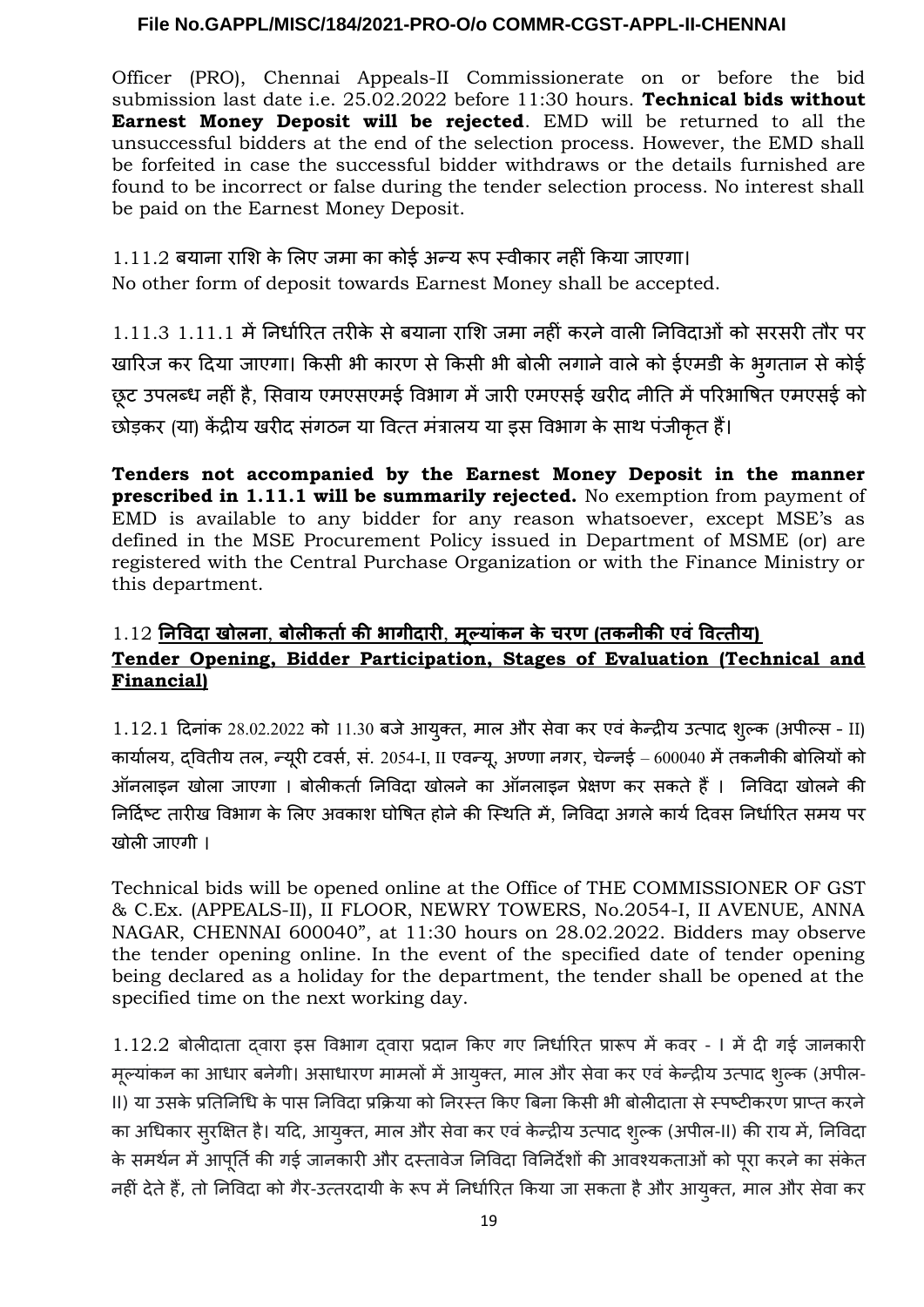एवं केन्द्रीय उत्पाद शुल्क (अपील-II) दवारा अस्वीकार किया जा सकता है । इस बात से संतुष्ट होने के बाद कि सभी / या कुछ बोलीदाताओं नेऊपर वर्णित न्यूनतम योग्यता मानदंड प्राप्त कर लिया है, कवर II - वित्तीय बोलियां खोलने के लिए एक उपयुक्त तिथि और समय तय किया जाएगा और जो बोलीदाता योग्य हैं, उन्हें कवर - II -वित्तीय बोलियां खोलने के बारे में र्सूचित किया जाएगा । योग्य बोलीदाताओं की कवर- II वित्तीय बोलियों को डिक्रिप्ट किया जाएगा और ऑनलाइन खोला जाएगा। कवर-II खोलने की प्रक्रिया वही होगी जो खंड 1.12.1 में उल्लिखित है।

The information furnished by the bidder in Cover - I in the prescribed format supplied by this department will form the basis for the evaluation. In exceptional cases the Competent Authority or his representative reserves the right to obtain the clarifications from any of the bidder without vitiating the tendering process. If, in the opinion of the Competent Authority, information and documents supplied in support of the tender do not indicate meeting the requirements of the tender specifications, the tender may be determined as non-responsive and may be rejected by the Competent Authority. After satisfying that all / or some of the bidder have attained the minimum qualifying criteria as detailed above, a suitable date and time for opening of the Cover II – Financial Bids will be fixed and those bidder(s) who are qualified will be intimated about the opening of Cover - II – Financial Bids. The Cover- II -Financial Bids of the qualified bidders will be decrypted and opened online. The procedures for opening Cover - II will be the same as the procedures outlined in Clause 1.12.1.

1.12.3 कवर II के तहत प्राप्त वित्तीय बोलियों का मूल्यांकन करने के बाद, र्सबर्से कम (एल-1) मूल्य वाले बोलीदाता को काम र्सौंपा जाएगा । यदि एक र्से अधिक एजेंर्सी की वित्तीय बोली एल -1 के र्समान है, तो आयुक्त, माल और र्सेवा कर एवं के न्द्रीय उत्पाद शुल्क (अपील-II) ऐर्से एल-1 बोलीदाताओं के पण्यावर्त, प्रार्संगिक अनुभव के वर्षों की र्संख्या जैर्से विभिन्न पात्रता मानकों को अंक प्रदान करेगा और एल 1 बोलीदाताओं के बीच उच्चतम अंक प्राप्त करने वाले बोलीदाता को कार्य प्रदान किया जाएगा ।

After evaluating the financial bids received under Cover II, the bidder who ranked the lowest (L-1) Price will be awarded the work. In case the financial bid of more than one agency is same as L-1, then the Competent Authority will be assigning marks to various eligibility parameters like turnover, number of years of relevant experience etc. of such L-1 bidders and work will be awarded to the bidder who scores highest marks, among the L-1 bidders.

# 1.13 **प्रभावित कर ा प्रतिबंधित**

किर्सी बोलीदाता द्वारा निविदाओं के प्रर्संस्करण या निविदा प्रदान करनेके निर्णयन के दौरान क्रे ता को प्रभावित करने के किर्सी भी प्रयार्स के कारण उर्सकी/उनकी बोली को अस्वीकार कर दिया जाएगा।

# **Influencing prohibited**

Any effort by a bidder to influence the Competent Authority during the processing of tenders or award decision will result in the rejection of his / their bid offered.

# 1.14. **त्रटि4ु यों का सुधार ( वित्तीय बोली में )**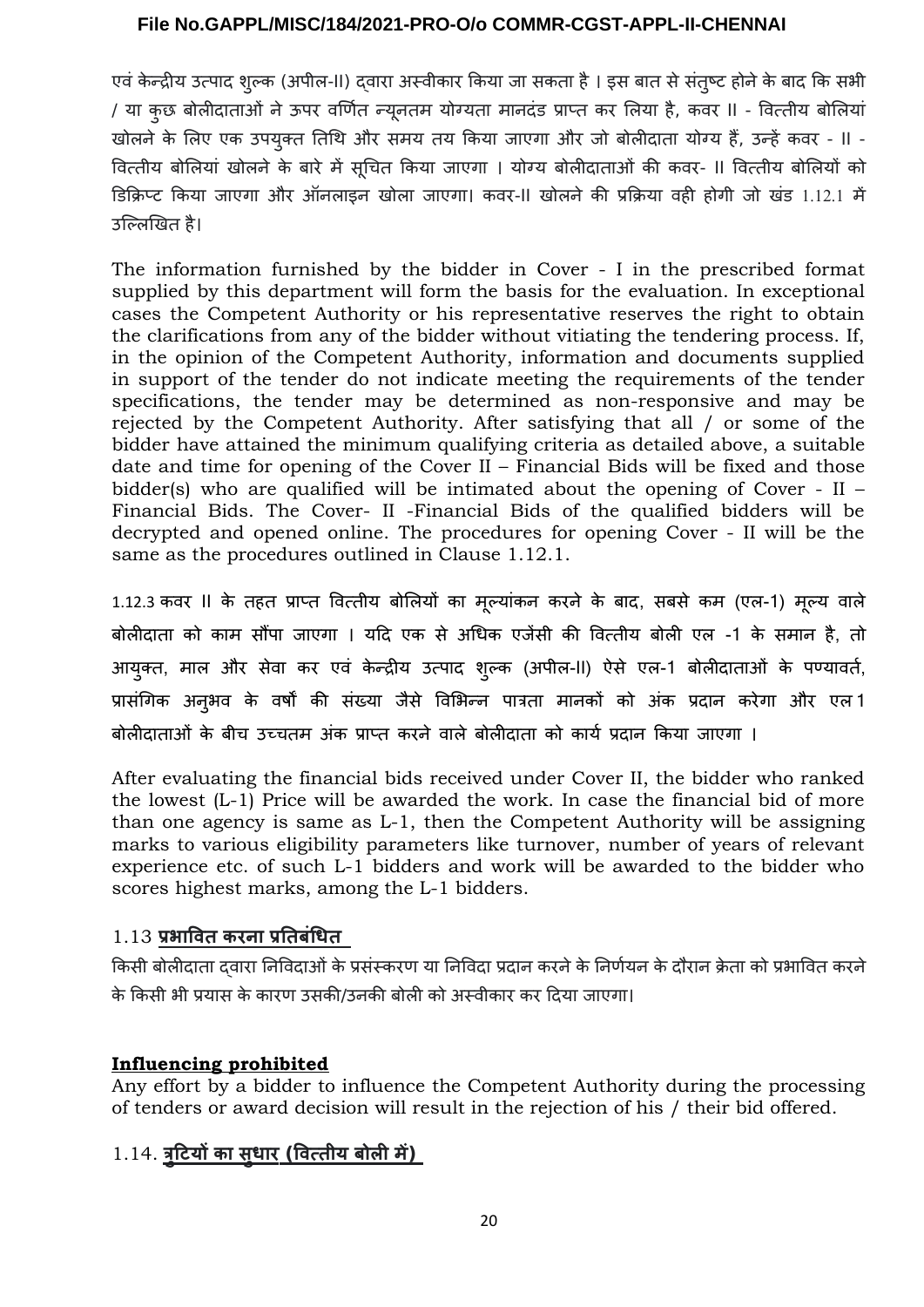निविदाकर्तादरों को अंकों और शब्दों दोनों मेंउद्धृत करेगा। अलग-अलग मदों की लागत की गणना भी की जाए और वित्तीय बोली में इसका उल्लेख (अंकों और शब्दों दोनों में) किया जाए । जाँच करने पर यदि निविदाकर्ता दवारा उद्धृत दरों में शब्दों और अंकों में या उसके दवारा निकाली गई राशि में अंतर है, तो निम्नलिखित प्रक्रिया का पालन किया जाएगा:

# **Correction of Errors (in Financial Bid)**

The Tenderer shall quote the rates both in figures as well as words. The cost of individual items shall also be worked out and mentioned in the financial bid (both in figures and words). On check if there are differences between the rates quoted by the tenderer in words and in figures or in the amount worked out by him, the following procedure shall be followed:

i) यदि, आवश्यक वस्तुओं के लिए उद्धृत मूल्य र्संरचना में, इकाई मूल्य और कुल मूल्य (जो मात्रा र्सेइकाई मूल्य को गुणा करके प्राप्त किया जाता है) के बीच विर्संगति है, तो इकाई मूल्य अभिभावी होगा और कुल मूल्य तदनुर्सार र्सही किया जाएगा;

If, in the price structure quoted for the required goods, there is discrepancy between the unit price and total price (which is obtained by multiplying the unit price by the quantity), the unit price shall prevail and the total price corrected accordingly;

ii) यदि उप-योग के जोड़ या घटाव के अनूरूप योग में कोई त्रूटि है, तो उप-योग अभिभावी होगा और कुल को सही किया जाएगा; तथा

If there is an error in a total corresponding to the addition or subtraction of subtotals, the sub-totals shall prevail and the total shall be corrected; and

iii) यदि शब्दों और अंकों के बीच कोई विर्संगति है, तो शब्दों मेंउल्लिखित राशि मान्य होगी;

If there is a discrepancy between words and figures, the amount in words shall prevail;

iv) किसी प्रस्ताव में इस तरह की विसंगति के बारे में निविदाकार को सूचित किया जाना चाहिए और उसे एक लक्षित तिथि तक जवाब देने के लिए कहा जाना चाहिए और यदि निविदाकार प्रापक इकाई के प्रेक्षण से सहमत नहीं है, तो

निविदा अस्वीकार कर दी जाएगी।

Such a discrepancy in an offer should be conveyed to the tenderer asking him to respond by a target date and if the tenderer does not agree to Procuring Entity's observation, the tender is liable to be rejected.

1.15. र्संविदा प्रदान करनेर्सेपहलेकिर्सी भी र्समय आयुक्त, माल और र्सेवा कर एवं के न्द्रीय उत्पाद शुल्क (अपील-II) किर्सी भी निविदा को स्वीकार करनेऔर किर्सी भी या र्सभी निविदाओं को अस्वीकार करनेऔर निविदा प्रक्रिया को, आक्रांत बोलीकर्ता के प्रति किर्सी प्रकार की देयता के बिना या आक्रांत बोलीकर्ता को अपनी कार्रवाई का आधार बनाने की बाध्यता के बिना, रद्द करने का

अधिकार र्सुरक्षित रखता है।

The Competent Authority reserves the right to accept any tender and to reject any or all tenders and to annul the tendering process, at any time prior to the award of contract, without thereby incurring any liability to the Affected bidder or bidder or any obligation to inform the affected bidder or bidder of the grounds for the action.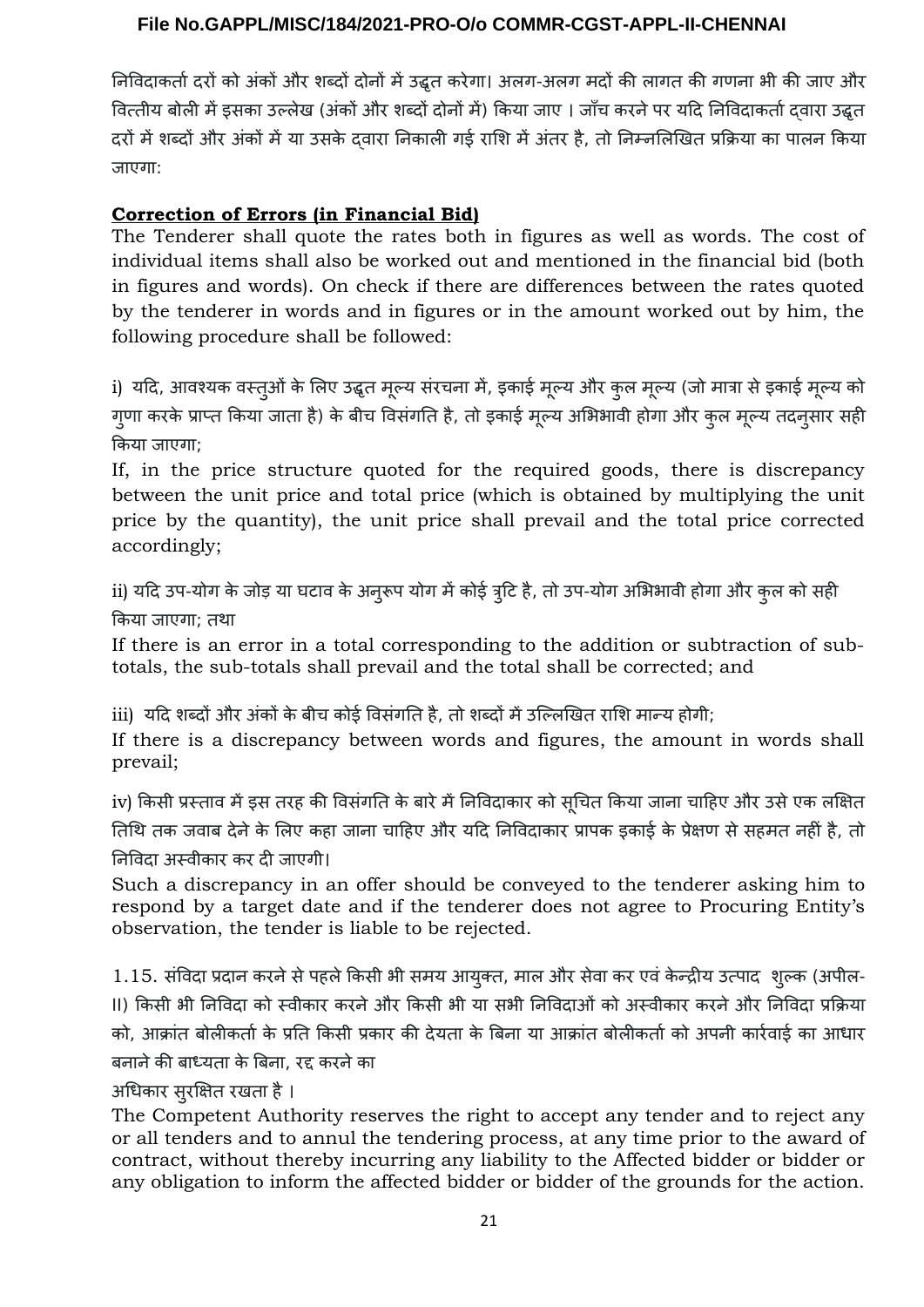# 1.16. <u>प्रतिभूति जमा</u> **Security Deposit**

1.16.1 आयुक्त, माल और र्सेवा कर एवं के न्द्रीय उत्पाद शुल्क (अपील-II) र्से र्संविदा दी जाने की अधिर्सूचना की प्राप्ति के 15 दिनों के भीतर र्सफल बोलीदाता को वार्षिक र्संविदा मूल्य के 5% की दर र्से चेन्नई में किसी भी राष्ट्रीयकृत बैंक से बैंक गारंटी के रूप में प्रतिभूति जमा प्रस्तुत करना होगा । बोलीदाता यदि निर्धारित र्समय के भीतर आयक्तु , माल और र्सेवा कर एवं के न्द्रीय उत्पाद शुल्क (अपील-II) को प्रतिभूति जमा करने में विफल रहता है तो आयुक्त, माल और र्सेवा कर एवं के न्द्रीय उत्पाद शुल्क (अपील-II) किर्सी भी अन्य अधिकार या उपाय के पूर्वाग्रह के बिना, ऐर्से व्यक्ति द्वारा जमा की गई बयाना राशि को पूरी तरह र्से जब्त करने के लिए स्वतंत्र होगा या अपने विवेकाधिकार पर, बोलीदाता के बारे में मान र्सकता है कि र्संविदा प्राप्त करने के लिए उर्सने अपनी पात्रता खो दी है।

**Within 15 days of the successful bidder's receipt of notification of Award of Contract from the Competent Authority, the Bidder shall furnish a Security Deposit at the rate of 5% of the annual contract value in the form of Bank guarantee from any nationalized bank at Chennai**. If the bidder fails to **submit the Security deposit to the the Competent Authority within the stipulated time**, the Competent Authority shall without prejudice to any other right or remedy, be at liberty to forfeit the Earnest Money deposited by such person absolutely or may, at its sole discretion, treat the bidder as having lost his eligibility for the award of the contract.

1.16.2 आयुक्त, माल और र्सेवा कर एवं के न्द्रीय उत्पाद शुल्क (अपील्र्स – II) द्वारा प्रतिभूति जमा का उन्मोचन किया जाएगा तnा **सेवा प्रदाता के नि ष्पाद दायित्वों के पूर्ण हो ेकी तारीख से90 दि ों के भीतर** र्सेवा प्रदाता को वापर्स किया जाएगा ।

The Security Deposit will be discharged by the Competent Authority and returned to the service provider not **later than 90 days following the date of completion of the service provider's performance obligations.** 

1.16.3 प्रतिभूति जमा की आय, अनुबंध के तहत अपने दायित्वों को पूरा करने में र्सेवा प्रदाता की विफलता के परिणामस्वरूप विभाग द्वारा वहन किए जानेवाले किर्सी भी नुकर्सान, जैर्सा कि आयुक्त, माल और र्सेवा कर एवं के न्द्रीय उत्पाद शुल्क (अपील्र्स – II) द्वारा निर्धारित है, के मुआवजे के रूप में देय होगी । यह र्सेवा प्रदाता की ओर से विलंब/चूक/विफलता के लिए आयुक्त, माल और सेवा कर एवं केन्द्रीय उत्पाद शुल्क (अपील्र्स – II) द्वारा की जाने वाली किर्सी भी अन्य कार्रवाई/जुर्माने के अतिरिक्त होगा ।

The proceeds of the Security Deposit shall be payable to the Competent Authority as compensation for any loss(es) incurred by the department resulting from the failure of the Service provider to meet out its obligations under the Contract, as determined by the Competent Authority. This shall be in addition to any other action/penalty taken by the Competent Authority for delays/default/failure on the part of the Service provider.

1.16.4 प्रतिभूति जमा पर इर्सकी प्राप्ति की तारीख र्सेवापर्स किए जानेतक कोई ब्याज नहीं दिया जाएगा।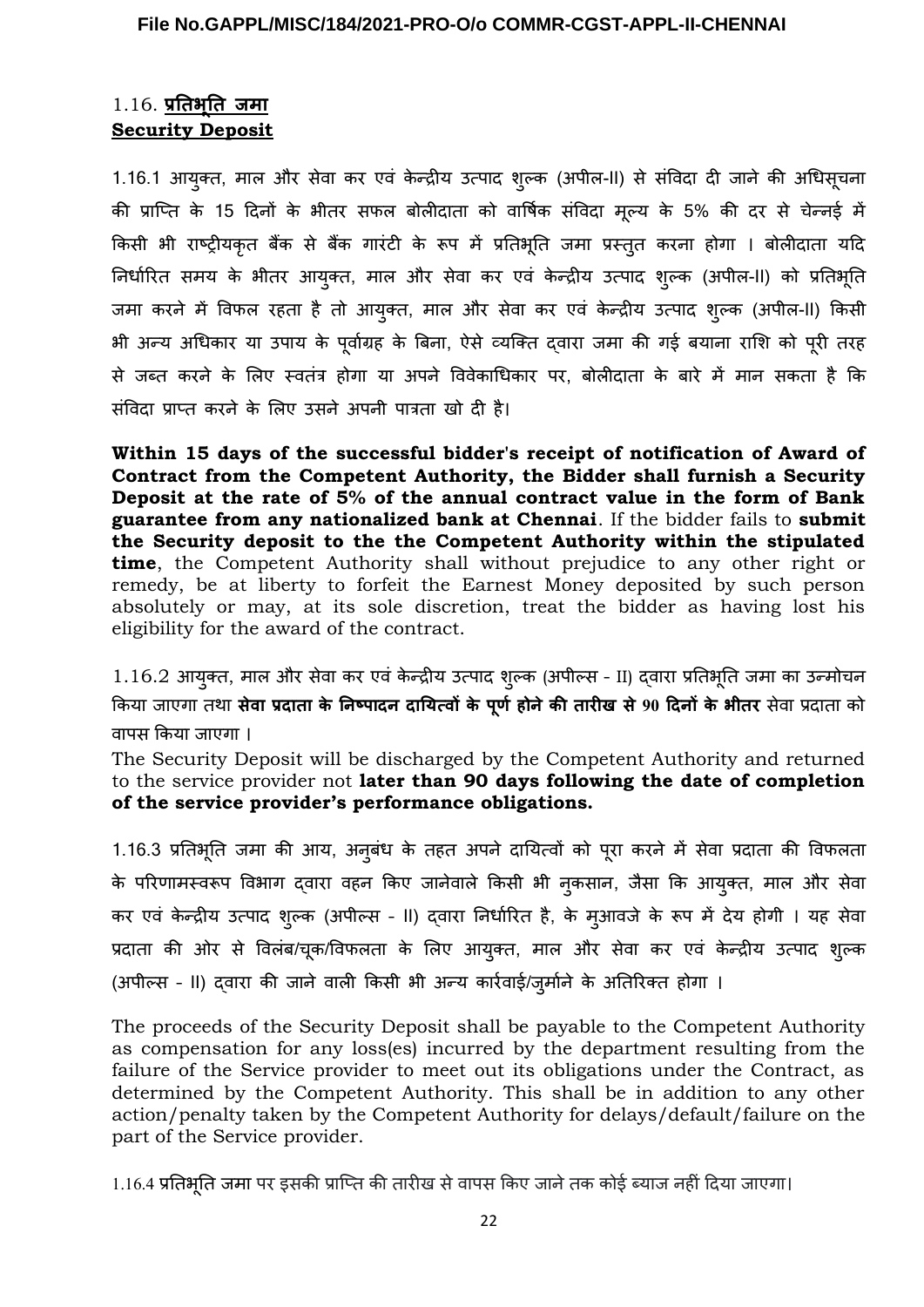No interest will be allowed on the Security Deposit from the date of its receipt until it is refunded.

# 1.17 **ईएमडी का रिफंड Refund of EMD**

1.17.1 वित्तीय बोली (कवर - II) खोलने की तारीख र्से एक महीने के भीतर तीन र्सबर्से कम तकनीकी रूप र्से योग्य बोलीदाताओं के अलावा र्सभी बोलीदाताओं को ईएमडी वापर्स कर दी जाएगी।

The EMD will be refunded to all the bidder(s) other than the three lowest technically qualified bidders within one month from the date of opening of Financial bid (Cover - II).

1.17.2 बोलीदाता के अलावा अन्य दो बोलीदाताओं की ईएमडी, जिनका प्रस्ताव स्वीकार कर लिया गया

है, अनुबंध के पुरस्कार को अंतिम रूप देने के बाद एक महीने की अवधि के भीतर वापस कर दी जाएगी। The EMD of the two bidders other than the bidder whose offer is accepted will be refunded within a period of one month after finalization of the award of contract.

1.17.3 र्सफल बोलीदाता की ईएमडी पूर्वोक्त तरीके र्से जमानत राशि के प्रेषण के बाद ही वापर्स की जाएगी। उर्स र्समय तक, बयाना राशि अपनेचरित्र को तब तक बरकरार रखेगी, जब तक कि र्सफल बोली लगानेवाला र्सुरक्षा जमा नहीं कर देता।

The EMD of the successful bidder will be refunded only after the remittance of security deposit in the manner as aforesaid. Till such time, the earnest money shall retain its character, as such, till the successful bidder furnishes the security deposit.

1.17.4 जहां एक व्यक्ति जिर्सकी निविदा आयुक्त जीएर्सटी और केंद्रीय उत्पाद शुल्क (अपील-द्वितीय) की ओर से प्राप्त हुई है, यह सूचित करता है कि वे वैधता अवधि से पहले अपनी निविदा वापस ले रहे हैं या निविदा के नियम और शर्तों में कोई र्संशोधन करते हैंजो जीएर्सटी और केंद्रीय उत्पाद शुल्क आयुक्त (अपील-द्वितीय) को स्वीकार्य नहीं हैं (या) वे निर्धारित समय के भीतर सुरक्षा जमा प्रस्तुत करने में विफल रहते हैं, जीएर्सटी और केंद्रीय उत्पाद शुल्क के आयुक्त (अपील-द्वितीय) किर्सी भी अन्य अधिकार या उपाय पर प्रतिकूल प्रभाव डाले बिना, ऐसे व्यक्ति द्वारा जमा की गई बयाना राशि को पूरी तरह से जब्त करनेके लिए स्वतंत्र होगा।

Where a person whose tender has been received on behalf of the Competent Authority intimates that they are withdrawing their tender before the validity period or makes any modification in the terms and conditions of the tender which are not acceptable to the Competent Authority (or) fail to furnish the security deposit within the prescribed time, the Competent Authority shall without prejudice to any other right or remedy, be at liberty to forfeit the Earnest Money deposited by such person absolutely.

1.17.5 बयाना राशि पर इर्सकी प्राप्ति की तारीख र्सेजब तक इर्सेवापर्स नहीं किया जाता है, तब तक कोई ब्याज नहीं दिया जाएगा।

No interest will be allowed on the Earnest Money from the date of its receipt until it is refunded.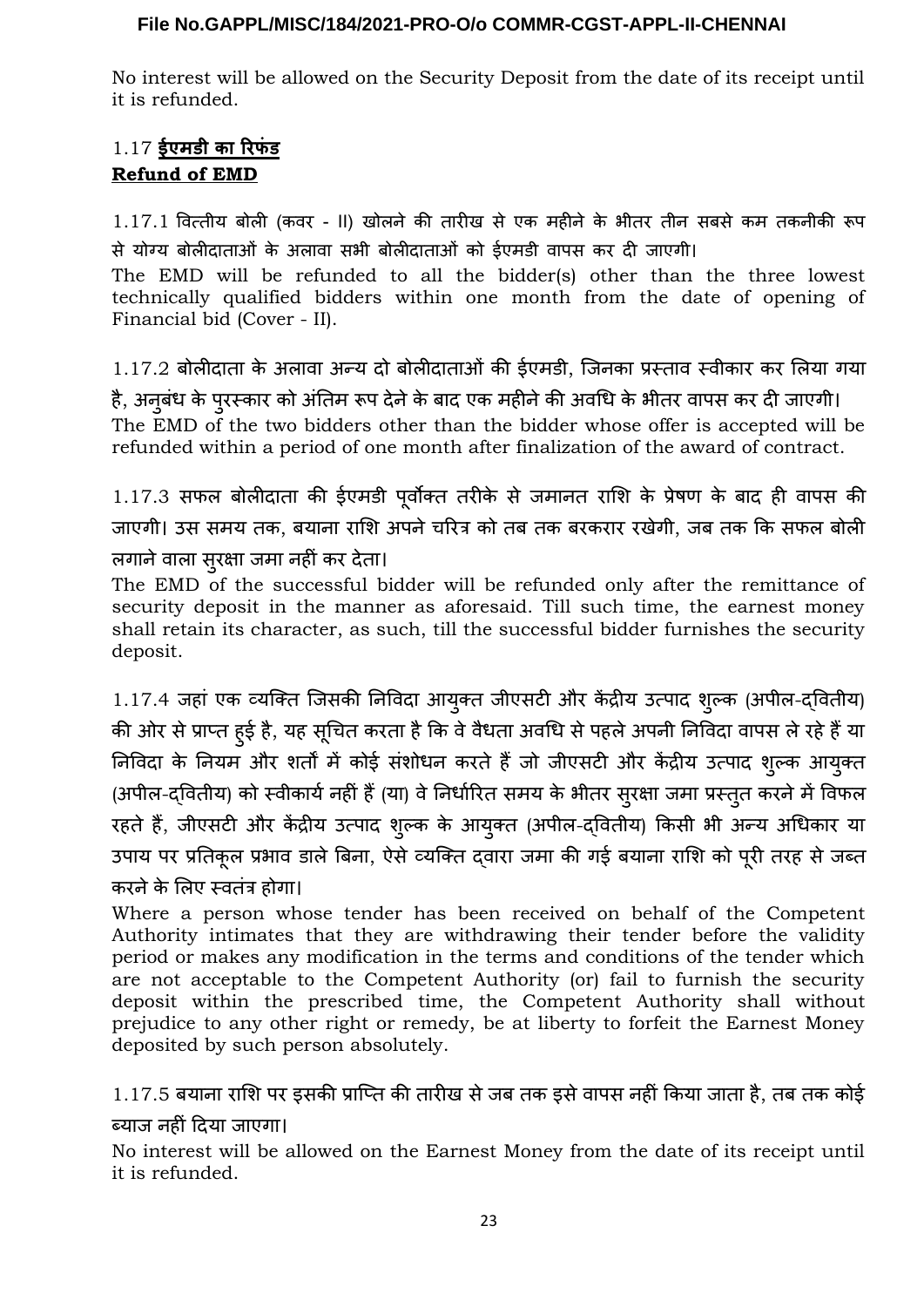# 1.18. **कार्यका प्रारंभ :**

कार्य को उर्स तारीख र्सेप्रारंभ किया गया माना जाएगा जिर्स तारीख र्सेठेके दार आयुक्त, माल और र्सेवा कर एवं केन्द्रीय उत्पाद शुल्क (अपील्स - II) के अनुदेश के आधार पर कार्य प्रारंभ करता है । संविदा की अवधि **एक** 

# **वर्ष या ी अप्रैल 2022 से मार्च 2023 तक है** ।

# **Commencement of Work:**

The work shall be deemed to have been commenced from the date on which the contractor takes over based on instruction from the Competent Authority. The period of contract is **one year i.e. from April 2022 to March 2023.**

# 1.19**. संविदा अ ुबंध :**

बोलीकर्ता यदि उर्सकी निविदा स्वीकार कर ली जाती है, तो ऐर्सा करने के लिए अपेक्षा किए जाने पर, निविदा की स्वीकृति की तारीख से पहले यथा-सहमत संशोधनों के साथ करार करे और निर्धारित रूप में अनुबंध का निष्पादन करे । औपचारिक अनुबंध के तैयार होने और निष्पादित होने तक, लिखित स्वीकृति के साथ यह निविदा, क्रे ता और ठेके दार के बीच एक बाध्यकारी र्संविदा बनेगी । अनुबंध की तैयारी और र्समापन के साथ-साथ संविदा संबंध**ी स्टांप शुल्क समेत सभी लागत, प्रभार और** व्यय बोलीदाता दवारा वहन किए जाएंगे ।

# **Contract Agreement**

The bidder shall, if his tender is accepted, enter into and execute an agreement in the form prescribed when called upon to do so with such modifications as agreed upon prior to the date of acceptance of the tender and until the formal agreement is prepared and executed, this tender together with the written acceptance shall form a binding contract between the Competent Authority and the contractor. All costs, charges and expenses including stamp duty in connection with the contract as well as preparation and completion of agreement shall be borne by the bidder.

# 1.20. **क्षेत्राधिकार :**

इस संविदा से उत्पन्न होने वाले सभी मुकदमें / कार्यवाही, माध्यस्थम् मामलों का क्षेत्राधिकार, चेन्नई उच्च न्यायालय होगा ।

# **Jurisdiction:**

The jurisdiction of all suits/proceedings arising out of this contract, arbitration matters shall be the High Court of Judicature at Chennai.

#### **भाग – II**

# **सेवा का सामान्य विवरण और अन्य शर्त ें / ठेके दार की जिम्मेदारिय ां**

2.1 साधारण: पारी, स्वास्थ्य, उपस्थिति, सुख-सुविधाएं, जीवनवृत्त और पूर्ववृत्त:

2.1.1 हाउर्सकीपिंग स्टाफ को र्सोमवार र्से शनिवार तक, रविवार और राष्ट्रीय अवकाश को छोड़कर, 08.00 बजे और 04.30 बजे के बीच तैनात किया जाना चाहिए । र्सोमवार र्से शनिवार तक कम र्से कम 25% हाउर्सकीपिंग स्टाफ को अपराह्न 04:30 बजे के बाद भी 06:30 बजे तक उपलब्ध होना चाहिए । ठेके दार उनकी तैनाती इस प्रकार करें क**ि उन्हें शनिवार को प्रतिपूरक अवकाश प्रदा**न किया जाए । ठेकेदार दवारा स्**लभ किए जाने वाला कोई कर्मचारी "अंशकालिक**" आधार पर नहीं होगा । ठेकेदार इस प्रयोजन हेत् पर्याप्त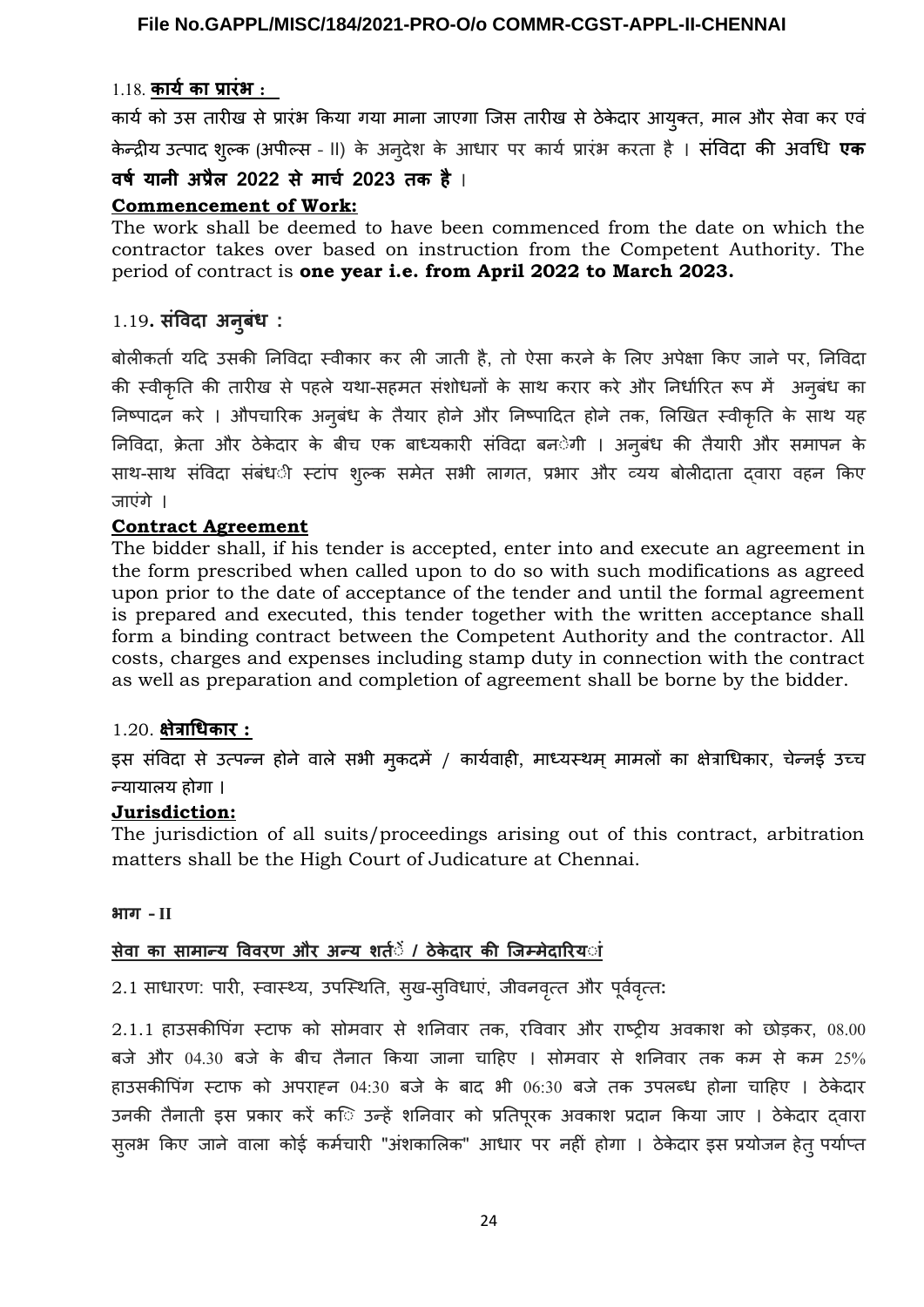हाउर्सकीपिंग स्टाफ को तैनात करेगा जैर्सा कि पैरा 1.1.5 (ii) मेंजोर दिया गया है। अलग र्से कोई कार्योपरि प्रभार का भुगतान नहीं किया जाएगा ।

# **Section – II**

# **General description of Service and other conditions / Responsibilities of Contractor**

2.1 General: Shift, Fitness, Attendance, Amenities, Bio-data & Antecedents:

2.1.1 The Housekeeping staff should be deployed between **08.00 a.m. to 04.30 p.m**., Monday to Saturday except on Sunday and National Holidays. At least **25% of the Housekeeping staff should be available even beyond 04:30 p.m. upto 06:30 p.m. Monday to Friday**. The contractor shall so devise their deployment by giving them compensatory off on Saturdays. No such manpower provided by the contractor shall be on "part time" basis. The contractor shall deploy sufficient manpower for this purpose as emphasized in para1.1.5(ii). No overtime charges shall be paid separately.

2.1.2 र्सभी कर्मियों को ईमानदार, शारीरिक रूप र्से फिट, र्सक्रिय और ऊर्जावान होना चाहिए और किर्सी नाबालिक को नहीं लगाया जाना चाहिए । कार्मिक इर्स विभाग द्वारा नियत प्रभार-अधिकारी अर्थात ज.र्स.अ./ र्स.ज.र्स.अ. को रिपोर्टकरेंगे।

All personnel should be sincere, physically fit, active and energetic and no minor should be engaged. The Personnel will report to the officer in-charge assigned by the Department i.e PRO/APRO.

2.1.3. र्सेवा प्रदाता को आयुक्त, माल और र्सेवा कर एवं के न्द्रीय उत्पाद शुल्क (अपील्र्स – II) कार्यालय में तैनात किए जाने वाले कर्मियों की फोटो सहित उनके जीवनवृत*्त उनकी तैनाती से पहले विभाग को प्रस्तु*त करना चाहिए और इर्समें किर्सी भी परिवर्तन की र्सूचना 24 घंटे के भीतर ज.र्स.अ., चेन्नई अपील्र्स – II आयुक्तालय को देनी चाहिए । आयुक्त, माल और र्सेवा कर एवं के न्द्रीय उत्पाद शुल्क (अपील्र्स – II) इर्स कार्यालय में तैनात किर्सी भी व्यक्ति को बिना कोई कारण बताए अस्वीकार करने का अधिकार र्सुरक्षित र्सखते है ।

The service provider should furnish to the department, the bio-data with photograph of the personnel to be posted in the Office of Commissioner of GST & C.Ex. (Appeals-II), Chennai before posting them and intimate the PRO, Chennai Appeals-II Commissionerate of any changes thereof within 24-hours of the same. The Competent Authority reserves the right to reject any person posted in this office without assigning any reason.

# $2.2$  सांविधिक / श्रम विधान / श्रम कल्याण दायित्व: 2.2 **Statutory / Labour Legislations / Labour welfare Obligations:**

2.2.1 र्सेवा के दौरान अपने किर्सी कर्मचारी या र्संपत्ति या किर्सी व्यक्ति या र्संपत्ति को घटित किर्सी भी द्घंटना, क्षति या चोट के लिए तथा सेवा के दौरान मृत्यू के लिए ठेकेदार जिम्मेदार होगा और किसी भी व्यक्ति द्वारा किर्सी भी कारण र्से किए जाने वाले कोई दावे के लिए आयुक्त, माल और र्सेवा कर एवं केंद्रीय उत्पाद शुल्क (अपील्र्स – II) को जिम्मेदार नहीं ठहराया जाएगा । र्सेवा प्रदाता आयुक्त, माल और र्सेवा कर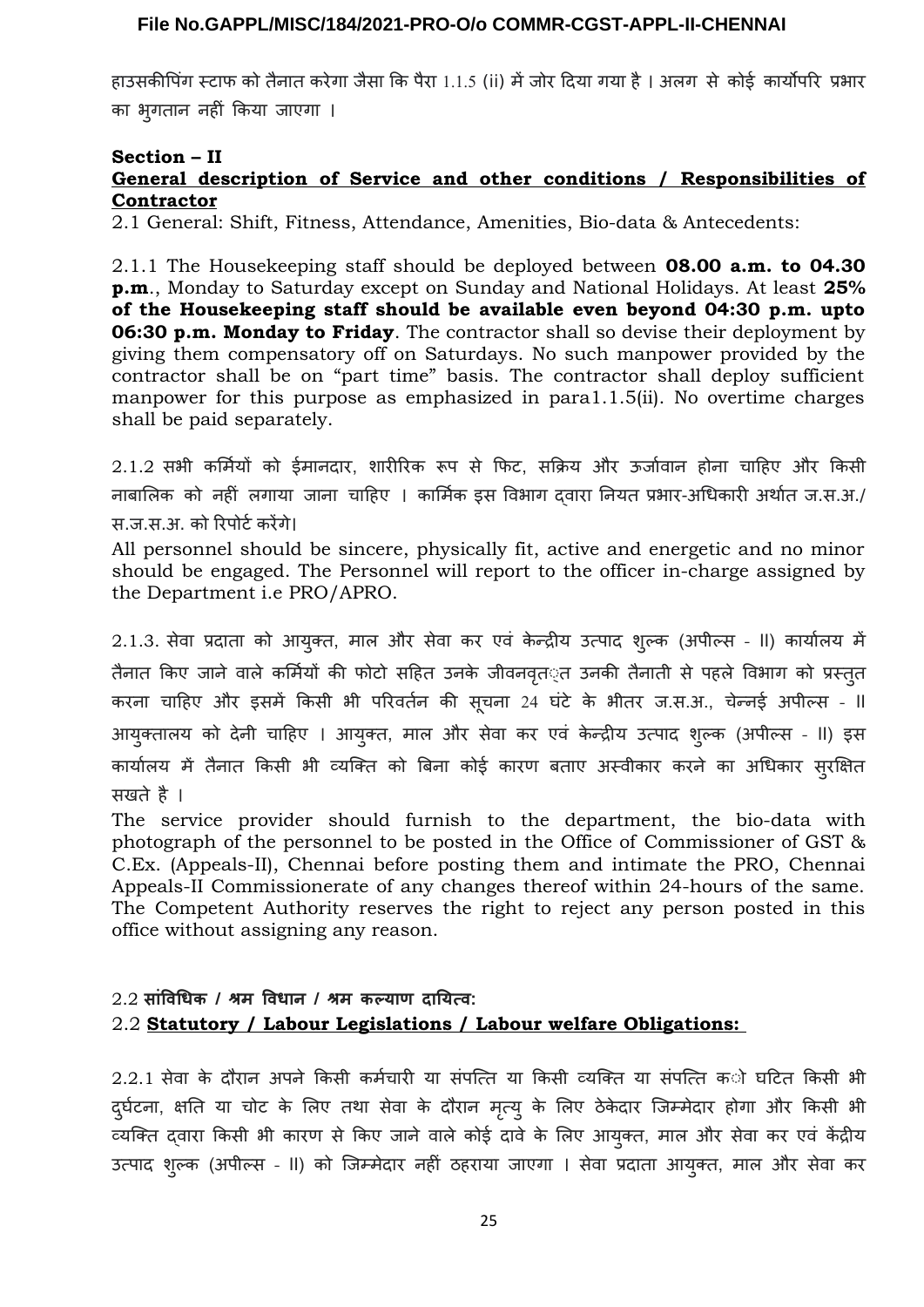एवं केन्द्रीय उत्पाद शुल्क (अपील्स - II) तथा संबंधित प्राधिकारियों को किसी भी गंभीर या घातक दुर्घटना

क**ो तुरंत रिपोर्ट करने के लिए अकेले ही जिम्मेदार** होगा ।

The Contractor shall be responsible for any accident, damage or injury caused to any of his employees or property or any person or property in course of the Service and death while on service and shall not hold the Competent Authority responsible in respect of any claim made by any person for any reason whatsoever. The service provider shall be solely responsible for reporting to the Competent Authority and concerned authorities immediately of any serious or fatal accident.

2.2.2 हाउसकीपिंग स़टाफ ठेकेदार के कर्मचारी होंगे और सभी सांविधिक दायित्व जैसे कि ईएसआई, पीएफ, बोनर्स, कर्मकार प्रतिकर अधिनियम इत्यादि का भुगतान / अनुपालन ठेके दार द्वारा किया जाएगा। तैनात होने जा रहे कर्मचारियों की सूची आयुक्त, माल और सेवा कर एवं केन्**द्रीय उत्पाद श्**ल्क (अपील्स - II) को उपलब्ध कराई जाएगी और यदि विभाग की ओर र्से किर्सी भी परिवर्तन की आवश्यकता होती है, तो प्रत्येक परिवर्तन के बाद कर्मचारियों की नई र्सूची एजेंर्सी द्वारा उपलब्ध कराई जाएगी ।

The Housekeeping staff provided shall be the employees of the Contractor and all statutory liabilities such as ESI, PF, bonus, Workmen's Compensation Act, etc. will be paid/complied with by the contractor. The list of staff going to be deployed shall be made available to the Competent Authority and if any change is required on part of the Department, fresh list of staff shall be made available by the agency after each and every change.

2.2.3 आयुक्त, माल और र्सेवा कर एवं के न्द्रीय उत्पाद शुल्क (अपील्र्स – II) की र्सेवा के लिए ठेके दार (र्सेवा प्रदाता) द्वारा लगाए जाने वाले कर्मियों के र्संबंध में भविष्य निधि अधिनियम, कर्मचारी राज्य बीमा अधिनियम और न्यूनतम मजदूरी अधिनियम (ठेका श्रम (विनियमन और उत्सादन अधिनियम 1970), बोनस र्संदाय अधिनियम और र्समय र्समय पर लागू होने वाले र्सभी अन्य श्रम और अन्य विधानों र्से र्संबंधित र्सांविधिक अनुपालन ठेके दार की जिम्मेदारी है ।

The Statutory compliances including those pertaining to Provident Fund Act, Employees State Insurance Act, and Minimum Wages Act (Contract Labour (Regulation & Abolition Act 1970), Payment of Bonus Act and all other labour and other legislations as applicable from time to time, with regard to the personnel engaged by the contractor (service provider) for service to the Competent Authority, are the responsibility of the contractor.

2.2.4 आयुक्त, माल और र्सेवा कर एवं के न्द्रीय उत्पाद शुल्क (अपील्र्स – II) कार्यालय में तैनात जनशक्ति का विवरण श्रम विभाग (केन्द्रीय) को प्रदान करना ठेकेदार की जिम्मेदारी होगी । संविदा प्रदान होने की तिथि से एक म**ाह के भीतर, सफल बोलीकर्ता लाइ**सेंसिंग प्राधिकरण से ठेका श्रम (आर एंड ए) अधिनियम के तहत एक लाइर्सेंर्स प्राप्त करेगा ।

It will be the responsibility of the contractor to provide details of manpower deployed by him, in the Office of Commissioner of GST & C.Ex. (Appeals-II), to the Labour department (Central). Within one month from the date of award of the contract, the successful bidder shall obtain a license under the Contract Labour (R&A) Act from the licensing authority.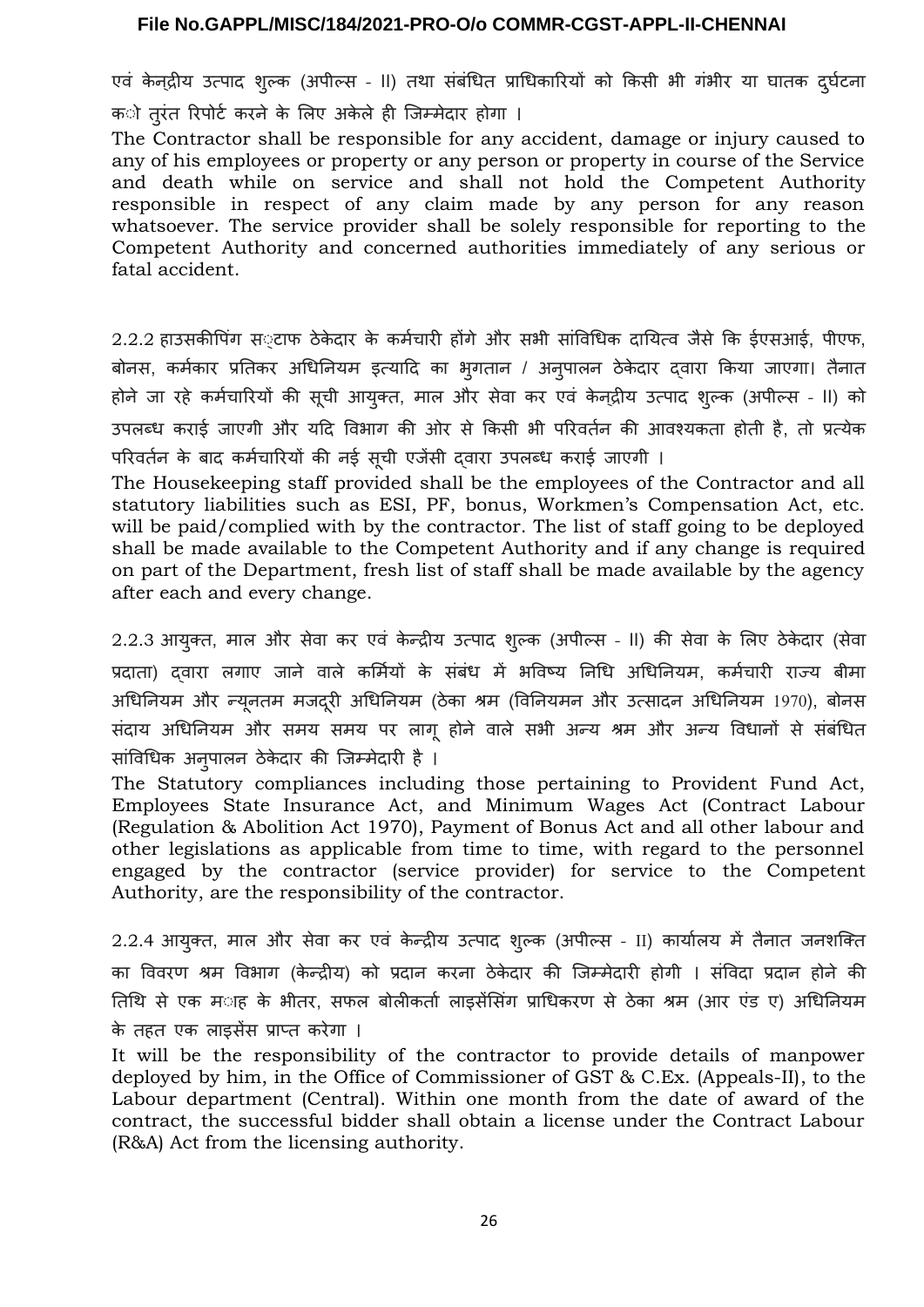2.2.5 आयुक्त, माल और सेवा कर एवं और केन्द्रीय उत्पाद शुल्क (अपील्स - II) कोई क्षति / ड्यूटी के निर्वहन में हाउर्सकीपिंग र्से~टाफ की कीर्सी भी प्रकृति के दावा का वहन नहीं करेंगे । र्सेवा प्रदाता, जिर्से "ठेकेदार" भी कहा जाता है, आयुक्त, माल और सेवा कर एवं केन्द्रीय उत्पाद शुल्क (अपील्स - II) को इस र्संबंध में आयुक्त, माल और र्सेवा कर एवं केंद्रीय उत्पाद शुल्क (अपील्र्स – II) के कार्यालय को होने वाली क्षति की क्षतिपूर्ति करेगा ।

The Competent Authority shall not bear any damage / claim of any nature of the Housekeeping staff in discharge of duties. The Service Provider, also called as "Contractor", shall indemnify the Competent Authority for any loss suffered by the Office of Commissioner of GST & C.Ex. (Appeals-II) in this regard.

2.2.6 बोलीकर्ता द्वारा कोट की गई मजदूरी (प्रति माह) इस निविदा के जारी होने की तारीख पर लागू न्यूनतम मजदरी ू र्से कम नहीं होनी चाहिए जैर्सा की उपखंड 1.9.4. में र्संदर्भित है । ईएर्सआई, पीएफ और बोनस सांविधिक प्रावधानों / अधिनियम से कम नहीं होना चाहिए । यदि कोट की गई राशि / दरें उपर्युक्त निर्धारित न्यूनतम र्से कम हैं, तो बोली अनर्हित और अस्वीकृत कर दी जाएगी ।

The wages (per month) quoted by the bidder should not be less than Minimum Wages as referred in clause 1.9.4, as applicable as on the date of Issue of this Tender. ESI, PF and Bonus should not be less than the statutory provisions / Act. If the amount/rates quoted are less than the prescribed minimum as stated above, then the bid will be disqualified and rejected.

2.2.7 जहां तक ईपीएफ का र्संबंध है, प्रत्येक कर्मचारी के लिए क्षेत्रीय भविष्य निधि आयुक्त (आरपीएफर्सी) दवारा पीएफ कोड नंबर आवंटित करवाना ठेकेदार क**ी जिम्मेदारी होग**ी, जिसके प्रति तैनात कर्मियों के भुगतान र्से काटे गए पीएफ अभिदान और नियोक्ता (ठेके दार) की र्समान राशि का अंशदान आयुक्त, माल और र्सेवा कर एवं के न्द्रीय उत्पाद शुल्क (अपील्र्स – II) के कार्यों के लिए लगाए गए कर्मियों के विवरण देते हए, संबंधित पीएफ प्राधिकारियों के यहां हर महीने की समाप्ति के 7 दिनों के भीतर जमा क**िया जान**ा चाहिए । हर माह यह विवरण आयुक्त, माल और सेवा कर एवं केन्द्रीय उत्पाद शूल्क (अपील्स - II) को प्रस्तुत करना आवश्यक है । किसी भी स्थिति में, यदि ठेकेदार निर्धारित समय के भीतर पीएफ अभिदान आदि के लिए कर्मचारी / नियोक्ता का अंश जमा करने में विफल रहा, तो तत्समान राशि इस अनुबंध के अंर्तगत ठेकेदार को देय या प्रोद्भूत किसी धनराशि से वसूलने के लिए आयुक्त, माल और सेवा कर एवं के न्द्रीय उत्पाद शुल्क (अपील्र्स – II) हकदार हैं।

2.2.7 As far as EPF is concerned, it shall be the duty of the Contractor to get PF code number allotted by the Regional Provident Fund Commissioner (RPFC for short) for each personnel, against which the PF subscription, deducted from the payment of the personnel engaged and equal employer's (contractor's) amount of contribution should be deposited with the respective PF authorities within 7 days of close of every month, giving particulars of the employees engaged for the O/o the Commissioner of GST & C.Ex. (Appeals-II) works, and the same is required to be submitted to the Competent Authority every month. In any eventuality, if the contractor failed to remit employee/employer's contribution towards PF subscription etc. within the stipulated time the Competent Authority is entitled to recover the equal amount from any money due or accrued to the Contractor under this agreement.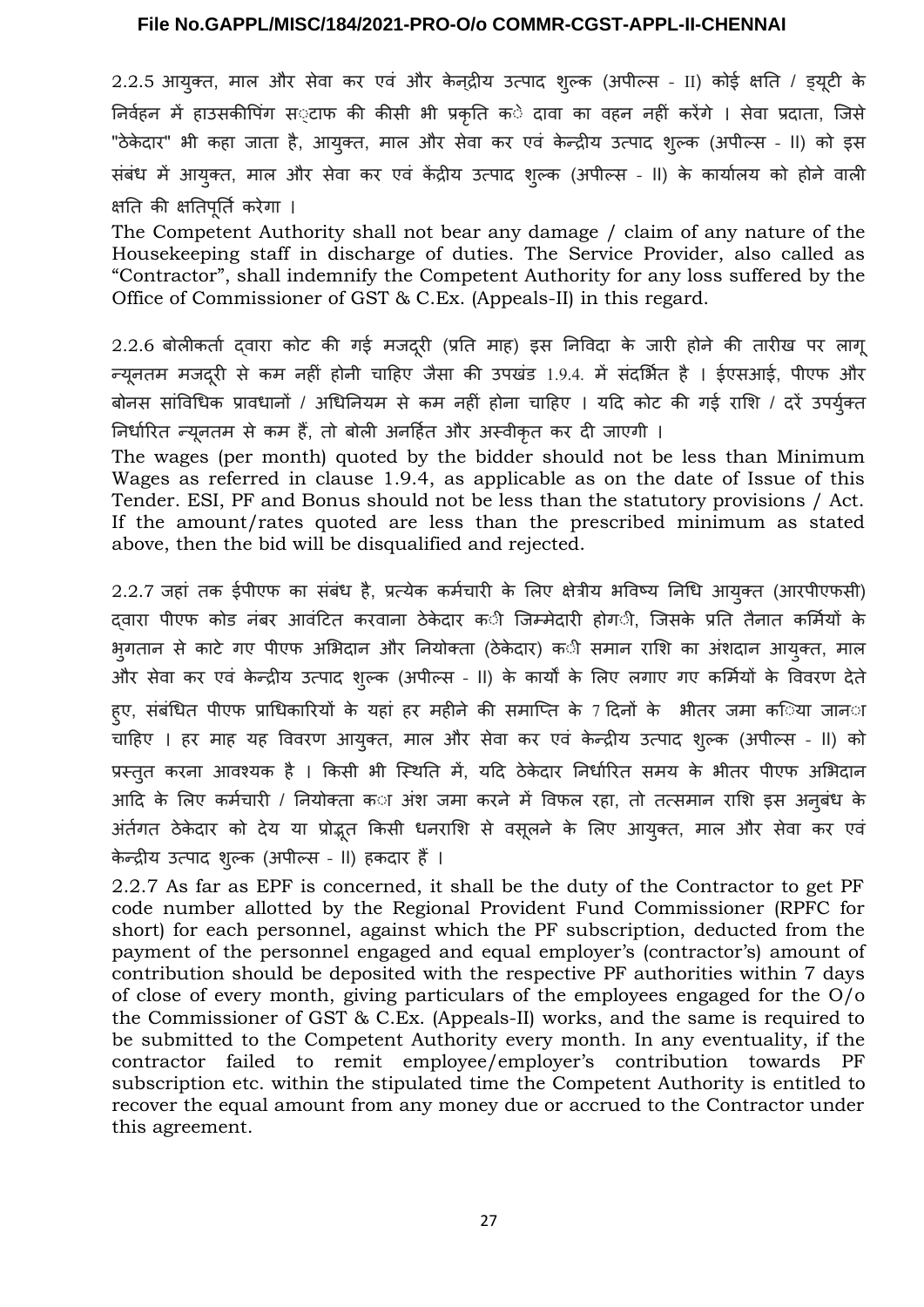2.2.8 हाउर्सकीपिंग र्सहायकों की छुट्टी, र्साप्ताहिक अवकाश, अनुशार्सन आदि जैर्से प्रशार्सनिक मुद्दों की जिम्मेदारी ठेके दार की होती है।

The administrative issues like leave, weekly off, discipline etc. of the Housekeeping Assistants are the responsibility of the contractor.

# **2.3.** कर्तव्य **/ Duties:**

# 2.3.1

ठेके दार और उर्सके कर्मचारी विभाग द्वारा उन्हेंदिए गए जिम्मेदारी के क्षेत्रों के नुकर्सान, विनाश, बर्बादी या दुरुपयोग से बचाने के लिए उचित और उचित सावधानी बरतेंगे और जानबूझकर किसी भी व्यक्ति या कं पनी को र्सक्षम प्राधिकारी के किर्सी भी प्रभाव के तहत उधार नहीं देंगे। इर्सका नियंत्रण।

Contractor and its staff shall take proper and reasonable precautions to preserve from loss, destruction, waste or misuse of the areas of responsibility given to them by the department and shall not knowingly lend to any person or company any of the effects of the Competent Authority under its control.

 $2.3.2$  ठेकेदार प्रशासन, पर्यवेक्षण और व्यवस्थाओं के संचालन से जुड़ी ऐसी सभी सेवाओं, कृत्यों, मामलों और चीजों को यहां दिए गए निर्देशों के अनुर्सार और ऐर्सेनिर्देशों के अनुर्सार करेगा, जो र्सक्षम प्राधिकारी र्समय-र्समय पर जारी कर र्सकता हैऔर जिर्स पर दोनों पक्षों के बीच आपर्सी र्सहमति बन गई है।

The contractor shall do and perform all such services, acts, matters and things connected with the administration, supervision and conduct of the arrangements as per the direction enumerated herein and in accordance with such directions, which the Competent Authority may issue from time to time and which have been mutually agreed upon between the two parties.

# 2.3.3 किर्सी भी प्रकार के कार्यमेंउप ठेका देनेकी अनुमति नहीं दी जायेगी।

Sub-contracting of the work of any sort will not be allowed.

2.3.4 अनुबंध-III र्सी में दर्शाए गए अनुर्सार नियोजित किए जाने के लिए प्रस्तावित हाउर्सकीपिंग र्सहायकों की स्वीकृत संख्या नियत स्थान (स्थानों) पर हर समय उपलब्ध होनी चाहिए। यदि आवश्यक हो तो आवश्यक रिलीवर उपलब्ध कराने की जिम्मेदारी ठेकेदार की होती है।

The agreed number of housekeeping assistants proposed to be deployed as indicated in Annexure-III C should be available at the assigned location(s) at all times. Responsibility for providing necessary relievers if necessary, vests with the contractor.

# 2.3.5 ठेकेदार दवारा तैनात कर्मचारी किसी भी रूप में कोई आभार या पुरस्कार स्वीकार नहीं करेंगे।

The staff deployed by the contractor shall not accept any gratitude or reward in any shape.

# 2.4**. भुगता :**

2.4.1 पिछले महीने में प्रदान की गई वास्तविक र्सेवाओं के आधार पर ठेके दार को बिलों का भुगतान माभिर्सक आधार पर किया जाएगा । कोई अग्रिम भुगतान नहीं किया जाएगा । ठेके दार को पिछले महीने र्से र्संबंधित यथा-अनूप्रयोज्य ईएसआई / पीएफ / टैक्स चालान के साथ उक्त माह में दी गई सेवाओं के लिए बीजक /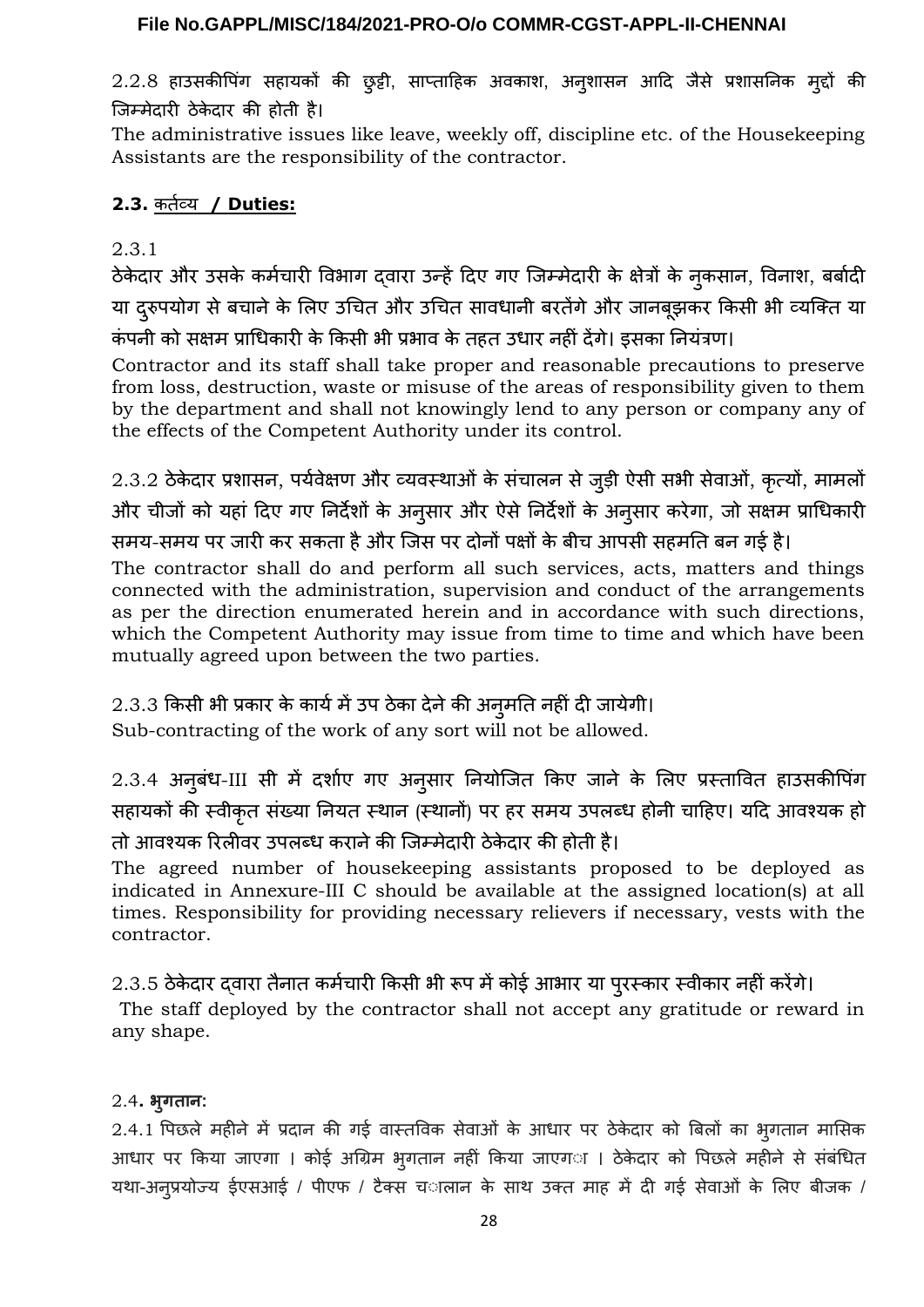बिल परवर्ती महीने की एक तारीख को प्रस्तुत करना होगा । आयुक्त, माल और सेवा कर एवं केन्द्रीय उत्पाद शुल्क (अपील्स - II), सभी समर्थक दस्तावेजों के साथ बिल जमा करने क**े 20 दिनों के भीतर तथा आयुक्त**, माल और र्सेवा कर एवं के न्द्रीय उत्पाद शुल्क (अपील्र्स – II) द्वारा र्संप्रेषित किन्ही प्रश्नों के लिए आयुक्त, माल और सेवा कर एवं केन्द्रीय उत्पाद शुल्क (अपील्स - II) की संतुष्टि के अनुरूप आवश्यक स्पष्टीकरण प्रस्तुत करने पर भुगतान करेंगे । बिलों के निपटाने में किर्सी भी अपरिहार्य देरी के मामले में आयुक्त, माल और र्सेवा कर एवं के न्द्रीय उत्पाद शुल्क (अपील्र्स – II) द्वारा ब्याज देय नहीं है, हालांकि विभाग 20 दिनों के भीतर निपटाने का प्रयार्स करेगा । किर्सी भी कारण र्से प्रस्तुत किर्सी अन्य दावे पर आयुक्त, माल और र्सेवा कर एवं के न्द्रीय उत्पाद शुल्क (अपील्र्स – II) द्वारा ध्यान नहीं दिया जाएगा । आयकर अधिनियम 1961 क**ी धारा 194 (सी) के अधीन पूरी राशि पर** टीडीएस की कटौती लागू दरों पर की जाएगी ।

#### 2.4 **. PAYMENT**

2.4.1 Payment of bills will be made to the contractor on a monthly basis based on actual services rendered in the previous month. No Advance Payment will be made. The contractor has to submit invoices/bills on the 1st of the following month for the services rendered in the preceding month along with ESI/PF/GST Challan, as applicable, pertaining to that month. The Competent Authority, would make the payment within 20 days of submission of bills with all the supporting documents and submission of necessary clarification to the satisfaction of the Competent Authority, if there were any queries communicated by the Competent Authority. No Interest is payable by the Competent Authority in case of any unavoidable delay in settling the bills, though the department would endeavor to settle within 20 days. No other claim on whatever account shall be entertained by the Competent Authority. TDS at the rates applicable shall be deducted U/S194 (c) of Income Tax Act 1961 on the whole amount.

 $2.4.2$  लागू संवैधानिक मानदंडों के अनुसार अपने कर्मचारी के लिए मजदूरी आदि के भूगतान के प्रेषण क**ा** प्रमाण आयुक्त, माल और र्सेवा कर एवं के न्द्रीय उत्पाद शुल्क आयुक्तालय (अपील्र्स – II) को प्रस्तुत करने के लिए आयुक्त, माल और र्सेवा कर एवं के न्द्रीय उत्पाद शुल्क (अपील्र्स – II) द्वारा ठेके दार र्से पूछा जा सकता है । यदि ठेकेदार प्रेषण का प्रमाण प्रस्तुत करने में विफल रहता है, तो ठेकेदार दवारा आवश्यक दस्तावेजों को जमा करने तक र्सेवा के लिए भुगतान रोक दिया जाएगा ।

The contractor may be asked by the Competent Authority to submit the proof of remittance for his employee towards the payment of statutory norms as applicable. If the contractor fails to submit the proof of remittance the payment towards the service will be stopped until the contractor submits required documents.

2.4.3 इर्स कार्यालय में र्संविदा कर्मियों को भुगतान अगले माह की 10 तारीख को या उर्सर्से पहले किया जा र्सकता है।

Payment to contract workers at this office may be made on or before 10th of the following month.

# 2.5.दंड **/ Penalty:**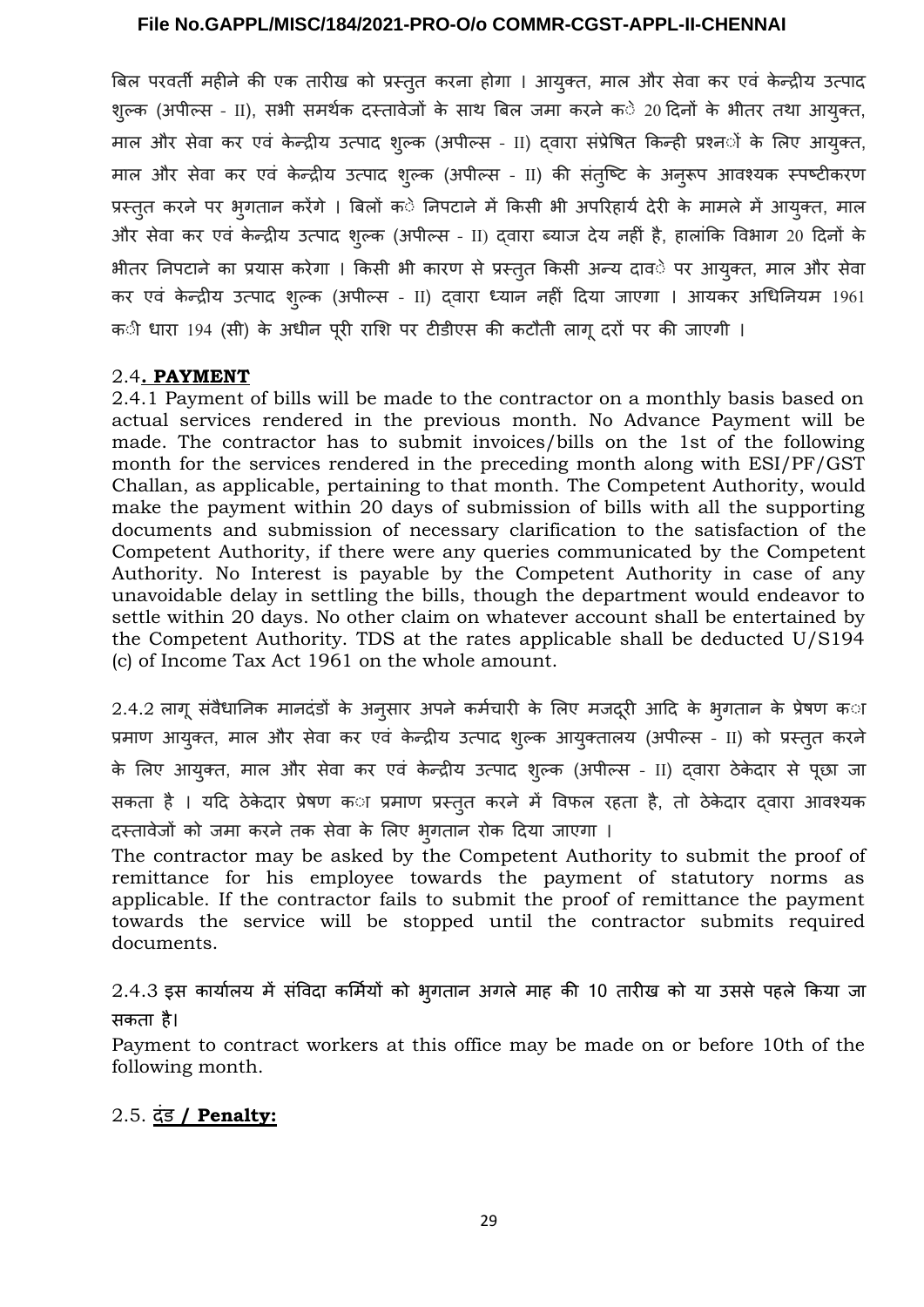$2.5.1$  यदि अनुबंध के तहत तैनात ठेकेदार का कोई कर्मचारी अनुपस्थित है (हैं) या समय पर रिपोर्ट करने में विफल रहता है और ठेके दार र्समय पर उपयुक्त विकल्प प्रदान करने में अर्समर्थ है, तो उर्स पर अनुपस्थित हाउसकीपिंग सहायकों की संख्या के दोगुने वेतन के बराबर जुर्माना विशेष दिन सक्षम प्राधिकारी द्वारा लगाया जा र्सकता है और उर्से ठेके दार के बिलों र्से काट लिया जाएगा।

In case any of contractor's personnel(s) deployed under the contract is (are) absent or fails to report in time and contractor is unable to provide suitable substitute in time, a penalty equal to double the wages of number of housekeeping assistants absent on that particular day may be levied by the Competent Authority and the same shall be deducted from the contractor's bills.

 $2.5.2$  यदि ठेकेदार के कर्मियों के कदाचार/द्व्येवहार के कारण कोई सार्वजनिक शिकायत प्राप्त होती है, तो ऐसी प्रत्येक घटना के लिए जुर्माना या रु.500/- लगाया जाएगा और इर्सेठेके दार के बिल र्सेकाट लिया जाएगा। इर्सके अलावा र्संबंधित ठेके दार के कर्मियों को जीएर्सटी आयुक्त के कार्यालय र्सेहटा दिया जाएगा

In case any public complaint is received attributable to misconduct/misbehavior of contractor's personnel, a penalty or Rs.500/- for each such incident shall be levied and the same shall be deducted from contractor's bill. Further the concerned contractor's personnel shall be removed from the Office of The Commissioner of GST & CX, Chennai Appeals-II immediately.

2.5.3 यदि ठेके दार अनुबंध या अर्संतोषजनक प्रदर्शन के अनुर्सार काम शुरू करने में विफल रहता है या अनुबंध की वैधानिक आवश्यकताओं को पूरा नहीं करता है, तो र्सक्षम प्राधिकारी के पार्स नीचे दिए गए विवरण के अनुर्सार जुर्माना लगाने का अधिकार र्सुरक्षित है:

In case the contractor fails to commence the work as stipulated in the agreement or unsatisfactory performance or does not meet the statutory requirements of the contract, the Competent Authority reserves the right to impose the penalty as detailed below:-

i) आदेश/अनुबंध की लागत का 0.5% प्रति र्सप्ताह, चार र्सप्ताह तक की देरी।

0.5% of cost of order/agreement per week, up to four weeks of delay.

ii) चार र्सप्ताह की देरी के बाद, र्सक्षम प्राधिकारी अनुबंध को रद्द करने और अनुबंध को वापर्स लेने का अधिकार र्सरुक्षित रखता है और इर्स काम को अन्य ठेके दारों र्से अधिमानतः करवाता है। यदि कोई अंतर है तो चूककर्ता ठेकेदार से वसूल किया जा सकता है और साथ ही चूककर्ता ठेकेदार को इस प्रकार की निविदा में भाग लेने र्से 4 र्साल की अवधि के लिए काली र्सूची में डाल दिया जाएगा और यदि आवश्यक हो तो उर्सकी बयाना राशि / र्सुरक्षा जमा भी जब्त कर लिया जा र्सकता है।

After four weeks delay, the Competent Authority reserves the right to cancel the contract and withhold the agreement and get this work carried out preferably from other contractor(s). The difference if any may be recovered from the defaulting contractor and also the defaulting contractor shall be black listed for a period of 4 years from participating in such type of tender and his earnest money/security deposit may also be forfeited, if so warranted.

2.5.4 ठेकेदार द्वारा नियुक्त कर्मियों को साफ-स्थरी और उचित वर्दी पहनाई जाएगी, ऐसा न करने पर प्रत्येक अवसर पर 500 रुपये का जुर्माना लगाया जाएगा और इस संबंध में आदतन अपराधियों को ठेकेदार द्वारा हटा दिया जाएगा। इर्स खाते पर जुर्माने की कटौती ठेके दार के बिलों र्से की जाएगी।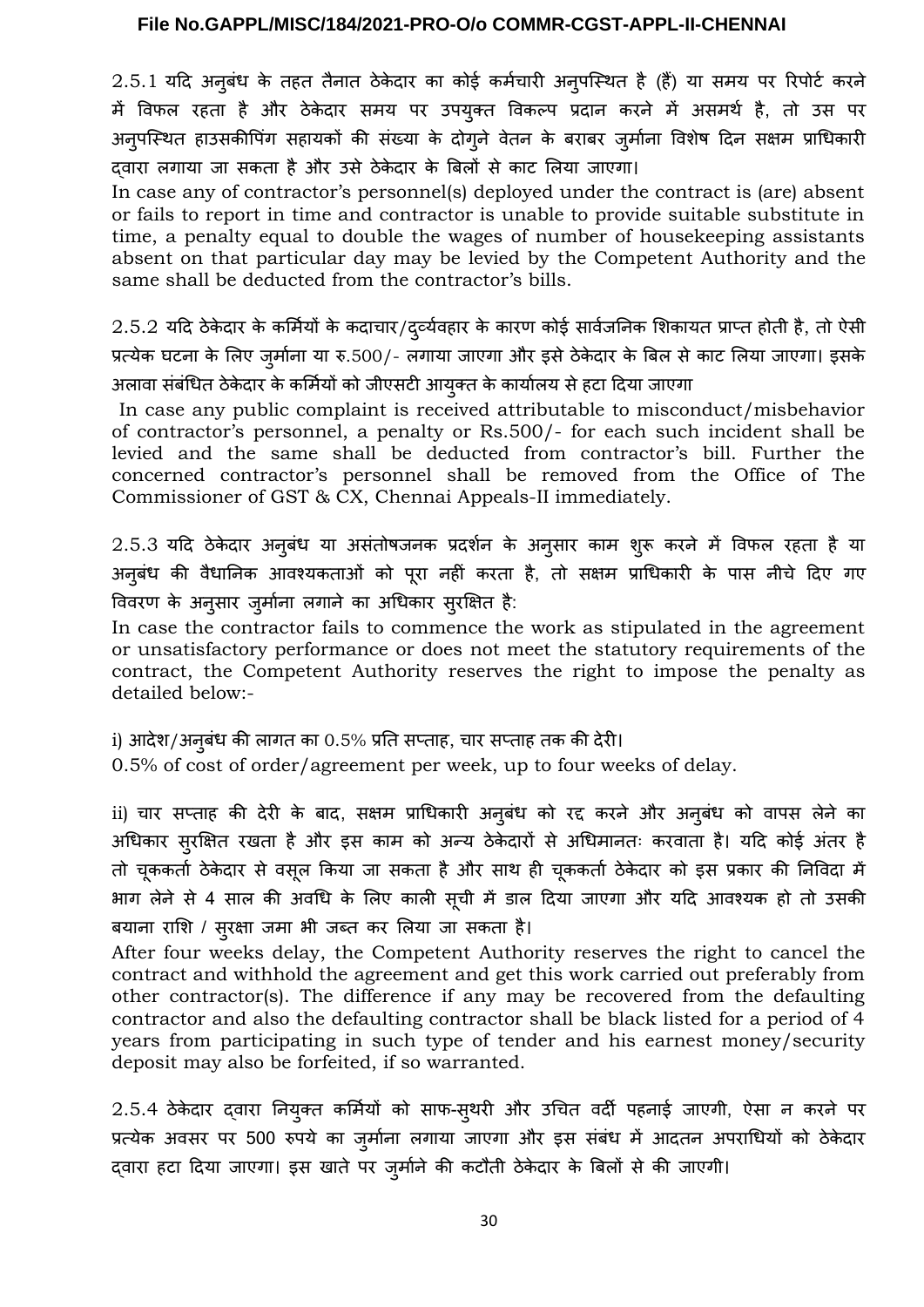The personnel engaged by the contractor shall be dressed in neat and proper uniform, failing which invites a penalty of Rs.500/- each occasion and habitual offenders in this regard shall be removed by the contractor. The penalty on this account shall be deducted from the Contractor's bills.

2.5.5 नियुक्त कर्मियों को अधिकारियों/कर्मचारियों आदि के साथ व्यवहार करने में बहुत ही सुखद व्यवहार के साथ अत्यंत विनम्र होना चाहिए और अत्यधिक अन्**शासन की छवि पेश करनी चाहिए। सक्षम प्राधि**कारी के पार्स अधिकारी/कर्मचारियों र्से उचित शिकायतों के मामले में या र्सक्षम प्राधिकारी के प्रतिनिधि द्वारा तय किए गए अनुर्सार किर्सी भी हाउर्सकीपिंग र्सहायकों को हटाने का अधिकार होगा, यदि व्यक्ति र्संतोषजनक ढंग र्से काम नहीं कर रहा है या अवांछनीय माना जाता है या किर्सी के लिए अन्य कारण ठीक र्समझा। ठेके दार को इस विभाग दवारा सूचित किए जाने के 24 घंटे के भीतर ऐसे सभी मामलों में उपयुक्त प्रतिस्थापन की व्यवस्था करनी होगी, असफल होने पर इसे अनुपस्थित माना जा सकता है और परिणामी दंड जैसा कि दस्तावेज़ में कहीं और निर्दिष्ट किया गया है या कोई अन्य दंड जो उचित और उचित र्समझा जाएगा, लगाया जाएगा।

The personnel engaged have to be extremely courteous with very pleasant mannerism in dealing with the Officers / Staff etc. and should project an image of utmost discipline. The Competent Authority shall have the right to have any housekeeping assistants removed in case of tenable complaints from Officer /Staff or as decided by representative of the Competent Authority, if the person is not performing the job satisfactorily or is considered to be undesirable or for any other reason deemed fit. The contractor shall have to arrange the suitable replacement in all such cases within 24 hours of intimation by this department, failing which, it may be treated as absent and consequent penalty as specified elsewhere in the document or any other penalty as deemed fit and reasonable will be imposed.

2.5.6 कि जीएर्सटी और र्सीएक्र्स, चेन्नई अपील-द्वितीय आयुक्त के कार्यालय के अंदर ठेके दार या उर्सके कर्मियों की ओर से किसी भी चूक के परिणामस्वरूप किसी भी नुकसान, चोरी या डकैती की स्थिति में या विभाग को नुकर्सान हुआ, जो र्सक्षम प्राधिकारी द्वारा की गई जांच के बाद स्nापित किया जाएगा, उक्त नुकर्सान का दावा ठेके दार र्से नुकर्सान के मूल्य तक किया जा र्सकता है। र्सक्षम प्राधिकारी का निर्णय अंतिम एवं ठेके दार के लिए बाध्यकारी होगा।

That in the event of any loss, theft or robbery inside the Office of The Commissioner of GST & CX, Chennai Appeals-II or damage occasioned to the Department, as a result of any lapse on the part of the contractor or its personnel deployed in the Office of the Commissioner of GST & CX (Appeals-II), Chennai, which would be established after an enquiry conducted by the Competent Authority, the said loss can be claimed from the contractor up to the value of the loss. The decision of the Competent Authority will be final and binding on the contractor.

2.5.7 इर्स अनुबंध र्से जुड़ी किर्सी भी नियम और शर्तों के उल्लंघन के मामले में, एजेंर्सी की प्रदर्शन र्सुरक्षा जमा अनुबंध को रद्द करने के अलावा सक्षम प्राधिकारी को जब्त कर लिया जाएगा। यदि उपरोक्त में से किर्सी भी शर्त का उल्लंघन किया जाता है, तो र्सक्षम प्राधिकारी को कोई भी जुर्माना लगाने का अधिकार है। In case of breach of any terms and conditions attached to this contract, the Performance Security Deposit of the agency will be liable to be forfeited to the Competent Authority besides annulment of the contract. If any of the above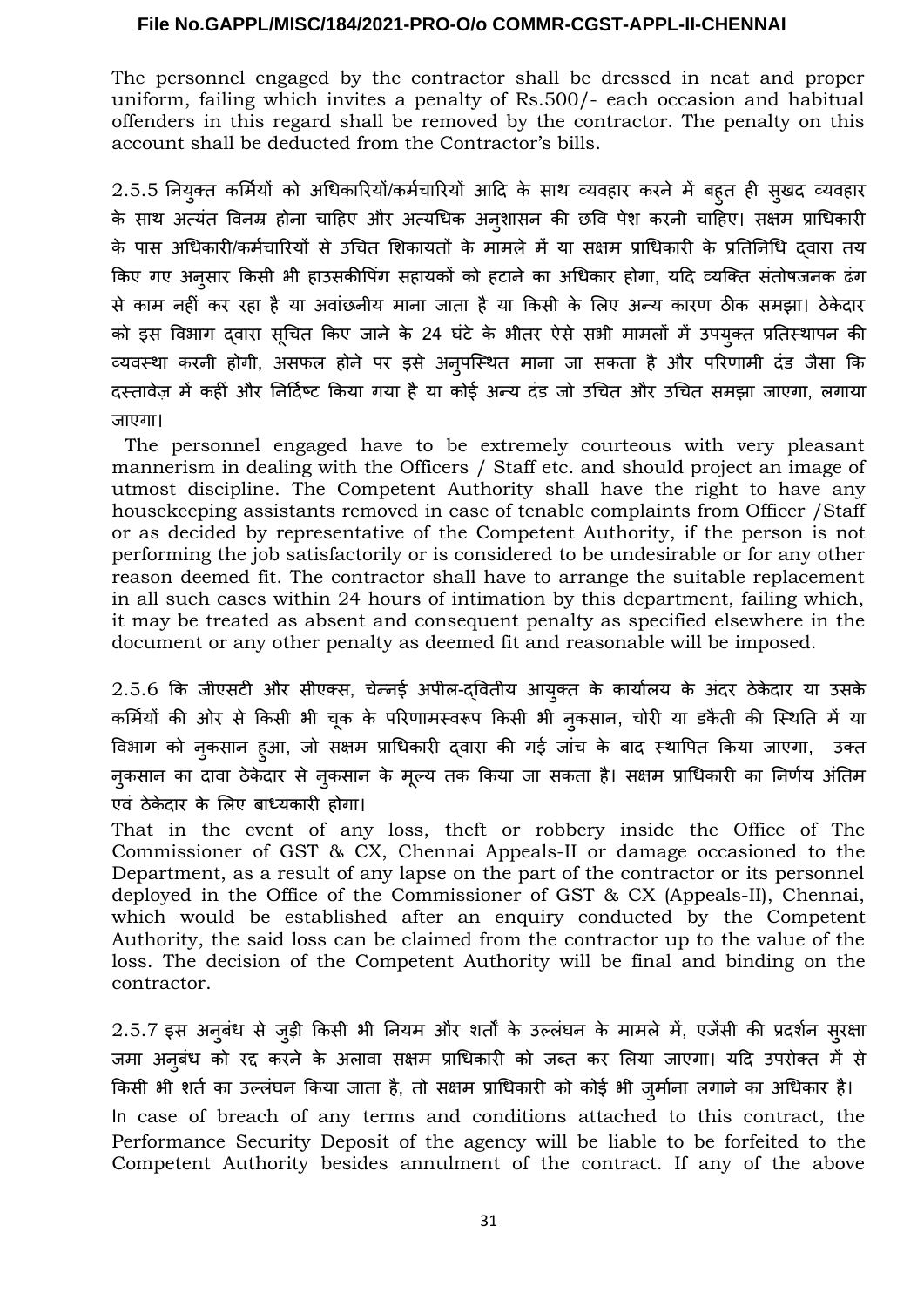condition is violated, the Competent Authority has the right to impose any penalty.

2.5.8 ठेके दार यह र्सुनिश्चित करेगा कि उर्सके कर्मचारी किर्सी भी र्समय र्सक्षम प्राधिकारी की लिखित र्सहमति के बिना विभाग द्वारा किए गए किर्सी भी मामले या लेनदेन को प्रकट या ज्ञात नहीं करेंगे और जीएर्सटी और र्सीएक्र्स आयुक्त (अपील-द्वितीय), चेन्नई के कार्यालय के मामलों के बारे में किर्सी भी तीर्सरे पक्ष को कोई जानकारी नहीं देंगे। यह खंड उर्स जानकारी पर लागू नहीं होता है, जो र्सार्वजनिक ज्ञान बन जाती है।

The contractor shall ensure that its personnel shall not at any time, without the consent of the Competent Authority in writing, divulge or make known any matter or transaction undertaken or handled by the Department and shall not disclose to any third part any information about the affairs of the Office of The Commissioner of GST & CX (Appeals-II), Chennai. This clause does not apply to the information, which becomes public knowledge.

2.6. ठेके दार के कर्मियों के किर्सी भी कार्यके कारण किर्सी भी मुकदमेबाजी (उपभोक्ता अदालतों र्सहित) र्सेउत्पन्न होने वाली कोई भी देयता ठेकेदार दवारा सभी खर्चों/जुर्माने सहित सीधे वहन की जाएगी।

Any liability arising out of any litigation (including those in consumer courts) due to any act of contractor's personnel shall be directly borne by the contractor including all expenses/fines.

2.7 यदि ठेके दार 1.1.5 के अनुर्सार कार्य निष्पादित करने में विफल रहता है या किर्सी भी दिन प्रत्येक स्थान पर अनुबंध III-सी के अनुसार जनशक्ति की 95% से अधिक उपस्थिति स्**निश्चित करने में विफल** रहता है, तो 5,000/- रुपये का जुर्माना प्रत्येक अवर्सर लगाया जाएगा और ठेके दार के माभिर्सक बिलों र्से काट लिया जाएगा ।

If the contractor fails to execute the work as in 1.1.5 or fails to ensure more than 95% attendance of the manpower as in Annexure III-C at each location on any given day a penalty of Rs.5,000/- will be levied on each occasion; and deducted from the contractor's monthly bills.

2.8. **समाप्ति :**

र्सेवा में कमी या किसी अन्य कारण से संविदा की अवधि समाप्त होने से पहले. 15 दिनों के नोटिस के साथ यह संविदा समाप्त क**ी जा सकत**ी है । यदि ठेकेदार वापस लेना चाहता है तो, उसे 90 दिन का नोटिस देना है जिससे चूकने पर प्रतिभूति जमा ज़ब्त क**िया जाएग**ा ।

#### 2.8. **Termination:**

The contract may be terminated with a 15 days' notice, before the expiry of contract period owing to deficiency in service or any other reason whatsoever. The contractor is to give 90 days' notice in case he wants to withdraw, in which case Security Deposit will be forfeited.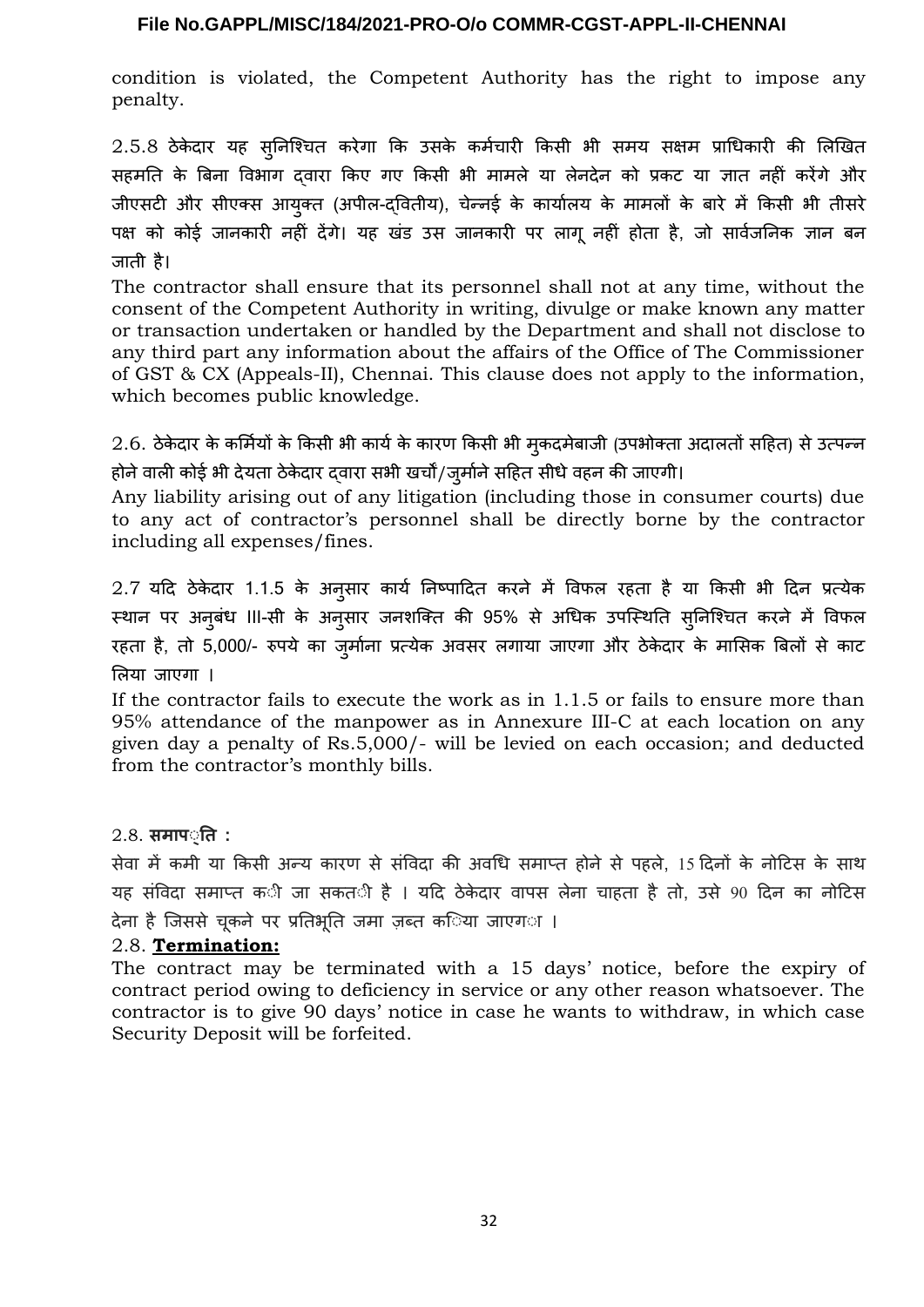(वाई. श्रीनिवार्स राव ) / (Y. SRINIVASA RAO) र्संयुक्त आयुक्त / JOINT COMMISSIONER अपील –II / APPEALS-II

#### <u>Rस्ताव पत्र - अनुलग्नक II / OFFER LETTER - Annexure II</u>

**(**पत्र**-**पैड में**) /** (On letter pad)

र्सेवा में/ To,

आयुक्त, मा.र्से.क. एवं के न्द्रीय उत्पाद शुल्क / The Commissioner of GST & C.Ex., चेन्नई अपीस्ल – II आयुक्तालय / Chennai Appeals-II Commissionerate, द्वितीय तल, न्यूरी टवर्स, र्सं. 2054-I /II Floor, Newry Towers, No.2054-I, II एवन्यू, अण्णा नगर, चेन्नई / II Avenue, Anna Nagar, Chennai – 600 040.

महोदय / Sir,

 **विर्षय : चेन् ई अपील्स – II आयुक्तालय को संविदा के आधार पर हाउसकीपिंग सेवाएं प्रदा कर ेके संबंध में। Sub: Providing House Keeping services on contract basis for Chennai Appeals-II Commissionerate-Reg. संदर्भसं. : दि ांक . .2022 फाइल सं. । Ref. No.: File No.** dated . .2022 ……………………

आयुक्त, माल और सेवा कर एवं केन्द्रीय उत्पाद शुल्क (अपील्स - II), दवितीय तल, न्यूरी टवर्स, सं. 2054-I, II एवन्यू, अण्णा नगर, चेन्नई 40 कार्यालय के लिए र्संविदा के आधार पर **"हाउसकीपिंग सेवाएं"** प्रदान करनेहेतु प्रस्ताव आमंत्रित करते हुए जारी आपके निविदा नोटिर्स के र्संदर्भ में, मैं/ हम अपना / हमारा प्रस्ताव निम्नलिखितानुर्सार रखता / रखतेहूँ/हैं: -

With reference to your Tender Notice calling for offers for providing "**Housekeeping Services"** on contract basis for the Office of Commissioner of GST & C.Ex. (Appeals-II), II Floor, Newry Towers, No.2054-I, II Avenue, Anna Nagar, Chennai 40, I/We hereby submit my/our offer as follows: -

अ**)** तकनीकी बोली**:** अनुलग्नक **-** I, II, III A, III B, III C, IV, VI और अनुलग्नक VIII के र्साn

रु**. 25,000/-** की ईएमडी**,** डीडी र्संख्या ………………**.**द्वारा दिनांक …………… को ………………**..** और अन्य र्सहायक दस्तावेज पष्ृठ र्संख्या …… र्से……**) (**कवर **-** I)

a) Technical Bid: Annexure - I, II, III A, III B, III C, IV, VI and Annexure VIII along with

 EMD of **Rs.25,000/-** by DD No…………………………. dt…………… On…………….. & other supporting documents Page No……to ……) (Cover - I)

आ**)** वित्तीय बोली : अनुलग्नक **–** V तnा VII **(**कवर – II**)**  b) Financial Bid: Annexure-V & VII (cover - II)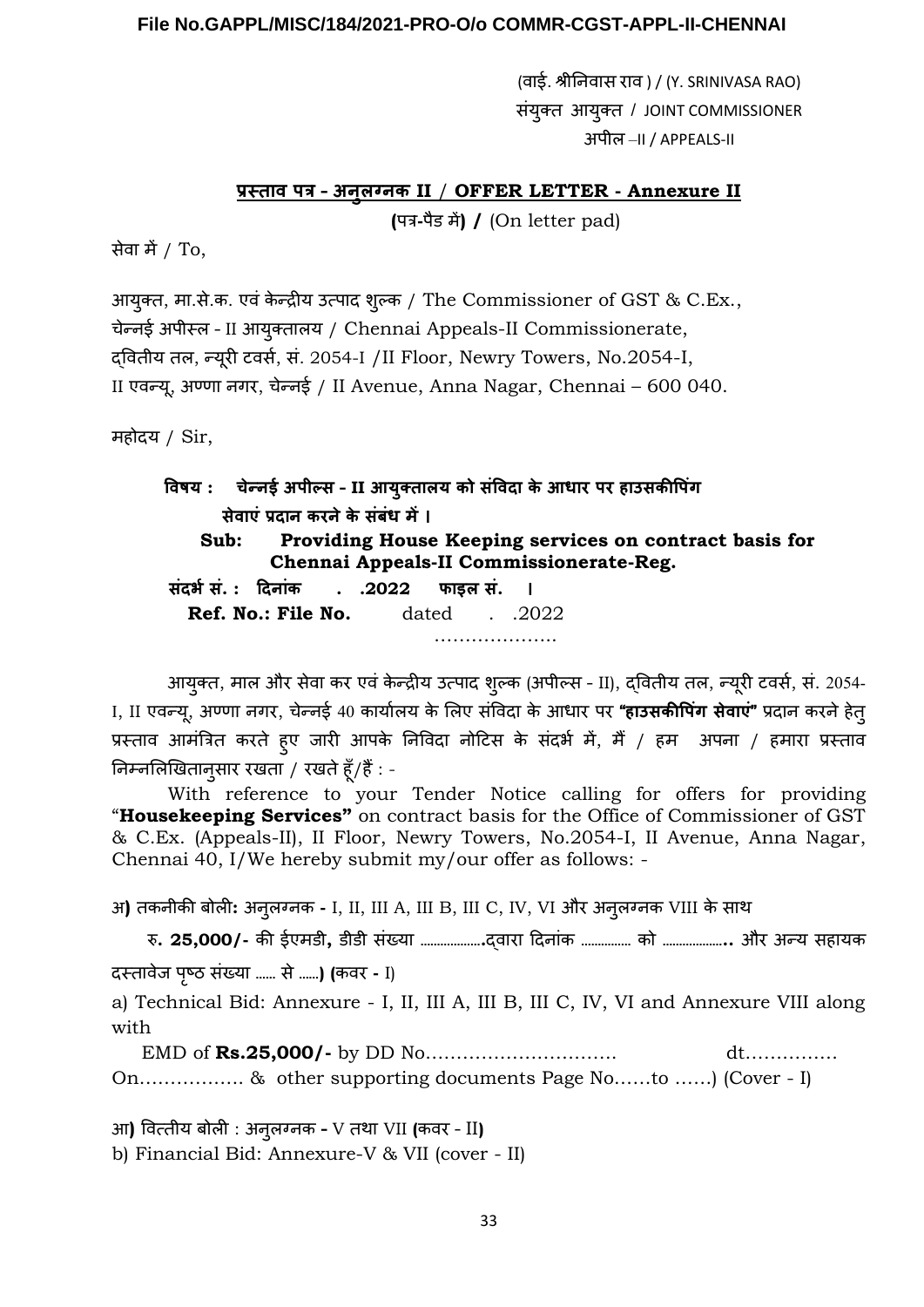2. मैं एतद्वारा निविदा दस्तावेज में निहित विभिन्न निबंधनों एवं शर्तों का पानल करने का वचन देता हूँ।

I hereby undertake to abide by various terms and conditions contained in the tender document.

3. मैंयह भी प्रमाणित करता हूँकि बोलियों**,** विभिन्न र्संलग्नकों एवं अन्य दस्तावेजों मेंदिए गए विवरण र्सत्य एवं र्सही हैं।

I also certify that the details furnished in the bids, various enclosures and other documents are true and correct.

दिनांक/Date:

भवदिय / Yours sincerely,

 मालिक / बोलीकर्ता / प्राधिकृत हस्ताक्षरकर्ता के हस्ताक्षर व मोहर, मोबाइल सं. सहित पूरा नाम, पता, संपर्क सं. के साथ Signature and stamp of the Owner/ bidder/ authorized Signatory with complete Name, Address, Contact No. (s), including Mobile No.(s).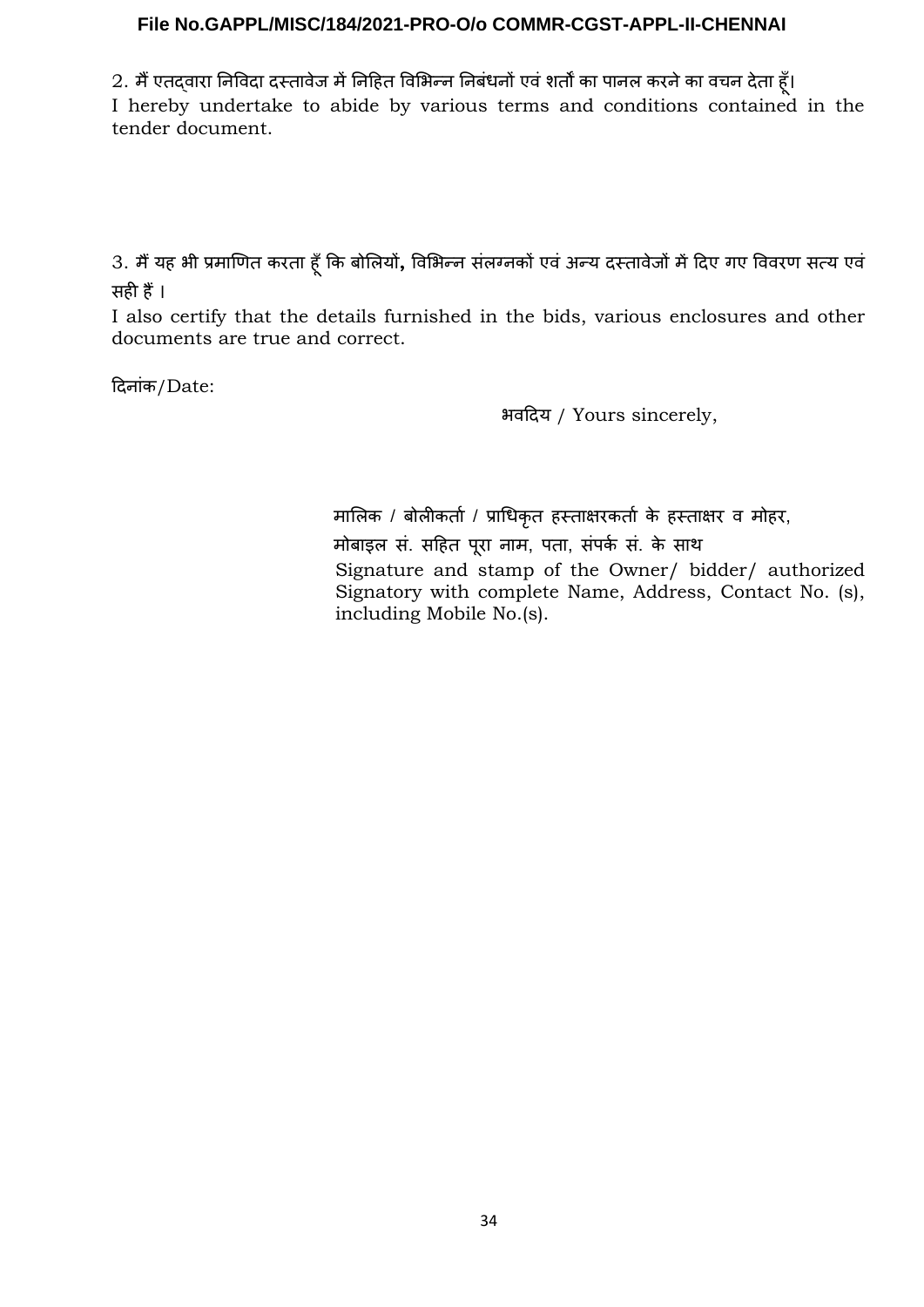# **अ ुलग् क – III क / ANNEXURE – III A तक ीकी बोली / TECHNICAL BID**

| 1. | पंजीकृत फर्म / कंपनी का नाम<br>Name of the Registered Firm/ Company                                                                                                                                                                     |  |
|----|-----------------------------------------------------------------------------------------------------------------------------------------------------------------------------------------------------------------------------------------|--|
|    | $2.(a)$ किंपनी का पता (दूरभाष सं., फैक्स एवं ई-मेल सहित)<br>Address of the company (with Tel. No.,<br>Fax & E-mail)                                                                                                                     |  |
|    | $\left(\mathrm{b}\right)$ किंपनी का स्थानीय चेन्नई पता (दूरभाष सं., फैक्स एवं ई-<br>मिल सहित)<br>Local Chennai Address of the company<br>(with Tel. No., Fax & E-mail)                                                                  |  |
| 3. | स्वामित्व स्थिति (मालिक / साझेदारी / कंपनी - प्रमाण <mark>ः</mark><br>अपलोड करें)<br>Status of Ownership (Proprietory /<br>Partnership/ Company – upload proof)                                                                         |  |
| 4. | साझेदार <b>ों / निदेशक</b> ों का नाम व पता<br>(मोबाइल सं. सहित)<br>Name & Address of the Partners/<br>Directors (with Mobile No.)                                                                                                       |  |
| 5. | सिंपर्क व्यक्ति (मोबाइल सं. सहित)<br>Contact Person (s) (with mobile number)                                                                                                                                                            |  |
| 6. | फर्म / कंपनी की स्थापना की तारीख<br>Date of establishment of the<br>firm/company                                                                                                                                                        |  |
| 7. | 1.2.1 के अनुसार समान सेवाएं प्रदान करने हेतु अनुभव:<br>प्रमाण-पत्र एवं कार्य के मूल्य हेत् समापन प्रमाण-पत्र ।<br>Experience Certificate for providing<br>similar services and completion<br>certificate for value of work as in 1.2.1. |  |
| 8. | पैन नंबर (प्रतिलिपि अपलोड करें) 1.2.3<br>PAN No. (upload copy) $1.2.3$                                                                                                                                                                  |  |
| 9. | वित्तीय वर्षों के लिए लेखापरीक्षित तुलनपत्र एवं पी/एल <mark>ां</mark><br>खाते की प्रतियां :<br>Copies of audited Balance sheet and P/L<br>account for the financial years:                                                              |  |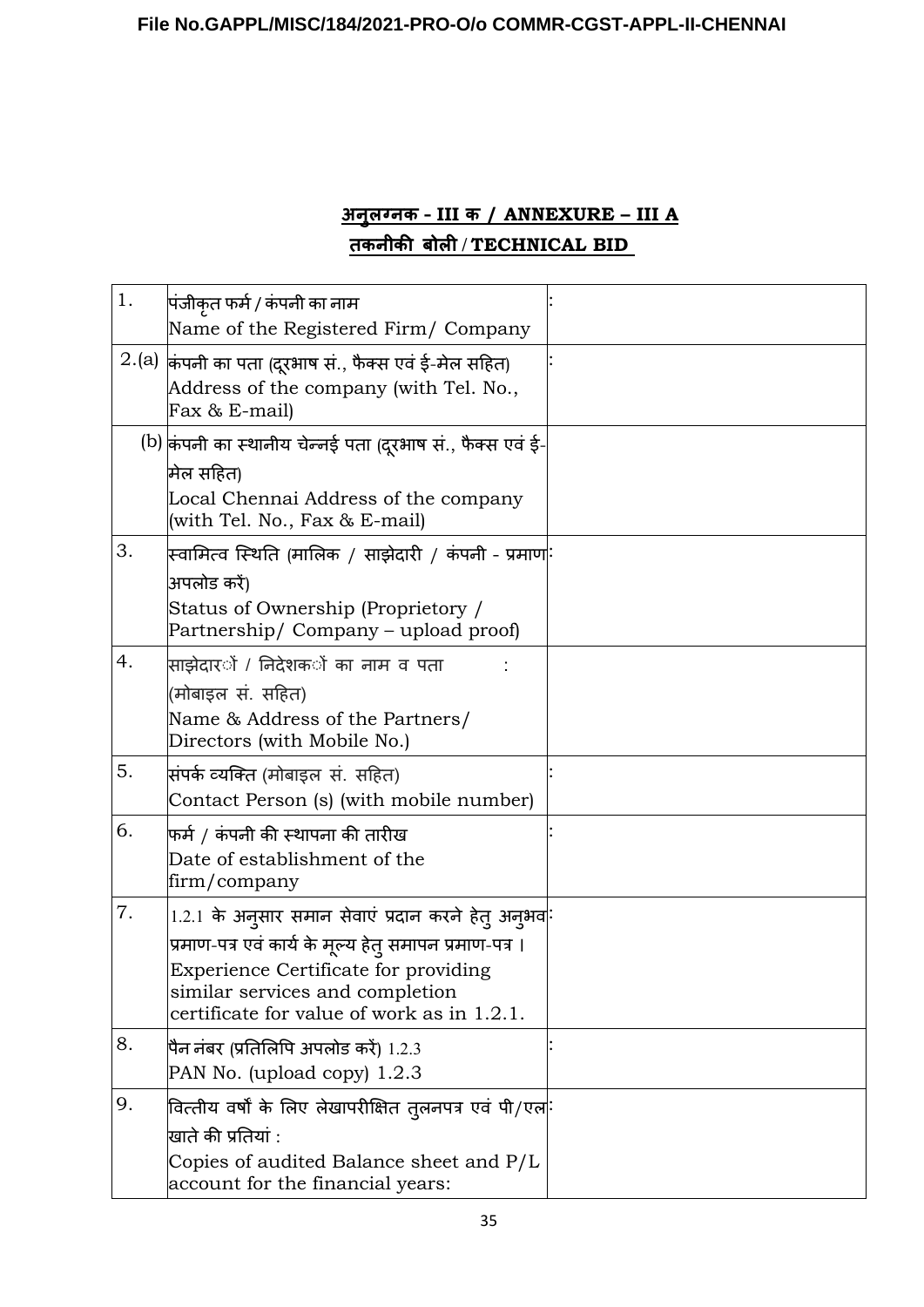|     | 2018-19:<br>2019-20:<br>2020-21:<br>1.2.3 के अनुसार (दस्तावेजों की प्रतियां अपलोड करें)                                                                                                                                                                                                                   |  |
|-----|-----------------------------------------------------------------------------------------------------------------------------------------------------------------------------------------------------------------------------------------------------------------------------------------------------------|--|
|     | (upload document copies) as in 1.2.3                                                                                                                                                                                                                                                                      |  |
| 10. | दायर की गई आयकर रिटर्न की प्रतियां<br>Copies of Income Tax Returns filed for<br>निर्धारण वर्ष / The assessment years:<br>2018-19<br>2019-20:<br>2020-21:<br>1.2.3 के अनुसार (दस्तावेजों की प्रतियां अपलोड करें)<br>(upload document copies) as in 1.2.3                                                   |  |
| 11. | वित्तीय वर्षों के लिए वार्षिक पण्यावर्त<br>Average Annual Turnover for financial<br>years<br>2018-19:<br>2019-20:<br>2020-21:<br>1.2.2. के अनुसार एक सनदी लेखाकार दवारा प्रमाणित<br>(प्रति अपलोड करें)<br>Certified by a Chartered Accountant<br>(upload copy) as in $1.2.2$                              |  |
| 12. | $ 1.2.8\>$ के अनुसार जी.एस.टी. पंजीकरण सं. पंजीकरण<br>.<br>प्रमाणपत्र की प्रति अपलोड करें<br>GST Registration No. (upload copy of<br>Registration certificate) as in 1.2.8                                                                                                                                |  |
| 13. | वित्तीय वर्षों के दौरान भ्गातान की गई जीएसटी की राशि<br>(सबूत अपलोड करें)<br>Amount of GST paid during the financial<br>years<br>2017-18:<br>2018-19:<br>2019-20<br>(Upload proof) as in 1.2.9                                                                                                            |  |
| 14. | $\left $ 1.2.4 के अनुसार पी.एफ. एवं ई.एस.आई. प्राधिकारियों से $\right $<br>पंजीकरण का विवरण (पंजीकरण की प्रतियां अपलोड करें)<br>एवं प्रेषण स्लिप की प्रतियां ।<br>Details of Registration with PF and ESI<br>authorities (upload copies of<br>Registration) and copies of remittance<br>slip as in 1.2.4. |  |
| 15. | 1.11 के अनुसार ईएमडी का विवरण।                                                                                                                                                                                                                                                                            |  |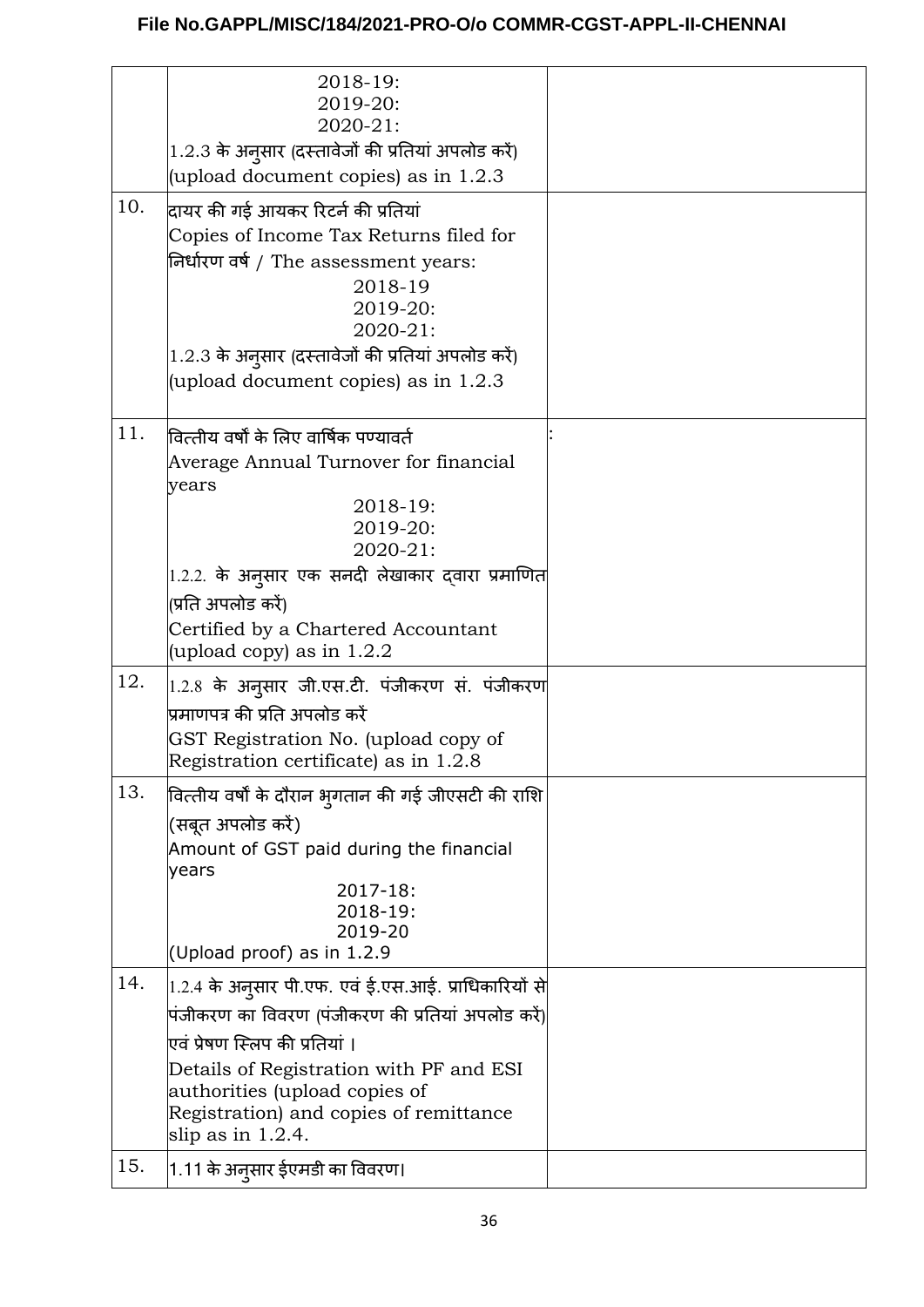|     | Details of EMD as in 1.11                                                                                                                                                                                                                                                                                            |  |
|-----|----------------------------------------------------------------------------------------------------------------------------------------------------------------------------------------------------------------------------------------------------------------------------------------------------------------------|--|
| 16. | $ 1.2.5$ के अन् $\,$ सार घोषणा पत्र<br>Declaration as in 1.2.5.                                                                                                                                                                                                                                                      |  |
| 17. | $ 1.2.7 \ \hat{}$ के अनुसार ऋणशोध-क्षमता प्रमाणपत्र<br>Solvency Certificate as in 1.2.7                                                                                                                                                                                                                              |  |
| 18. | $ 1.2.6$ के अनुसार घोषणा पत्र<br>Declaration as in 1.2.6.                                                                                                                                                                                                                                                            |  |
| 19. | उपरोक्त के लिए की गई या की जाने वाली सेवाओं के<br>सिंबंध में न्यायिक मंचों में सरकारी विभागों/सरकारी<br>सिंगठनों के खिलाफ मुकदमेबाजी का विवरण।<br>Details of litigation against Government<br>Departments/Government Organizations in<br>judicial forums with regard to services done<br>or to be done to the above. |  |

# **घोर्षणा पत्र / DECLARATION**

I/ we hereby certify that the information furnished above is full and correct to the best of my/ our knowledge. I/ we understand that in case any deviation is found in the above statement at any stage, the company/firm will be blacklisted and will not have any dealing with the Department in future.

मैं / हम प्रमाणित करता हूँ / करते हैं कि मुझे / हमें जहां तक विश्वास है/हैं, उपर्युक्त सूचना पूर्ण एवं सही है । मैं / हम समझता हूँ / समझते हैं कि यदि, मेरे / हमारे उपर्युक्त बयान में व्यतिक्रम पाया गया तो मेरी / हमारी कंपनी / फर्म को कालीसूचित किया जाएगा और भविष्य में विभाग के साथ किसी भी दशा में कोई लेनदेन नहीं होगी ।

मालिक / बोलीकर्ता / प्राधिकृत हस्ताक्षरकर्ता के हस्ताक्षर व मोहर,

मोबाइल र्सं. र्सहित पूरा नाम, पता, र्संपर्क र्सं.

Signature and stamp of the Owner/ bidder/ authorized Signatory with complete Name, Address, Contact No. (s), including Mobile No.(s).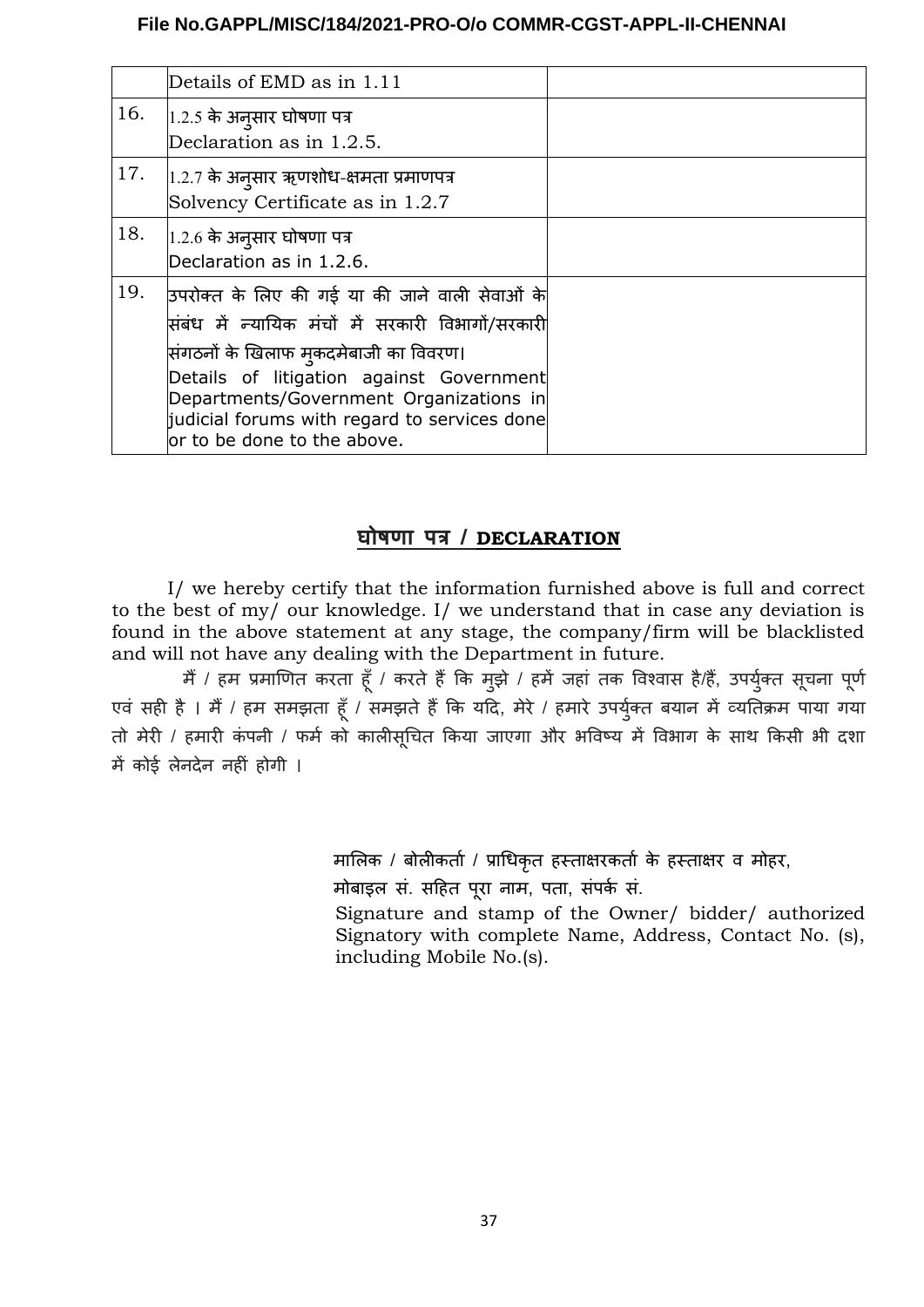# **अ ुलग् क–III बी / ANNEXURE-III B**

# **तकनि की बोली / TECHNICAL BID**

# **नि विदा सं**. **/ Tender No. फा. सं. / File No.**

1. पंजीकृत फर्म / कंपनी का नाम Name of the Registered Firm/ Company :

2. पता (दूरभाष सं. एवं फैक्स सं. सहित) Address (with Tel. No. & Fax No.) :

3. पैन सं. / PAN No.

4. मालिक / र्साझेदारों / निदेशकों का नाम एवं पता (मोबाइल र्सं. र्सहित) Name & Address of the proprietor, Partners/ Directors (with Mobile Number) :

# 5. नन्यतम मजदरी विवरण / MINIMUM WAGE DETAILS

| क्रम स.        | विवरण                                                                                                                                   | राशि (रु.)      | शब्दों में राशि (रु.)       |
|----------------|-----------------------------------------------------------------------------------------------------------------------------------------|-----------------|-----------------------------|
| S.No           | <b>Particulars</b>                                                                                                                      | Amount<br>(Rs.) | Amount in words<br>(Rupees) |
| $\mathbf{1}$   | उप मुख्य श्रम आयुक्त (केन्द्रीय) द्वारा  निर्धारित<br>प्रति व्यक्ति / दिन की मजदूरी<br>Wages per head/day fixed by the Dy.              |                 |                             |
|                | Chief Labour Commissioner (Central)                                                                                                     |                 |                             |
| $\overline{2}$ | 26 दिनों के लिए मजदूरी<br>Wages for 26 days                                                                                             |                 |                             |
| 3              | प्रति माह / व्यक्ति पर लागू दर पर भविष्य निधि<br>PF at the applicable rates per<br>month/head                                           |                 |                             |
| 4              | प्रति माह / व्यक्ति पर लागू दर पर ई.एस.आई.<br>ESI at the applicable rates per month/<br>head                                            |                 |                             |
| 5              | बोनस का भुगतान (संशोधन) अधिनियम, 2015,                                                                                                  |                 |                             |
|                | धारा 12 के अनुसार बोनस प्रति माह / व्यक्ति<br>Bonus per month/head (as per the<br>Payment of Bonus (Amendment) Act,<br>2015, section 12 |                 |                             |
| 6              | प्रति माह उप योग (2+3+4+5)<br>Subtotal $(2+3+4+5)$ per month                                                                            |                 |                             |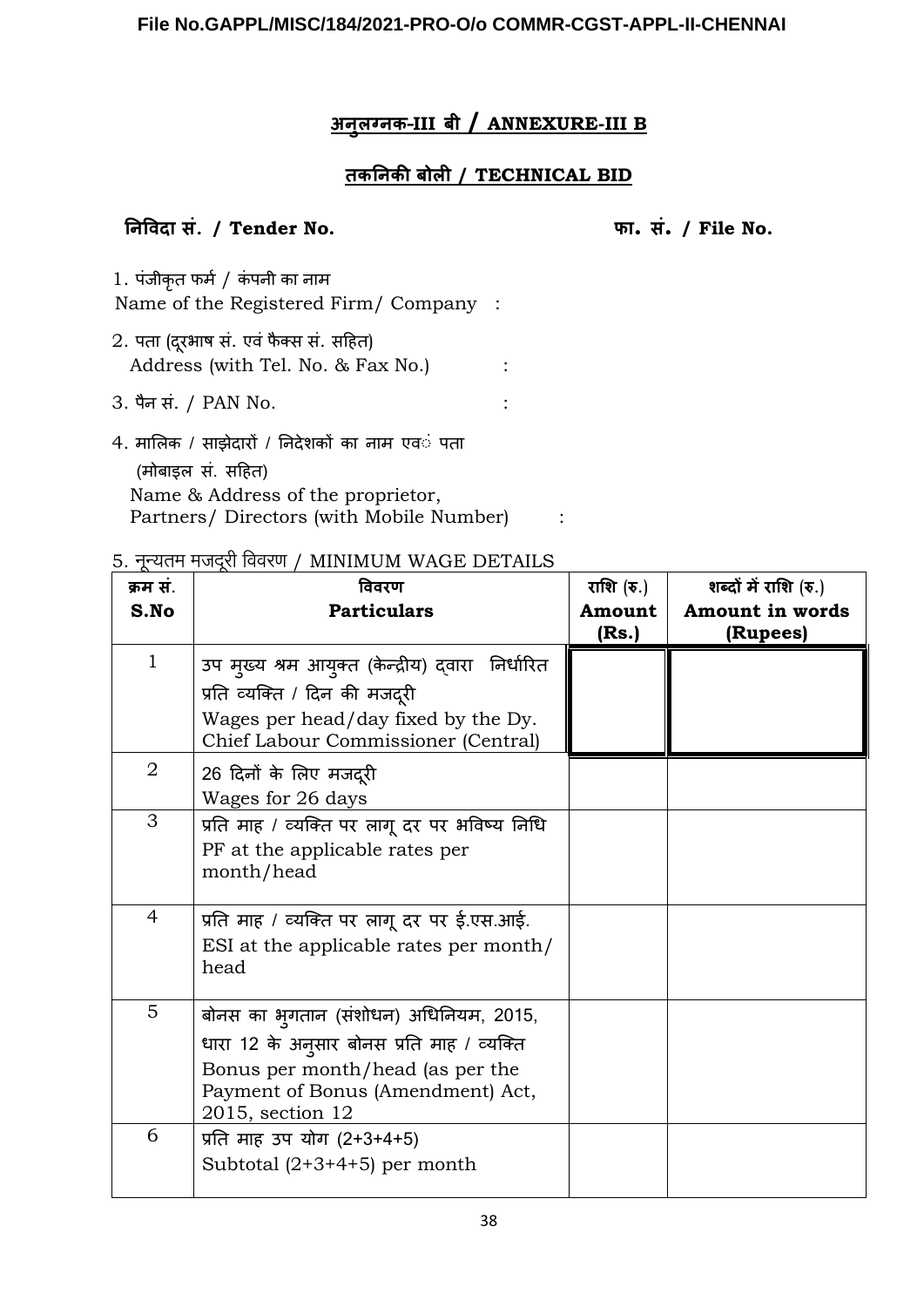# **अ ुलग् क–III सी / ANNEXURE-III C**

प्रस्तावित जनशक्ति परिनियोजन (<u>अनुलग्नक</u>-l में अनुच्छेद 1.1.5 के निबधन और शर्तों का **संदर्भ लें )**

**PROPOSED MANPOWER DEPLOYMENT (Refer Para 1.1.5 of Terms & Conditions in Annexure-I)**

| क्रम. स.<br><b>S1. No.</b> | भवन<br><b>Buildings</b>                                                                                                                                                                                                                                                                                     | हाउसकीपिंग स्टाफ<br><b>Housekeeping Staff</b> |
|----------------------------|-------------------------------------------------------------------------------------------------------------------------------------------------------------------------------------------------------------------------------------------------------------------------------------------------------------|-----------------------------------------------|
| 1.                         | माल और सेवा कर एवं केन्द्र <b>ीय उत्पाद श्</b> ल्क,<br>अपील्स - II आयुक्तालय, दक्षिण <b>ी स्कंध, दवितीय</b><br>तल, न्यूरी टावर्स, सं. 2054 - I, II एवेन्यू, अण्णा<br>नगर, चेन्नई - 40<br>GST and Central Excise Appeals-II<br>Commissionerate, South Wing, II Floor,<br>Newry Towers, No.2054-I, II Avenue, |                                               |
|                            | Anna Nagar, Chennai-40                                                                                                                                                                                                                                                                                      |                                               |

दिनांक / Date:

मालिक / बोलीकर्ता / प्राधिकृत हस्ताक्षरकर्ता के हस्ताक्षर व मोहर, पूरा नाम, पता, मोबाइल सं. के साथ संपर्क सं. सहित (हस्ताक्षर की जाने वाल**ी श्रेणी भी बताएं, यदि, खुद अपनी ओर** से या मुख्तारनामा / मालिक के प्राधिकृत हस्ताक्षरकर्ता के रूप में) Signature and stamp of the Owner/ bidder/ authorized Signatory with complete Name, Address, Contact No.(s), Including Mobile No.(s). (also Indicate the category in which signing, whether on his own behalf of as Power of Attorney/Authorised signatory of the owner)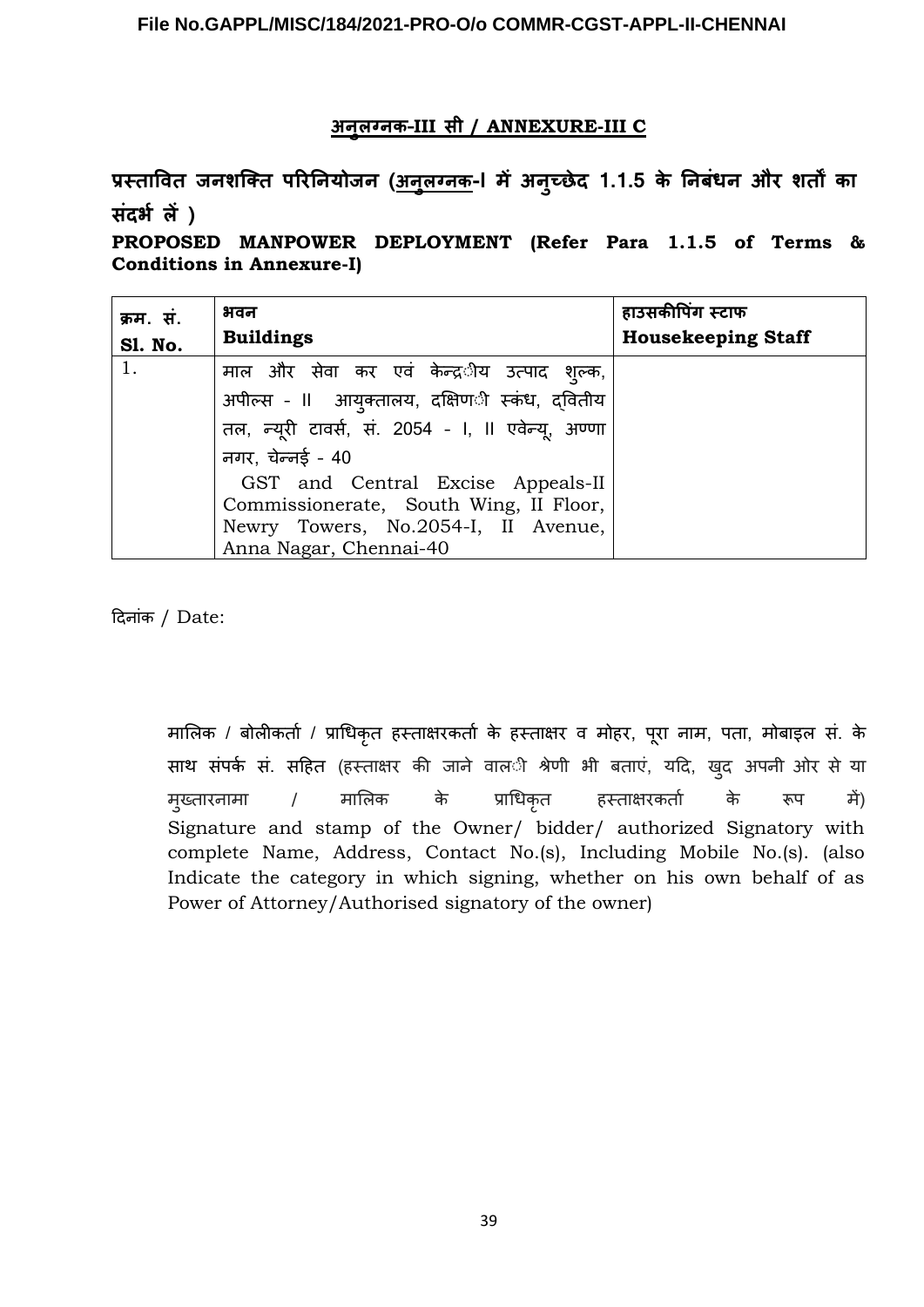# **अ ुलग् क- IV / Annexure- IV**

# **माल और सेवा कर एवं के न्द्रीय उत्पाद शुल्क आयुक्त का कार्यालय (अपील्स – II), चेन् ई OFFICE OF THE COMMISSIONER OF GST & C.Ex. (APPEALS-II), CHENNAI**

# **बोलीकर्ताका वच बंध** / **BIDDER UNDERTAKING**

1.र्साधरण विवरण **/** General Description "माल और र्सेवा कर एवं के न्द्रीय उत्पाद शुल्क आयुक्त का कार्यालय (अपील्र्स – II), चेन्नई में हाउर्सकीपिंग सेवाएं प्रदान करने हेतु निविदा"

"Tender for Providing Housekeeping Services in the Office of Commissioner of GST & C.Ex. (Appeals-II) at Chennai".

2. बयाना राशि रु. **25,000/-** Earnest Money **Rs.25,000/-**

3. प्रतिभूति जमा / Security Deposit धारा -I के खंड - 1.16 में विनिर्दिष्ट रूप में स्वीकृत वार्षिक संविदा मूल्य का 5% ।

5% of the accepted annual contract value in the form as specified in clause – 1.16 of section -I

4. र्संविदा की अवधि / Period of Contract:

# र्सविं दा की अवधि **एक वर्षया ी अप्रैल 2022 सेमार्च2023 तक है।**

[माल और र्सेवा कर एवं के न्द्रीय उत्पाद शुल्क आयुक्त का कार्यालय (अपील्र्स – II), चेन्नई के आयुक्त को र्संतोषजनक र्सेवाएं प्रदान करनेके अध्यधीन, माल और र्सेवा कर एवं के न्द्रीय उत्पाद शुल्क के आयुक्त (अपील्र्स – II), चेन्नई के विकल्प पर र्संविदा इन्हीं निबंधनों और शर्तों पर एक और वर्षके लिए बढ़ायी जा र्सकती है।]

The Contract period is **one year i.e. from April 2022 to March 2023.**

[The contract is extendable at the same terms and conditions by one more year subject to providing of services to the satisfaction of the Competent Authority, at the option of the Competent Authority.]

5. र्सेवा प्रारंभ करनेमेंविलंब और बोलीदाता द्वारा जमा और वचनबंध को जब्त करना ।

Delay in commencement of Service and forfeiture of Deposit & Undertakings by the Bidder

(क) यदी यह निविदा पूर्णरूप र्सेया आंशिक रूप र्सेस्वीकार की जाती हैतो :

यहां अनुबंधित सभी शर्तों को मानने और पालन करने और निविदा आमंत्रण नोटिस में निहित सभी नियमों और प्रावधानों को पूरा करनेके लिए, जहां तक लागूहो, र्सहमत हूँ/ हैंऔर / या इर्सके व्यतिक्रम मेंजब्ती के लिए और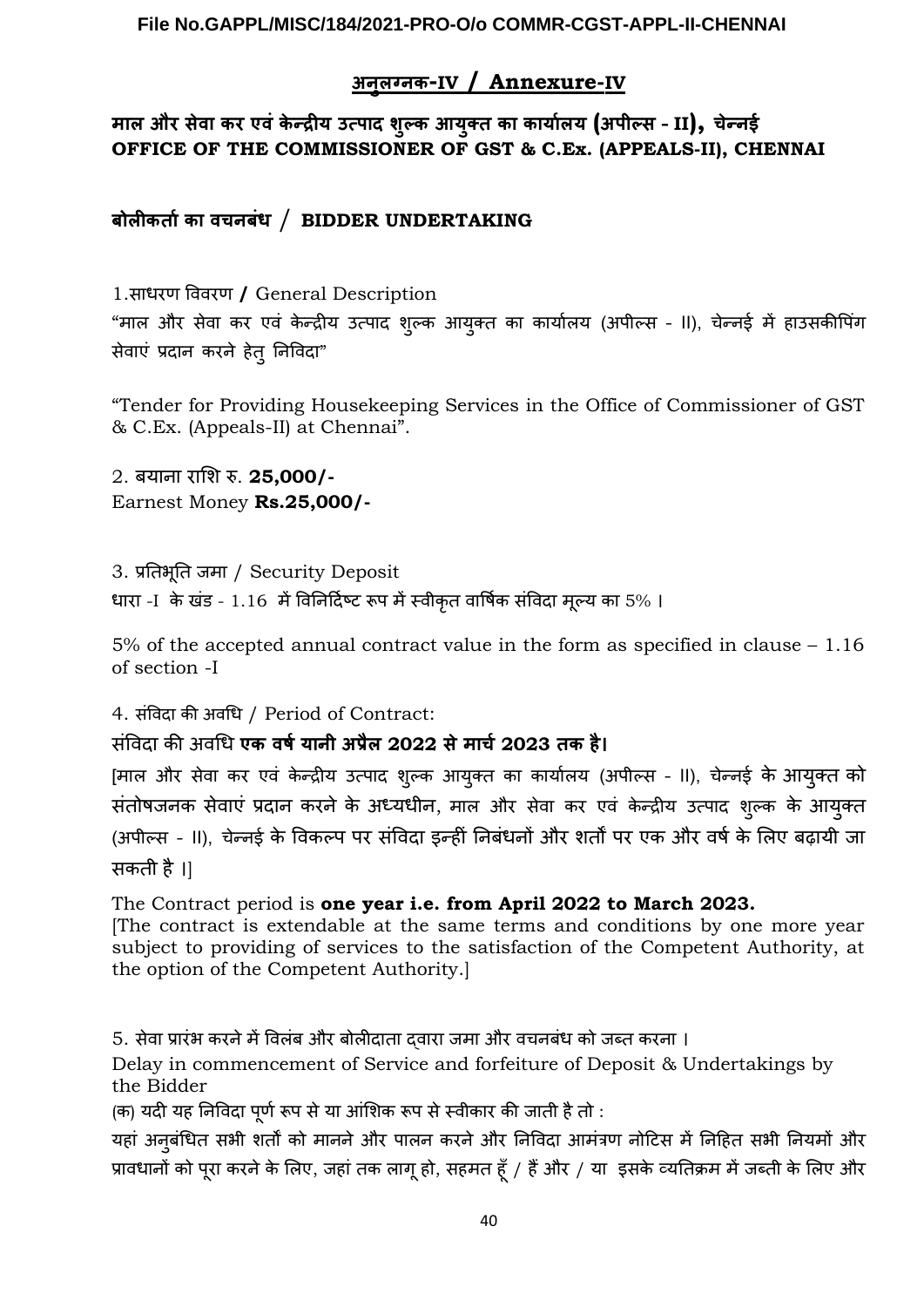आयुक्त, माल और सेवा कर एवं केन्द्रीय उत्पाद शुल्क (अपील्स - II) या अधिकार पद में उनके उत्तराधिकारी को शर्तों में उल्लिखित धन राशि का भुगतान करने के लिए मैं/हम सहमत हूँ / हैं। 25,000/- की राशि एतद्द्वारा बयाना राशि के रूप में डिमांड ड्राफ्ट में अग्रेषित की जाती है। यदि मैं/हम उपरोक्त ज्ञापन में निर्दिष्ट सेवा शुरू करने में विफल रहते हैं/हम सहमत हैं कि उक्त आयुक्त जीएसटी और सी.ई.एक्स. (अपील-द्वितीय) या कार्यालय में उनके उत्तराधिकारी, जीएर्सटी आयुक्त और र्सी.ई.एक्र्स.(अपील-द्वितीय) के कोई अन्य अधिकार या उपाय पर प्रतिकूल प्रभाव डाले बिना, उक्त बयाना राशि को पूरी तरह से जब्त करने के लिए स्वतंत्र है।

a) Should this tender be accepted in whole or in Part, I / we here agree:

to terms and abide and fulfill all conditions annexed hereto and all the terms and provisions contained in notice inviting tenders so far as applicable and/or in default thereof to forfeit and to pay the Competent Authority or his successors in office, the sum of money mentioned in the conditions. A sum of Rs.25,000/- is hereby forwarded in Demand draft as Earnest Money. If I / we fail to commence the Service Specified in the above memorandum / we agree that the said the Competent Authority or his successors in office shall, without prejudice to the Competent Authority any other right or remedy, be at liberty to forfeit the said Earnest Money absolutely.

ख) निविदा दस्तावेजों में संदर्भित सभी सेवाओं को उसमें निहित या संदर्भित शर्तों पर निष्पादित करने के लिए और ऐसे विचलनों को पूरा करने के लिए सहमत हूँ / हैं जो माल और सेवा कर एवं केन्द्रीय उत्पाद शुल्क के आयुक्त (अपील्र्स – II) द्वारा आदेशित किया जाए ।

b) To execute all the Services referred to there in the tender documents upon the terms and conditions contained or referred to therein and carryout such deviations as may be ordered by the Competent Authority.

ग) मैं / हम निविदा दस्तावेज में निर्धारित सभी निबंधनों और शर्तों का पालन करने के लिए सहमत हूँ / हैं। c) I/We hereby agree to abide by all terms and conditions laid down in tender Document.

घ) यह प्रमाणित किया जाता है कि मैंने / हमने इस बोली पर हस्ताक्षर करने से पूर्व इसमें निहित सभी निबंधन और शर्तों और निर्देशों को पढ़ लिया है और पूरी तरह से समझ लिया है और मैं / हम उक्त निबंधन और शर्तों का पालन करनेका वचन देता हूं / देतेहैं।

d) This is to certify that I/We before signing this bid have read and fully understood all the terms and conditions and instructions contained therein and undertake myself/ourselves abide by the said terms and conditions.

6. मैं / हम न्यूनतम मजदूरी अधिनियम, संविदा श्रम अधिनियम और अन्य वैधानिक प्रावधानों जैसे भविष्य निधि अधिनियम, ई.एर्स.आई बोनर्स, उपदान, छुट्टी, कार्यमुक्ति प्रभार, वर्दी और उर्सका भत्ता और र्समय-र्समय पर लागू किसी भी अन्य प्रभारों के प्रावधानों का पालन करूंगा / करेंगे । मैं / हम सरकार दवारा समय-समय पर संशोधित न्यूनतम मजदूरी अधिनियम के अनुसार तैनात कर्मियों को मजदूरी का भुगतान करूंगा / करेंगे और किसी भी उल्लंघन के लिए र्संपूर्णरूप र्सेऔर पूरी तरह र्सेजिम्मेदार हूंगा / होंगे।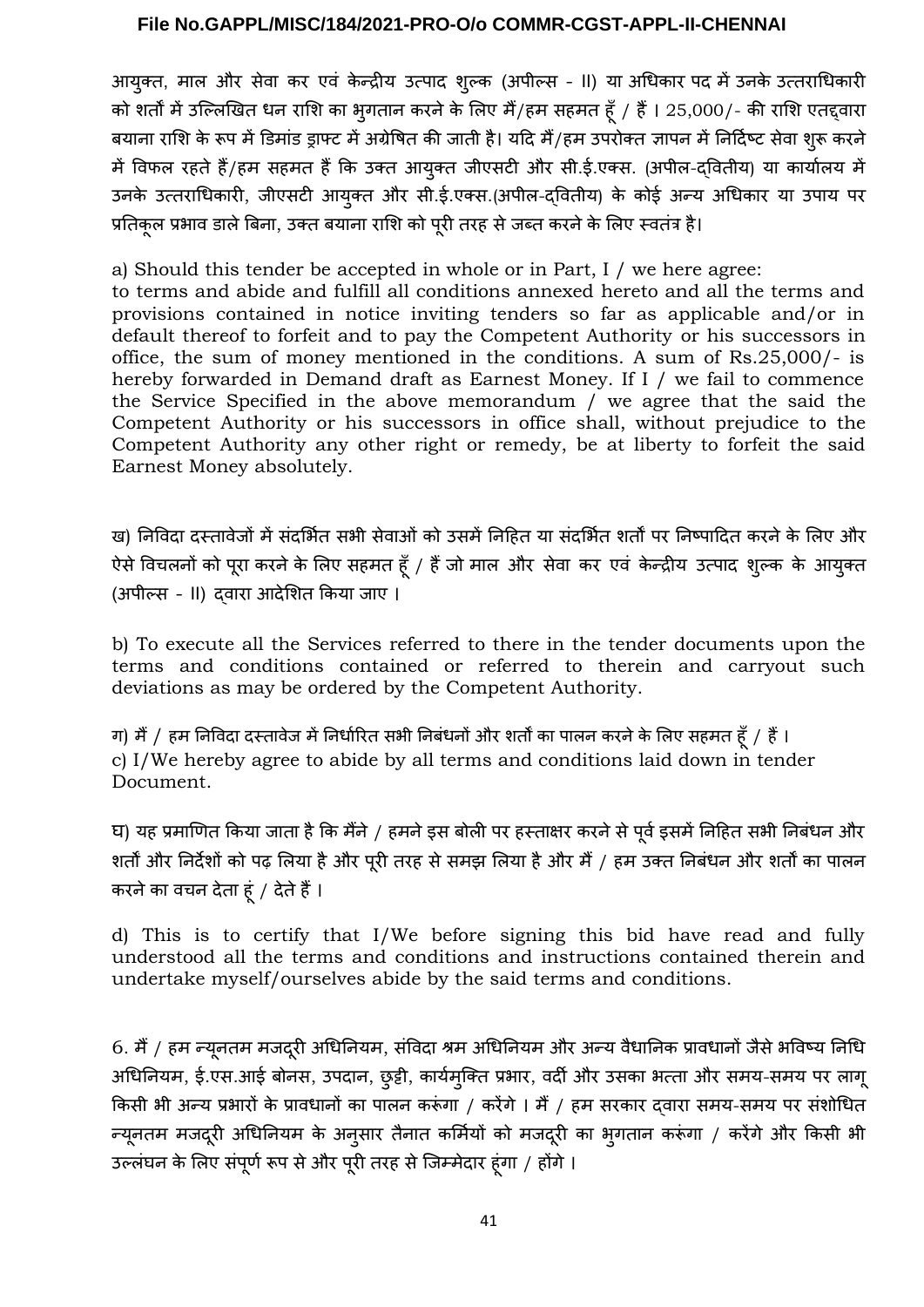I/We abide by the provisions of Minimum Wages Act, Contract Labour Act and other statutory provisions like Provident Fund Act, ESI Bonus, Gratuity, Leave, Relieving Charges, Uniform and Allowance thereof and any other Charges applicable from time to time. I/We will pay the wages to the Personnel deployed as per Minimum Wages Act as amended by the Government from time to time and shall be fully & solely responsible for any violation.

> मालिक / बोलीकर्ता / प्राधिकृत हस्ताक्षरकर्ता के हस्ताक्षर और मुहर पूरा नाम, पता, मोबाइल सं. के साथ संपर्क सं. सहित । Signature and stamp of the Owner/ bidder/ authorized Signatory with complete Name, Address, Contact No. (s), including Mobile No.(s).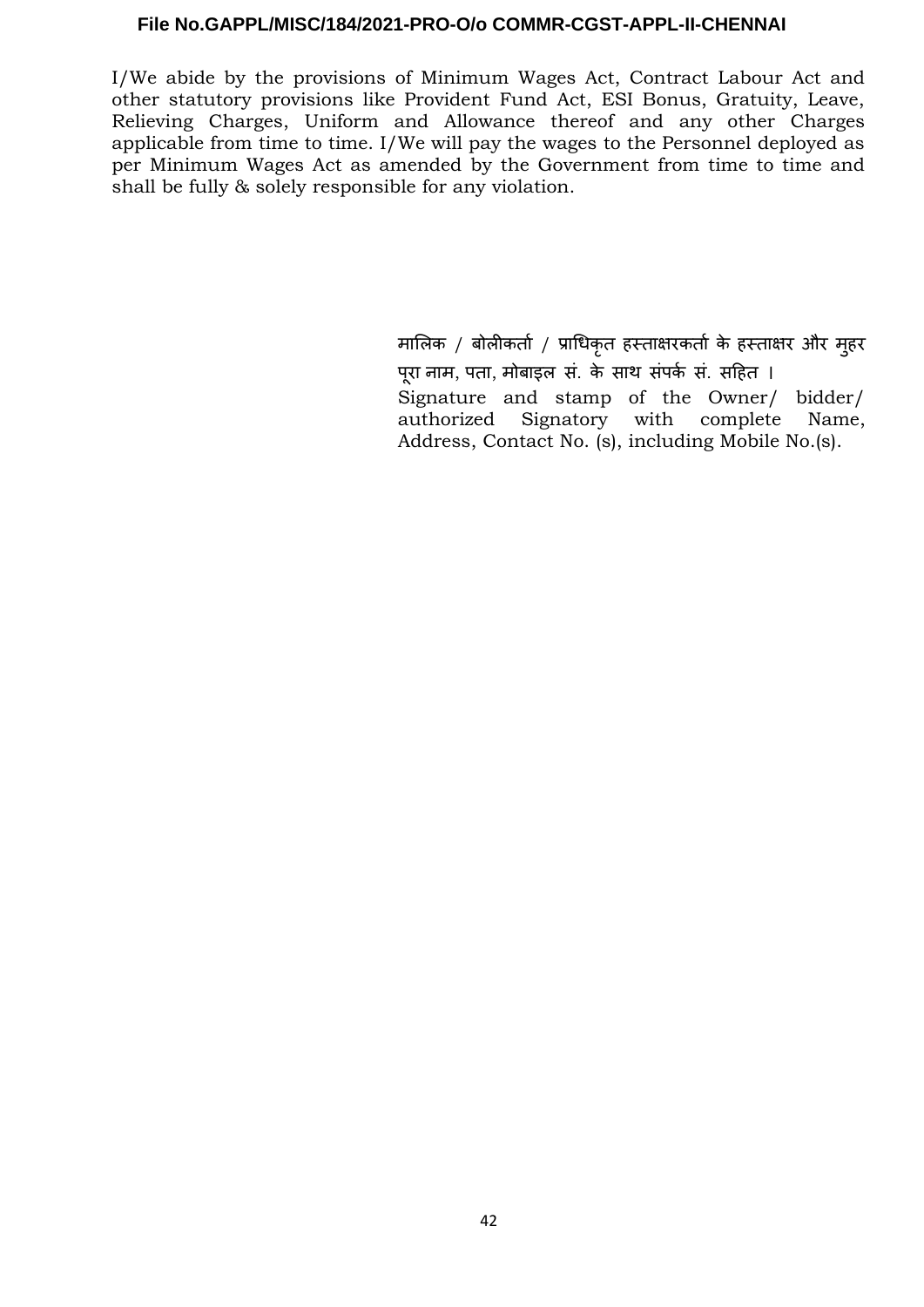# **अ ुलग् क- V / ANNEXURE – V वित्तीय बोली / FINANCIAL BID**

# **नि विदा सं. / Tender No. फा.सं. / File No.**

- 1. पंजीकृत फर्म/ कं पनी का नाम Name of the Registered Firm/ Company :
- 2. पता (दूरभाष सं. एवं फैक्स सं. सहित) Address (with Tel. No. & Fax No.) :
- 3. पैन र्सं. / PAN No. :
- 4. मालिक / र्साझेदारों / निदेशकों का नाम व पता (मोबाइल र्सं. र्सहित) Name & Address of the proprietor, Partners/ Directors (with Mobile Number) :

| क्रम सं.       | विवरण                                                                      | राशि $(\bar{\mathbf{v}}_n)$ | शब्दों में राशि (रु.) |
|----------------|----------------------------------------------------------------------------|-----------------------------|-----------------------|
| S.No           | <b>Particulars</b>                                                         | Amount                      | Amount in words       |
|                |                                                                            | (Rs.)                       | (Rupees)              |
| $\mathbf{1}$   | उप मुख्य श्रम आयुक्त (केन्द्रीय) द्वारा) निर्धारित                         |                             |                       |
|                | प्रति व्यक्ति / प्रतिदिन के लिए मजदूरी                                     |                             |                       |
|                | Wages per head/day fixed by the Dy.<br>Chief Labour Commissioner (Central) |                             |                       |
| $\overline{2}$ | 26 दिनों के लिए मजदूरी                                                     |                             |                       |
|                | Wages for 26 days                                                          |                             |                       |
| 3              | प्रति माह / व्यक्ति पर लागू दर पर भविष्य निधि                              |                             |                       |
|                | PF at the applicable rates per                                             |                             |                       |
|                | month/head                                                                 |                             |                       |
| $\overline{4}$ | प्रति माह / व्यक्ति पर लागू दर पर ई.एस.आई.                                 |                             |                       |
|                | ESI at the applicable rates per                                            |                             |                       |
|                | month/head                                                                 |                             |                       |
| $5^{\circ}$    | बोनस का भुगतान (संशोधन) अधिनियम, 2015,                                     |                             |                       |
|                | धारा 12 के अनुसार बोनस प्रति माह / व्यक्ति                                 |                             |                       |
|                | Bonus per month/head (as per the                                           |                             |                       |
|                | Payment of Bonus (Amendment) Act,                                          |                             |                       |
|                | 2015, section 12                                                           |                             |                       |
| 6              | प्रति माह उप योग (2+3+4+5)                                                 |                             |                       |
|                | Subtotal $(2+3+4+5)$ per month                                             |                             |                       |
| $\overline{7}$ | प्रति व्यक्ति / माह) संविदाकर्ता के सेवा प्रभार                            |                             |                       |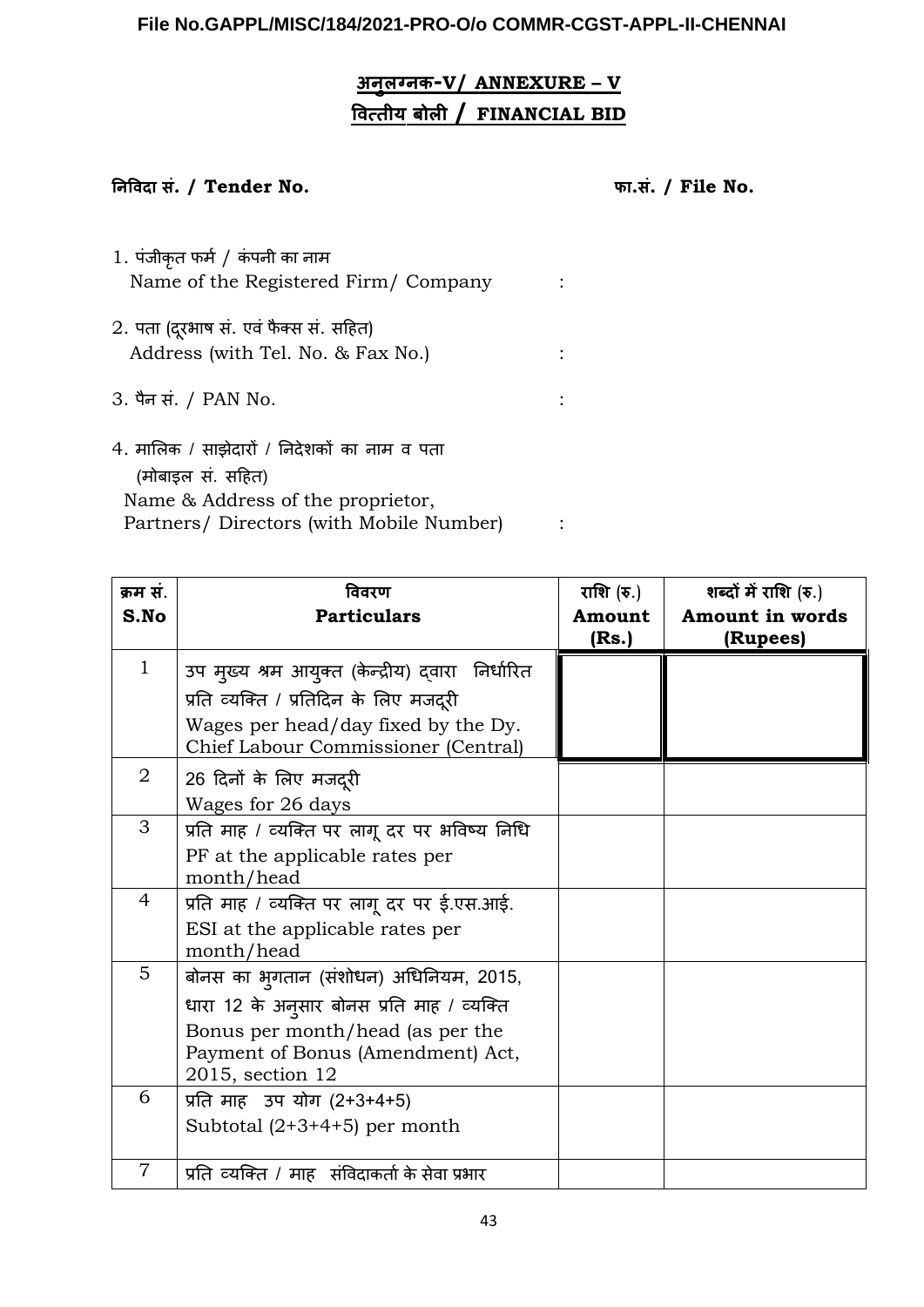|   | Contractor's Service charges per head/<br>month                                                            |  |
|---|------------------------------------------------------------------------------------------------------------|--|
| 8 | प्रति व्यक्ति / माह कुल प्रभार $(6+7)^*$<br>Total charges per head/month $(6+7)^*$                         |  |
|   | प्रति माह प्रति वर्ग फूट दर (बीओक्यू में उद्धृतानुसार)<br>Rate per sq. ft. per month (as quoted in<br>BoQ) |  |

# **ो4 :- \* उद्धृत दर माल और सेवा कर को छोड़ कर है। NOTE:- \*Rate quoted is exclusive of GST.**

दिनांक / Date:

मालिक / बोलीकर्ता / प्राधिकृत हस्ताक्षरकर्ता के हस्ताक्षर व मोहर, परा ू नाम, पता, मोबाइल सं. के साथ संपर्क सं. सहित (हस्ताक्षर की जाने वाल**ी** श्रेणी भी बताएं, यदि, खुद अपनी ओर र्से या मुख्तारनामा / मालिक के प्राधिकृत हस्ताक्षरकर्ताके रूप में)

Signature and stamp of the Owner/ bidder/ authorized Signatory with complete Name, Address, Contact No.(s), Including Mobile No.(s). (also Indicate the category in which signing, whether on his own behalf of as Power of Attorney/Authorised signatory of the owner)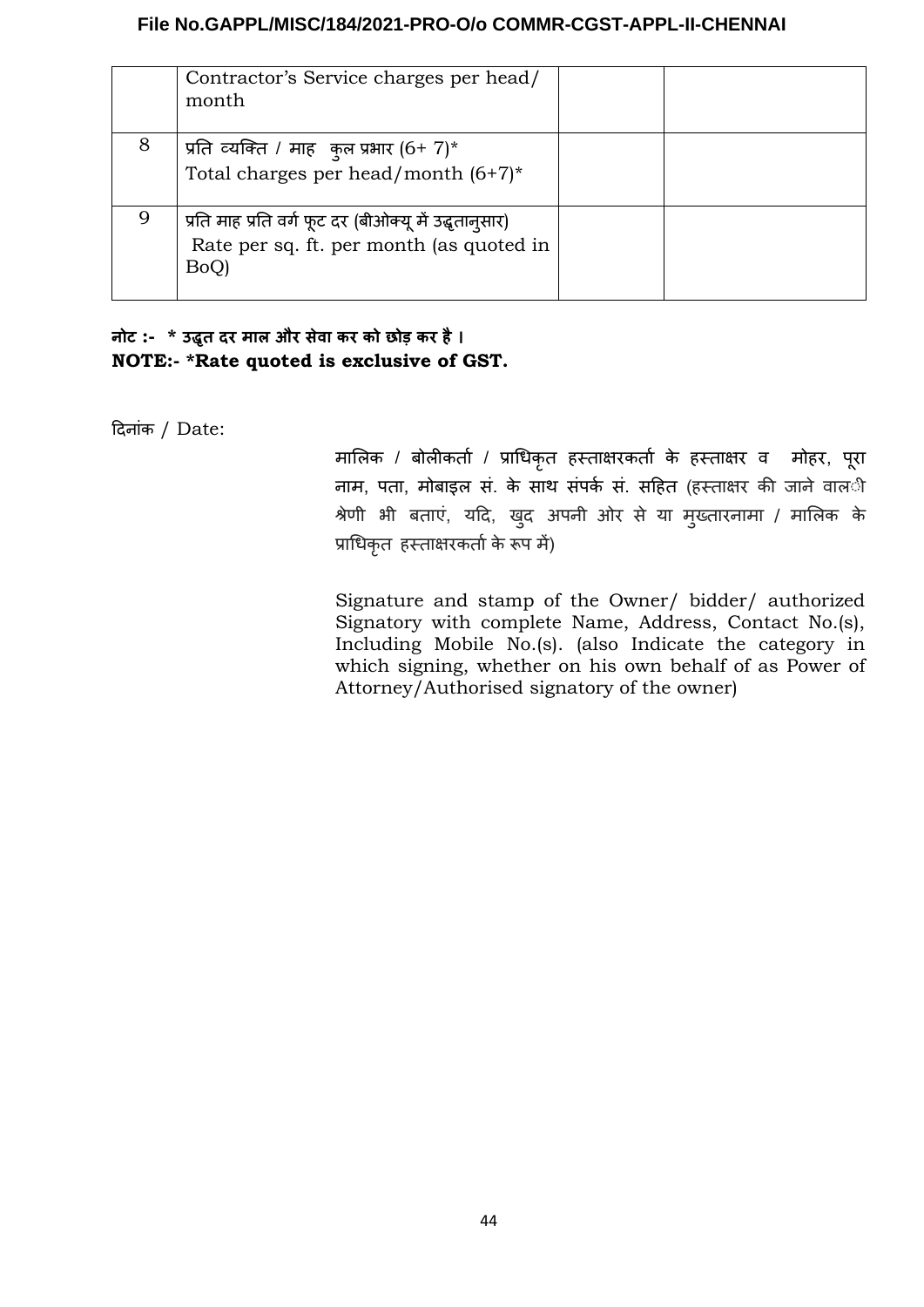#### **अ ुलग् क- VII / ANNEXURE-VII**

# **मूल्य/वित्तीय बोली दस्तावेज**

#### **PRICE/ FINANCIAL BID DOCUMENT**

- **(1)** मूल्य बोली वचनबंध
- (a) Price bid undertaking

(ख) BOQ.xls . के रूप में मूल्य बोली की अनुर्सूची

(b) Schedule of price bid in the form of BOQ.xls

### **मूल्य बोली वच बंध / PRICE BID UNDERTAKING**

प्रेषक (बोलीकर्ताका पूरा नाम एवं पता ) \_\_\_\_\_\_\_\_\_\_\_\_\_\_\_\_\_\_\_\_\_\_\_\_\_\_\_\_\_\_\_\_\_\_\_\_\_\_\_\_\_\_\_\_\_\_\_\_\_\_

From: (Full name and address of the Bidder)\_\_\_\_\_\_\_\_\_\_\_\_\_\_\_\_\_\_\_\_\_\_\_\_\_\_\_\_\_\_\_\_\_\_\_

र्सेवा में/ To,

आयुक्त / The Commissioner, माल और र्सेवा कर एवं के न्द्रीय उत्पाद शुल्क GST & Central Excise, चेन्नई अपील्र्स – II आयुक्तालय Chennai Appeals-II Commissionerate, चेन्नई / Chennai.

आदरणीय महोदय / महोदया / Dear Sir/Madam,

म बोली दस्तावेज म ैं ें परिकल्पित \_\_\_\_\_\_\_\_\_\_\_\_\_\_\_\_\_\_\_\_\_\_\_\_\_\_\_\_\_\_\_\_\_\_ और र्संबंधित गतिविधियों के लिए मूल्य बोली जमा करता हूं।

I submit the Price Bid for\_\_\_\_\_\_\_\_\_\_\_\_\_\_\_\_\_\_\_\_\_\_\_\_\_\_\_\_\_\_\_\_\_\_\_\_\_\_\_\_\_\_ and related activities as envisaged in the Bid document.

2. मैंने बोली दस्तावेज में निहित सभी निबंधन और शर्तों की पूरी तरह से जांच और समझ कर ली है और मैं उनका पालन करने के लिए र्सहमत हूं ।

I have thoroughly examined and understood all the terms and conditions as contained in the Bid document, and agree to abide by them.

3. म मैं ूल्य बोली में दर्शाई गई दरों पर काम करने की पेशकश करता हूं, जिर्समें माल और र्सेवा कर को छोड़कर र्सभी लागू कर शामिल हैं।

I offer to work at the rates as indicated in the price Bid, inclusive of all applicable taxes except GST.

भवदीय / Yours faithfully,

प्राधिकृत प्रतिनिधि के हस्ताक्षर Signature of Authorized Representative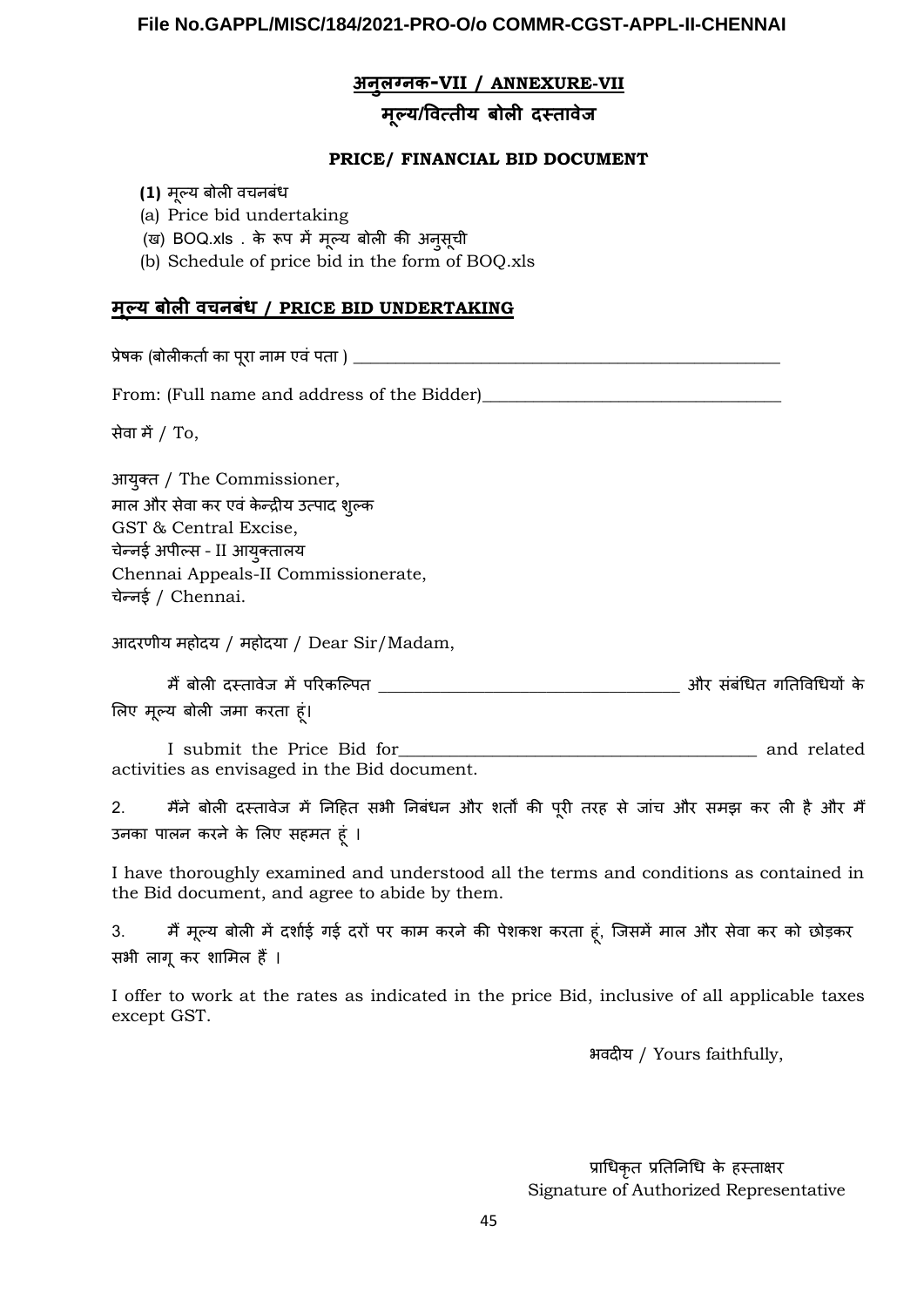# **अ ुलग् क- VII I** / **ANNEXURE -VIII**

# **बोली कर्ता द्वारा वच बंध / UNDERTAKING BY THE BIDDER**

मैं/ हम वचनबद्ध हूं / है**ं कि मेरी / हमारी फर्म मेसर्स ---------** को किसी सरकारी विभाग / र्सार्वजनिक क्षेत्र उपक्रम / स्वायत्त निकाय द्वारा **कालीसूचित** नहीं किया गया है ।

I/We undertake that my/our firm M/s ………………………………………………………………………… has not been **blacklisted** by any Govt. Department/Public Sector Undertaking/Autonomous Body.

2. म…………………………………… ैं ,श्री ……………………………………का / की पुत्र/पुत्री/पत्नी मेर्सर्स……………………………………का मालिक/ भागीदार/ निदेशक / प्राधिकृत हस्ताक्षरकर्ता हूं और इर्स घोषणा पत्र पर हस्ताक्षर करने और इर्स निविदा दस्तावेज का निष्पादन करने के लिए र्सक्षम हूं ।

I…………………………………………………………………………………………………….. Son/Daughter/Wife of Shri……………………………………………………………. Proprietor/Partner/Director/Authorized signatory of M/s ………………………………………………………. am competent to sign this declaration and execute this tender document.

3. मैंने इस निविदा के सभी निबंधन एवं शर्तें सावधानी से पढ़ी एवं समझी है और इनका अनुपालन करने का वचन देता / देती हूं ।

I have carefully read and understood all the term and conditions of the tender and undertake to abide by them.

4. उपरोक्त आवेदन के साथ प्रस्तुत सूचना / दस्तावेज जहां तक मुझे पता है और विश्वास है र्सत्य और सही है। मैं / हम इस तथ्य से अवगत हूं / हैं कि, गलत / मनगढंत दस्तावेज प्रस्तुत करने पर किसी भी अवस्था में निविदा अस्वीकार की जा सकती है और उचित विधि के तहत अभियोजन के लिए मैं/ हम उत्तरदायी हूंगा / हूंगी ।

The information / documents furnished along with the above application are true and correct to the best of my knowledge and belief. I/ We, am/are well aware of the fact that furnishing of any false information / fabricated document would lead to rejection of my tender at any stage besides liabilities towards prosecution under appropriate law.

5. मैं / हम समझता / समझती हूं / समझते हैं कि किसी भी अवस्था में उपरोक्त बयान में किया भी समय व्यतिक्रम पाया गया तो मेरी / हमार*ी फर्म / कंपनी कालीसूचित की जाएगी और भ*विष्य में विभाग के साथ कोई लेनदेन नहीं होगी ।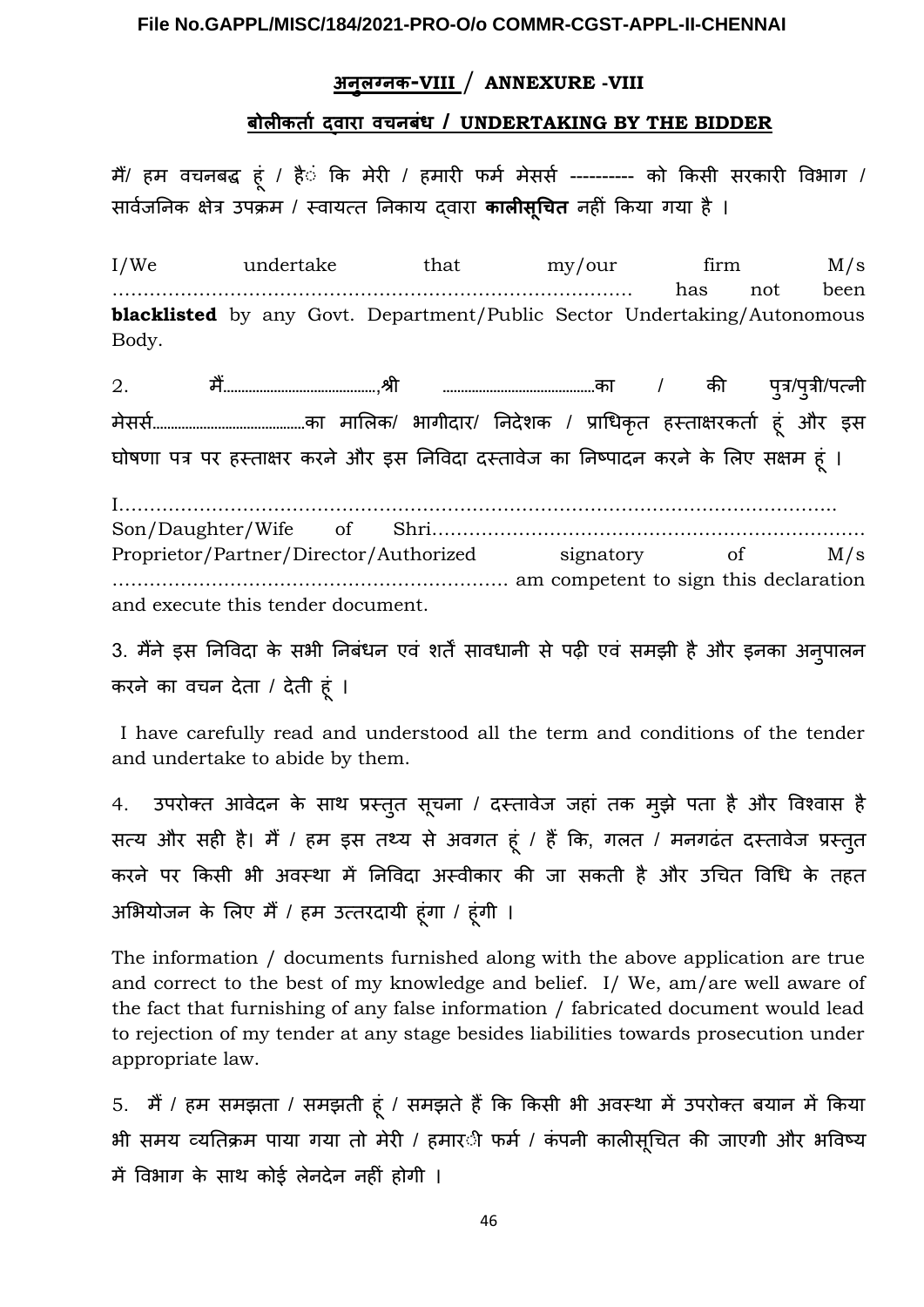I/We understand that in case any deviation is found in the above statement at any stage, my/our concern/firm/co. shall be blacklisted and shall not have any dealing with the Department in future.

दिनांक / Date:

 फर्म / कं पनी / र्संगठन के प्राधिकृत हस्ताक्षरकर्ता के हस्ताक्षर

> Signature of the authorized Signatory of the firm/Company/Organization

स्थान / Place:

कार्यालय मोहर / र्सील Office Stamp/Seal: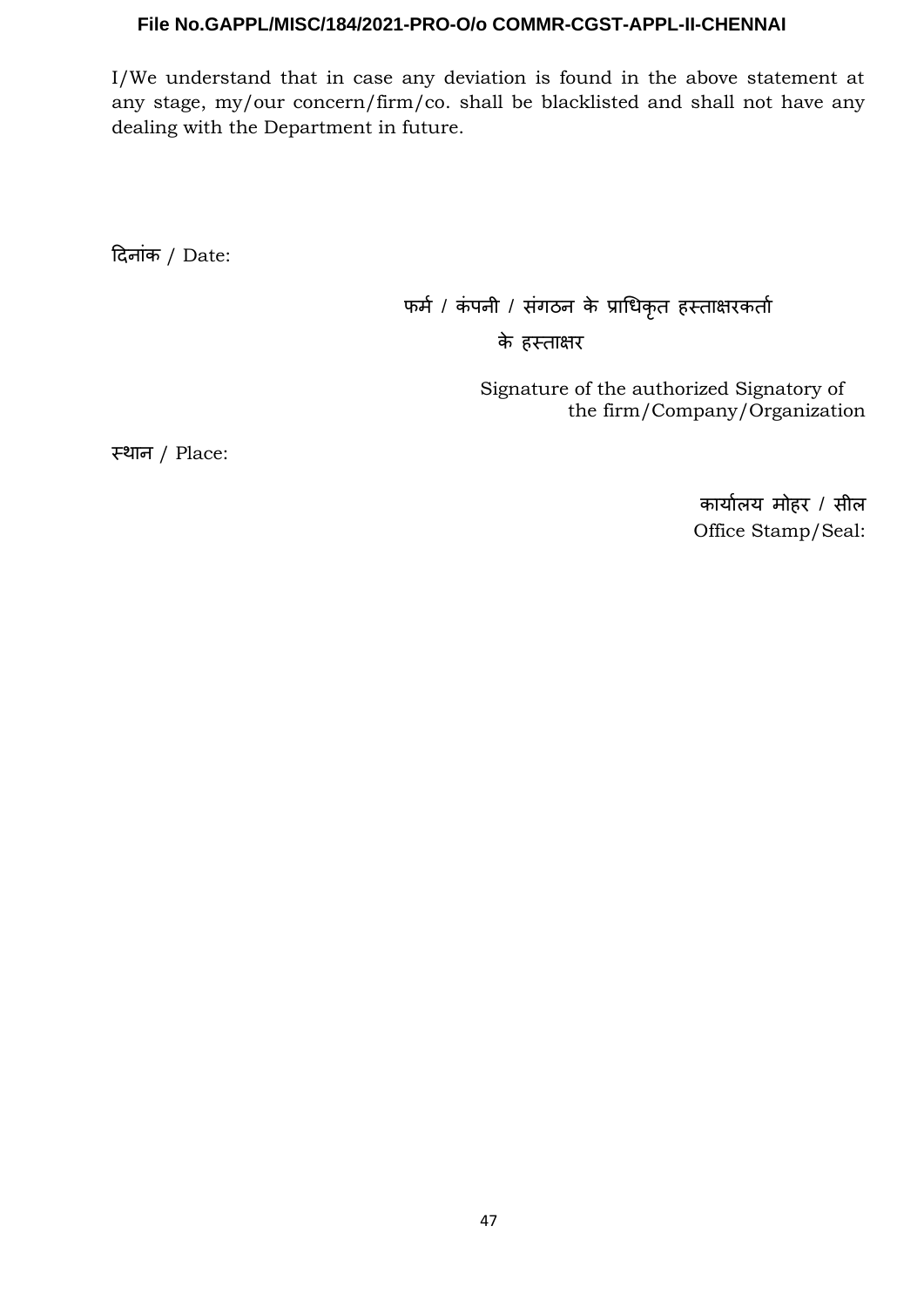#### **अ ुलग् क- VI / Annexure-VI**

# **ऑ लाइ बोली प्रस्तुतीकरण हेतु अ ुदेश / Instructions for Online Bid Submission:**

वैध डिजिटल हस्ताक्षर प्रमाण पत्रों का प्रयोग करते हुए, बोलीकर्ताओं को र्सी.पी.पी. पोर्टल पर इलेक्ट्रोनिक तौर पर अपने बोलियों की र्सॉफ्ट प्रतियां प्रस्तुत करना आवश्यक है | नीचे दिये गए निर्देश बोलिकर्ताओं को र्सीपीपी पोर्टल पर पंजीकरण करने, अपेक्षितानुर्सार बोलियाँ तैयार करने और र्सी.पी.पी. पोर्टल को ऑनलाइन प्रस्तुत करने के लिए र्सहायता प्रदान करने के लिए दिए गए हैं|

The bidders are required to submit soft copies of their bids electronically on the CPP Portal, using valid Digital Signature Certificates. The instructions given below are meant to assist the bidders in registering on the CPP Portal, prepare their bids in accordance with the requirements and submitting their bids online on the CPP Portal.

र्सी.पी.पी. पोर्टल पर ऑनलाइन बोलियाँ प्रस्तुत करने के लिए उपयोगी अधिक जानकारी https:// eprocure.gov.in/eprocure/app र्से प्राप्त की जा र्सकती है |

More information useful for submitting online bids on the CPP Portal may be obtained at: <https://eprocure.gov.in/eprocure/app>**.**

#### **पंजीकरण / REGISTRATION**

1) बोलीकर्ताओं को सी.पी.पी. पोर्टल पर "ऑनलाइन बोलीकर्ता नामांकन" लिंक पर क्लिक करके केन्द्रीय लोक पापण पोर्टल https://eprocure.gov.in/eprocure/app के ई- प्रापण मॉड्यूल पर नामांकन करना आवश्यक हैजो कि नि: शुल्क है।

Bidders are required to enroll on the e-Procurement module of the Central Public Procurement Portal (URL: <https://eprocure.gov.in/eprocure/app>) by clicking on the link "**Online bidder Enrollment**" on the CPP Portal which is free of charge.

2) नामांकन प्रक्रिया के अंश के रूप में, बोलीकर्ताओं को एक अनन्य उपयोगकर्तानाम चुननेऔर उनके खातों के लिए एक पार्सवर्डनियत करनेकी आवश्यकता होगी |

As part of the enrolment process, the bidders will be required to choose a unique username and assign a password for their accounts.

3) बोलीकर्ताओं को पंजीकरण प्रक्रिया के अंश के रूप में अपना वैध ई - मेल पता और मोबाइल नंबर पंजीकृत करनेकी र्सलाह दी जाती है। र्सी.पी.पी. पोर्टल र्सेकिर्सी भी र्संप्रेषण के लिए इनका उपयोग किया जाएगा ।

Bidders are advised to register their valid email address and mobile numbers as part of the registration process. These would be used for any communication from the CPP Portal.

4) नामांकन के बाद, बोलीकर्ता को र्सी.र्सी.ए. इंडिया द्वारा मान्यता प्राप्त किर्सी भी प्रमाणक प्राधिकारी (अर्थात sify / ncode / emudra इत्यादि) द्वारा जारी किए गए अपनेवैध डिजिटल हस्ताक्षर प्रमाण पत्र (क्लास II या क्लास III प्रमाण पत्र हस्ताक्षर कुंजी उपयोग के साथ) को अपने प्रोफाइल के साथ पंजीकृत करना होगा। ।

Upon enrolment, the bidders will be required to register their valid Digital Signature Certificate (Class II or Class III Certificates with signing key usage) issued by any Certifying Authority recognized by CCA India (e.g. Sify / nCode / eMudhra etc.), with their profile.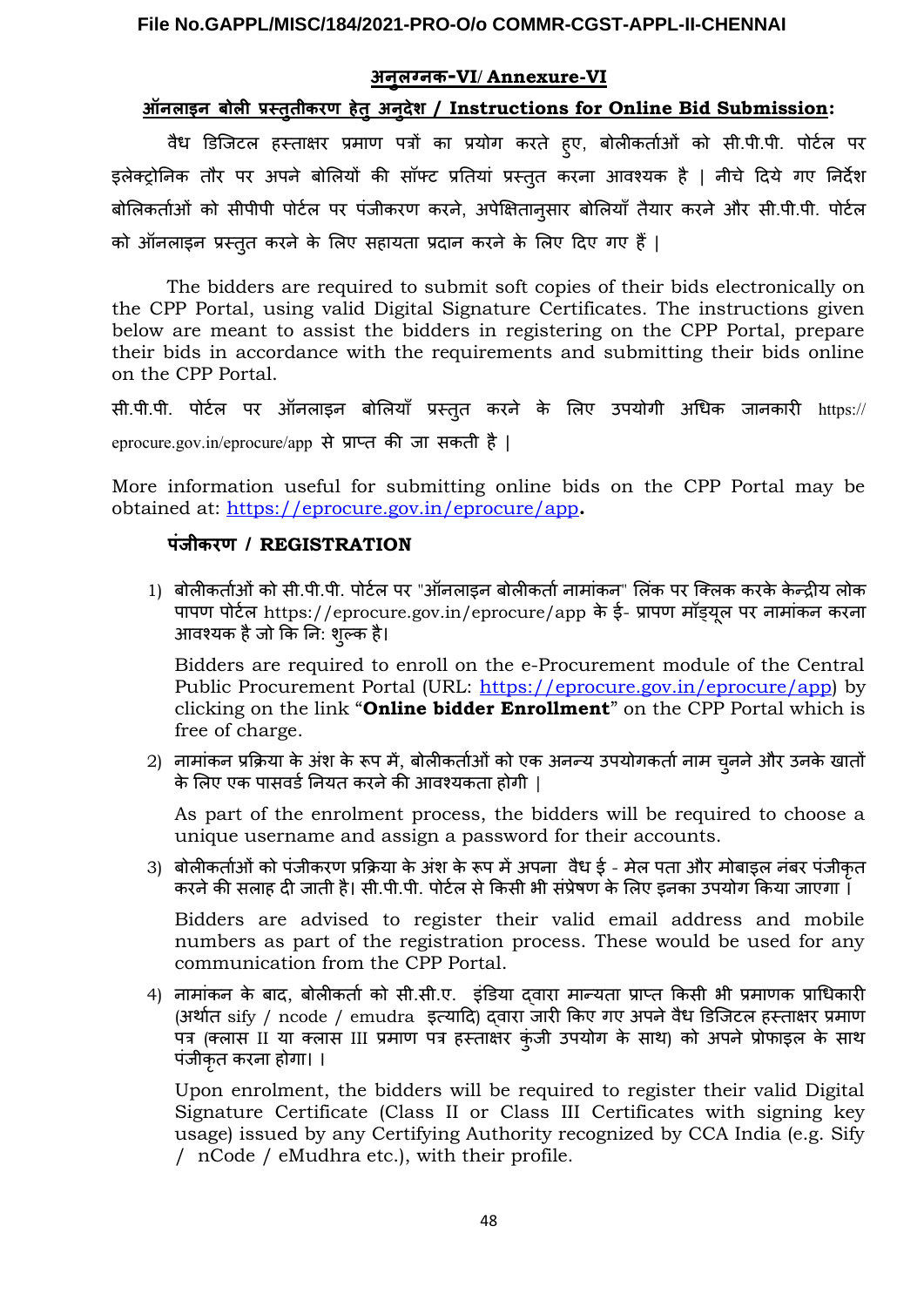5) एक बोलीकर्ता द्वारा के वल एक वैध डी.एर्स.र्सी ही पंजीकृत होना चाहिए । कृपया ध्यान देंकि बोलीकर्ता यह सुनिश्चित करने के लिए ज़िम्मेदार हैं कि वे अपने डी.एस.सी को दूसरे को प्रदान न करें, जिससे इसका दरुपयोग हो सकता है ।

Only one valid DSC should be registered by a bidder. Please note that the bidders are responsible to ensure that they do not lend their DSC's to others which may lead to misuse.

6) बोलीकर्ता तब अपनी उपयोगकर्ता आई.डी / पासवर्ड और डी.एस.सी. / ई-टोकन के पासवर्ड को दर्ज करके र्सुरक्षित लॉग-इन के माध्यम र्सेर्साइट पर लॉग करेंगे।

Bidder then logs in to the site through the secured log-in by entering their user ID / password and the password of the DSC / e-Token.

# **नि विदा दस्तावेजों की खोज / SEARCHING FOR TENDER DOCUMENTS**

1) बोलीकर्ताओं को कई मापदंडों द्वारा र्सक्रिय निविदाएं खोजने में र्सुविधा के लिए र्सी.पी.पी. पोर्टल में विभिन्न खोज विकल्प बनाए गए हैं । इन मापदंडों में निविदा आई.डी, संगठन का नाम, स्थान, तिथि, मूल्य आदि र्सम्मिलित हो र्सकतेहैं। निविदाओं के लिए उन्नत खोज का विकल्प भी उपलब्ध है, जिर्समें बोलीकर्ता सी.पी.पी. पोर्टल पर प्रकाशित निविदा की खोज करने के लिए कई खोज मापदंडों जैसे संगठन का नाम, संविदा का प्रकार, स्थान, तिथि, अन्य की-शब्द आदि को सम्मिश्रित कर सकते हैं ।

There are various search options built in the CPP Portal, to facilitate bidders to search active tenders by several parameters. These parameters could include Tender ID, Organization Name, Location, Date, Value, etc. There is also an option of advanced search for tenders, wherein the bidders may combine a number of search parameters such as Organization Name, Form of Contract, Location, Date, Other keywords etc. to search for a tender published on the CPP Portal.

2) एक बार बोलीकर्ताओं द्वारा उन निविदाओं का चयन कर लिए जानेपर जिनमेंवेरुचि रखतेहैं, आवश्यक दस्तावेज / निविदा अनुर्सूची को डाउनलोड कर र्सकते हैं। इन निविदाओं को र्संबंधित 'मेरी निविदाएं' फ़ोल्डर में संचालित किया जा सकता है। यदि निविदा दस्तावेज के संबंध में कोई शुद्धि पत्र जारी किया जाता है तो एस.एम.एस / ई-मेल के माध्यम से बोली लगाने वालों को सूचित करने में सी.पी.पी पोर्टल को यह र्सक्षम बनाएगा ।

Once the bidders have selected the tenders they are interested in, they may download the required documents / tender schedules. These tenders can be moved to the respective 'My Tenders' folder. This would enable the CPP Portal to intimate the bidders through SMS / e-mail in case there is any corrigendum issued to the tender document.

3) यदि बोलीकर्ताहेल्पडेस्क र्सेकोई स्पष्टीकरण / र्सहायता प्राप्त करना चाहता हैतो उर्से प्रत्येक निविदा को दी गई अनन्य निविदा आई.डी नोट कर रखना होगा ।

The bidder should make a note of the unique Tender ID assigned to each tender, in case they want to obtain any clarification / help from the Helpdesk.

# **बोलियों की तैयारी / PREPARATION OF BIDS**

1) बोलीदाता को अपनी बोली प्रस्तुत करने र्से पहले निविदा दस्तावेज के र्संबंध में प्रकाशित किर्सी भी शुद्धि पत्र को ध्यान में रखना चाहिए ।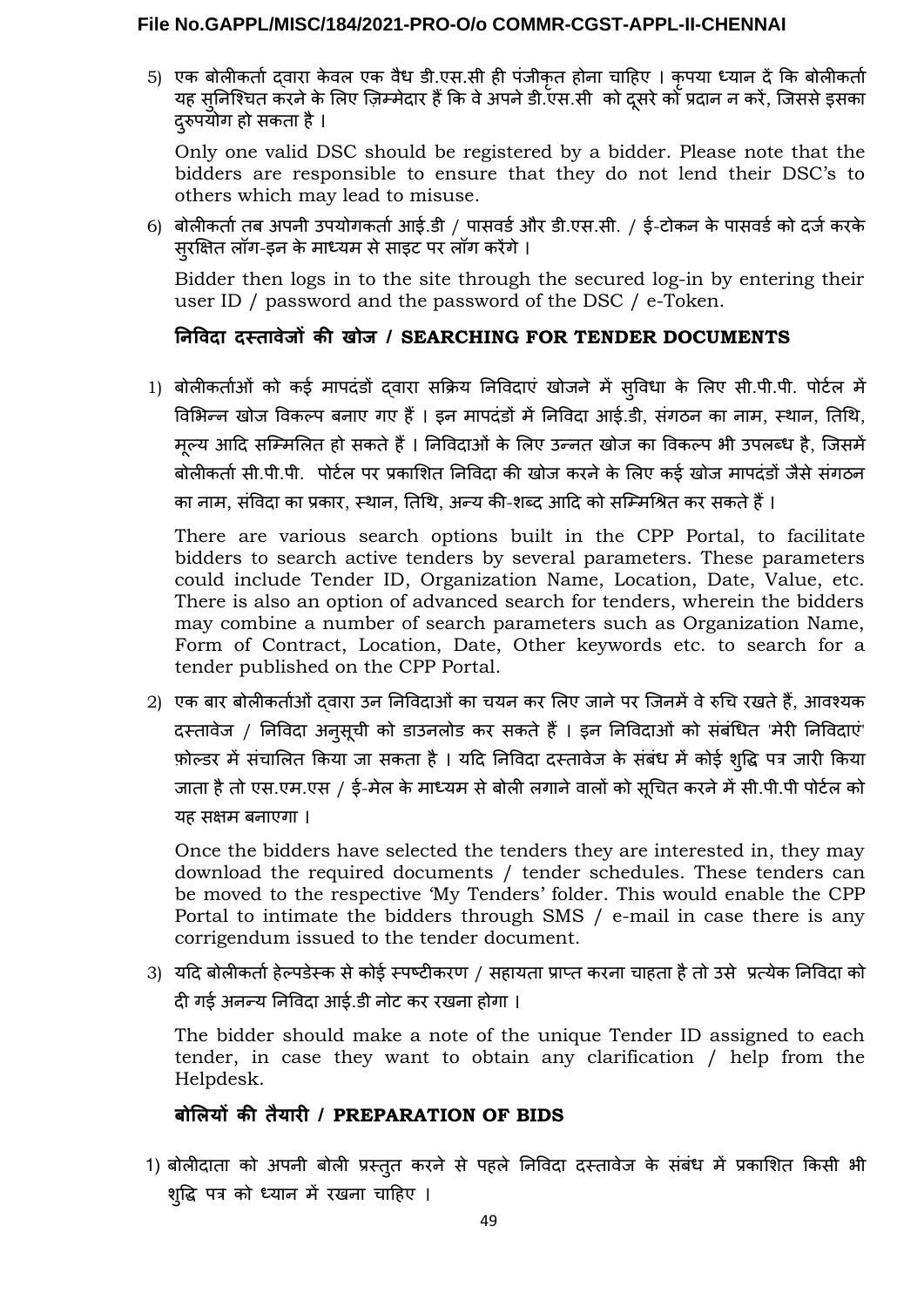Bidder should take into account any corrigendum published on the tender document before submitting their bids.

- 2) कृपया निविदा विज्ञापन और निविदा दस्तावेज को ध्यान र्से पढ़ें और बोली के अंश के रूप में प्रस्तुत करने हेतु अपेक्षित दस्तावेजों को र्समझें । कृपया उन कवरों की र्संख्या नोट करें जिनमें बोली दस्तावेज जमा करने होंगे, दस्तावेजों की र्संख्या - जिर्समें प्रस्तुत किए जाने वाले प्रत्येक दस्तावेज के नाम और विषय - वस्तु र्सम्मिलित हैं। इनमें र्से कोई भी व्यतिक्रम, बोली की अस्वीकृति का कारण हो र्सकता है । Please go through the tender advertisement and the tender document carefully to understand the documents required to be submitted as part of the bid. Please note the number of covers in which the bid documents have to be submitted, the number of documents - including the names and content of each of the document that need to be submitted. Any deviations
- 3) बोलीकर्ता, पहले र्से, निविदा दस्तावेज / अनुर्सूची में दर्शाए गए अनुर्सार प्रस्तुत करने हेतु अपेक्षित बोली दस्तावेज तैयार कर लें और आम तौर पर, वे पी.डी.एफ. / एक्र्स.एल.एर्स / आर.ए.आर. / डी.डब्ल्यू.एफ / जे.पी.जी प्रारूपों में हो सकते हैं। बोली दस्तावेजों को काले और सफेद विकल्प के साथ 100 डीपीआई के साथ स्कैन किया जा सकता है जो स्कैन किए गए दस्तावेज़ के आकार को कम करने में र्सहायता करता है ।

Bidder, in advance, should get ready the bid documents to be submitted as indicated in the tender document / schedule and generally, they can be in PDF / XLS / RAR / DWF/JPG formats. Bid documents may be scanned with 100 dpi with black and white option which helps in reducing size of the scanned document.

4) प्रत्येक बोली के एक अंश के रूप में प्रस्तुति हेतु अपेक्षित मानक दस्तावेजों (जैसे पैन कार्ड की प्रति, वार्षिक रिपोर्ट, लेखा परीक्षक का प्रमाण पत्र आदि) के एक ही सेट को अपलोड करने में लगने वाले समय और प्रयास र्सेबचनेके लिए ऐर्सेमानक दस्तावेजों को अपलोड करनेका प्रावधान बोली लगानेवालों को उपलब्ध कराया गया है । बोलीकर्ता ऐर्से दस्तावेज़ों को अपलोड करने के लिए उर्सको उपलब्ध "माई स्पेर्स" या "अन्य महत्वपूर्ण दस्तावेज़" स्थान का उपयोग कर सकता है। ये दस्तावेज़ बोली लगाते समय सीधे "माई स्पेस" स्nान र्सेप्रस्तुत किए जा र्सकतेहैं, और इन्हेंबार-बार अपलोड करनेकी आवश्यकता नहीं है। इर्सर्सेबोली प्रस्तुत करने की प्रक्रिया हेत् अपेक्षित समय में घटाव होगा।

To avoid the time and effort required in uploading the same set of standard documents which are required to be submitted as a part of every bid, a provision of uploading such standard documents (e.g. PAN card copy, annual reports, auditor certificates etc.) has been provided to the bidders. Bidders can use "My Space" or ''Other Important Documents'' area available to them to upload such documents. These documents may be directly submitted from the "My Space" area while submitting a bid, and need not be uploaded again and again. This will lead to a reduction in the time required for bid submission process.

# **बोलियों की प्रस्ततिु / SUBMISSION OF BIDS**

from these may lead to rejection of the bid.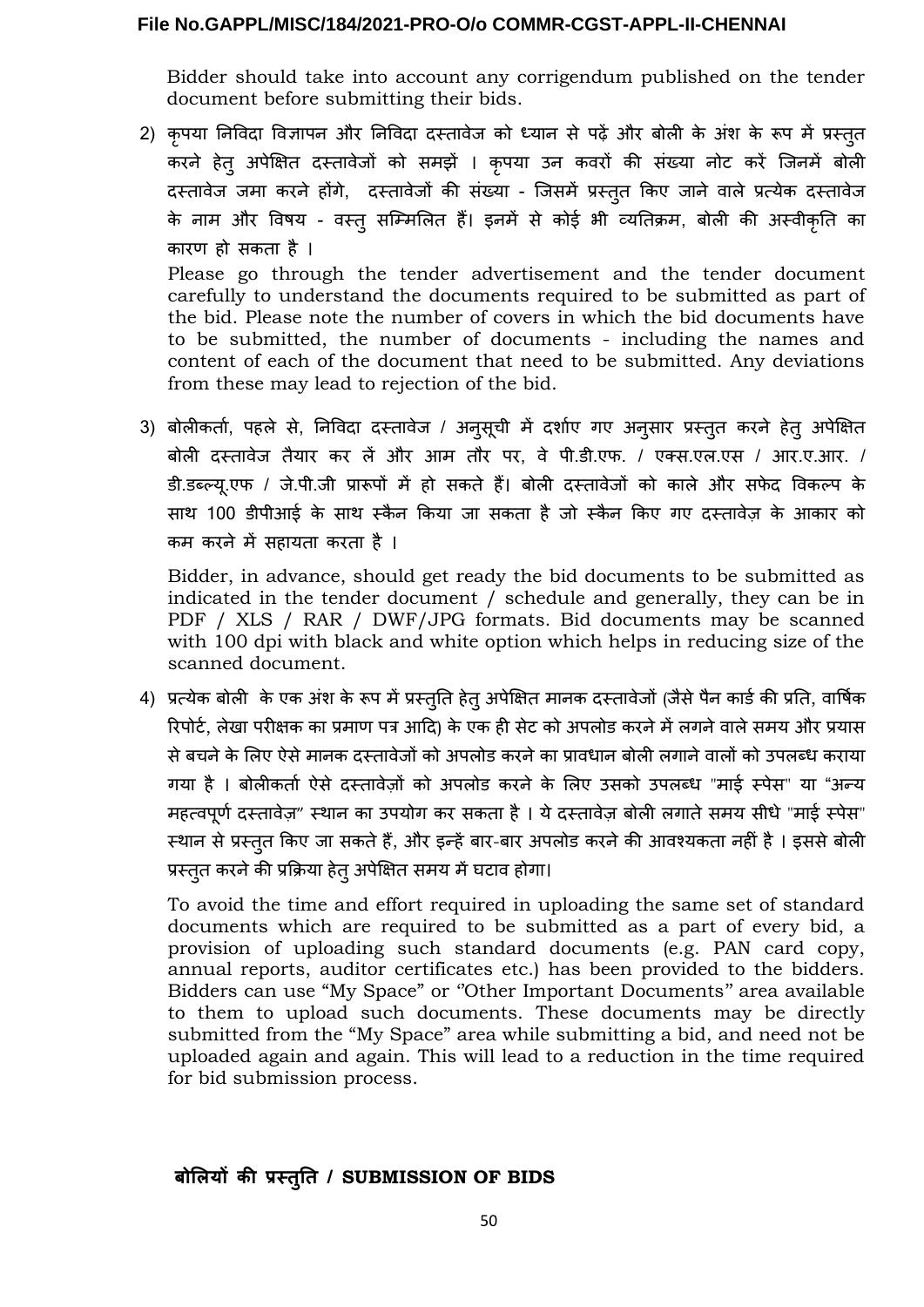1) बोलीकर्ता को र्साइट पर पहले र्से ही लॉग-इन करना होगा ताकि वे बोली को र्समय पर अपलोड कर र्सके अर्थात बोली प्रस्तुत करने के र्समय पर या उर्सर्से पहले । अन्य मुद्दों के कारण किर्सी भी प्रकार के विलंब के लिए बोलीकर्ता जिम्मेदार होगा ।

Bidder should log into the site well in advance for bid submission so that they can upload the bid in time i.e. on or before the bid submission time. Bidder will be responsible for any delay due to other issues.

2) बोलीकर्ता को डिजिटल हस्ताक्षर करना होगा और जैर्सा कि निविदा दस्तावेज में दर्शाया गया है, अपेक्षित बोली दस्तावेजों को एक-एक करके अपलोड करना होगा ।

The bidder has to digitally sign and upload the required bid documents one by one as indicated in the tender document.

3) बोलीदाता को निविदा शुल्क / ईएमडी का भुगतान करने के लिए "ऑफ़लाइन" के रूप में भुगतान विकल्प का चयन करना होगा और उपकरण का विवरण दर्ज करना होगा।

Bidder has to select the payment option as "offline" to pay the tender fee / EMD as applicable and enter details of the instrument.

4) बोलीदाता को निविदा दस्तावेज में निर्दिष्ट निर्देशों के अनुर्सार ईएमडी तैयार करनी चाहिए। बोली जमा करने की अंतिम तिथि तक या निविदा दस्तावेजों में निर्दिष्ट के अनुसार मूल को संबंधित अधिकारी को व्यक्तिगत रूप र्से / पोस्ट / कूरियर / दिया जाना चाहिए। भौतिक रूप र्से भेजे गए डीडी/किसी अन्य स्वीकत साधन का विवरण स्कैन की गई प्रति में उपलब्ध विवरण और बोली जमा करने के समय दर्ज किए गए डेटा से मेल खाना चाहिए। अन्यथा अपलोड की गई बोली अस्वीकार कर दी जाएगी।

 Bidder should prepare the EMD as per the instructions specified in the tender document. The original should be posted/couriered/given in person to the concerned official, latest by the last date of bid submission or as specified in the tender documents. The details of the DD/any other accepted instrument, physically sent, should tally with the details available in the scanned copy and the data entered during bid submission time. Otherwise the uploaded bid will be rejected.

5) बोलीकर्ता र्से यह ध्यान देने के लिए अनुरोध किया जाता है कि वे र्सुलभ कराए गए प्रारूप में ही अपनी वित्तीय बोलियां अनिर्वायत: प्रस्तुत करें और कोई अन्य प्रारूप स्वीकार्य न होगा । यदि निविदा बोली के र्साn मूल्य बोली को एक मानक बी.ओ.क्यूप्रारूप के रूप में दिया गया है, तो इर्से डाउनलोड किया जाना है और र्सभी बोलीकर्ताओं द्वारा भरा जाना है । बोलीकर्ताओं को बी.ओ.क्यू फ़ाइल डाउनलोड करने, उर्से खोलने और अपने वित्तीय कोटेशनों और अन्य विवरणों (जैर्से कि बोलीकर्ता का नाम) के साथ रंगीन (असुरक्षित) सेलों को पूरी करने की आवश्यकता है । किसी भी अन्य र्सेल को परिवर्तित नहीं किया जाना चाहिए । एक बार विवरण पूरा हो जाने के बाद, बोलीदाता को फाइल का नाम परिवर्तित किए बिना इर्से र्सेव करके ऑनलाइन प्रस्तुत करना होगा । यदि बी.ओ.क्यू. फ़ाइल को बोलीदाता द्वारा र्संशोधित किया हुआ पाया जाता है, तो बोली अस्वीकार कर दी जाएगी।

Bidders are requested to note that they should necessarily submit their financial bids in the format provided and no other format is acceptable. If the price bid has been given as a standard BoQ format with the tender document, then the same is to be downloaded and to be filled by all the bidders. Bidders are required to download the BoQ file, open it and complete the coloured (unprotected) cells with their respective financial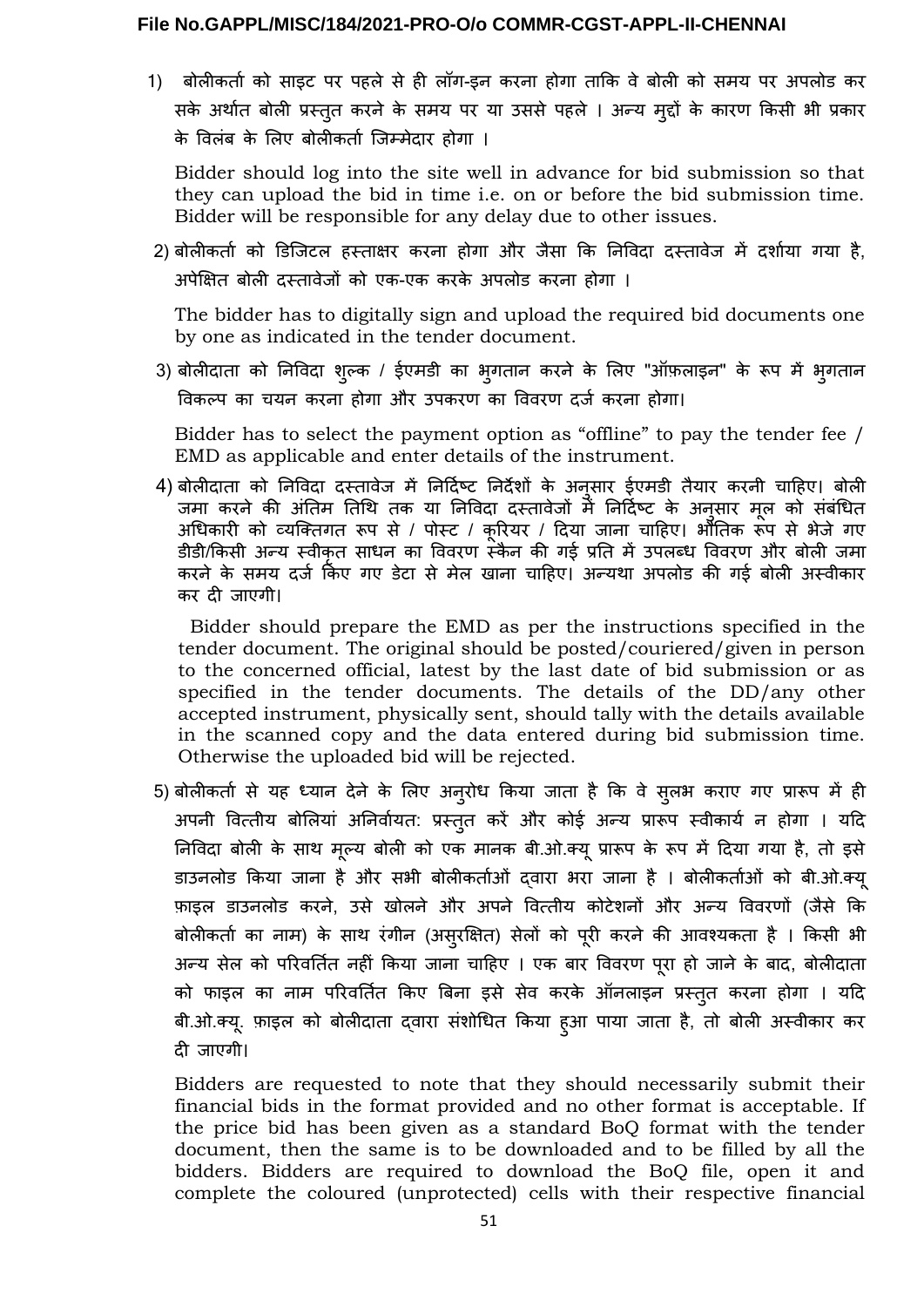quotes and other details (such as name of the bidder). No other cells should be changed. Once the details have been completed, the bidder should save it and submit it online, without changing the filename. If the BoQ file is found to be modified by the bidder, the bid will be rejected.

6) र्सर्वर र्समय (जो बोलीकर्ता के डैशबोर्डपर प्रदर्शित होता है) को बोलीकर्ता द्वारा बोली प्रस्तुत करने, बोली खोलने आदि के लिए अंतिम तिथि का संदर्भ देने के लिए मानक समय माना जाएगा । बोलेी प्रस्तुत करने के दौरान बोलीदाताओं को इर्स र्समय का अनुर्सरण करना होगा ।

The server time (which is displayed on the bidders' dashboard) will be considered as the standard time for referencing the deadlines for submission of the bids by the bidders, opening of bids etc. The bidders should follow this time during bid submission.

7) डाटा की गोपनीयता र्सुनिश्चित करने के लिए पी.के.आई एन्क्रिप्शन तकनीकों का उपयोग करके बोलीकर्ता द्वारा प्रस्तुत किए जानेवाले र्सभी दस्तावेजों को एन्क्रिप्ट किया जाएगा । दर्ज किया गया डाटा अनधिकृत व्यक्तियों द्वारा बोली खोलने के र्समय तक नहीं देखा जा र्सकता है । र्सुरक्षित र्सॉके ट लेयर 128 बिट एन्क्रिप्शन प्रौद्योगिकी का उपयोग करके बोलियों की गोपनीयता बनाए रखी जाती है । र्संवेदनशील क्षेत्रों का डाटा र्संग्रहण एन्क्रिप्शन किया जाता है । र्सर्वर में अपलोड किए जानेवाला किसी भी बोली दस्तावेज का, सिस्टम उत्पन्न सिमेट्रिक कुंजी का उपयोग करके, सिमेट्रिक एन्क्रिप्शन किया जाता है । आगे, इस कुंजी को खरीदकर्ता / बोली खोलने वाले की पब्लिक कीज़ का उपयोग करके एभिर्समेट्रिक एन्क्रिप्शन किया जाता है । कुल मिलाकर, प्राधिकृत बोली खोलने वाले के द्वारा निविदा खोले जाने पर ही, अपलोड किए हुए निविदा दस्तावेज पठनीय होंगे ।

All the documents being submitted by the bidders would be encrypted using PKI encryption techniques to ensure the secrecy of the data. The data entered cannot be viewed by unauthorized persons until the time of bid opening. The confidentiality of the bids is maintained using the secured Socket Layer 128-bit encryption technology. Data storage encryption of sensitive fields is done. Any bid document that is uploaded to the server is subjected to symmetric encryption using a system generated symmetric key. Further this key is subjected to asymmetric encryption using buyers/bid opener's public keys. Overall, the uploaded tender documents become readable only after the tender opening by the authorized bid openers.

8) प्राधिकृत बोली खोलने वाले के द्वारा निविदा खोले जाने पर ही अपलोड किए हुए निविदा दस्तावेज पठनीय होंगे ।

The uploaded tender documents become readable only after the tender opening by the authorized bid openers.

9) बोलियों के र्सफल और र्समय पर प्रस्तुत होने पर (यानी पोर्टल में "फ्रीज बोली प्रस्तुतीकरण" पर क्लिक करने के बाद), पोर्टल र्सफल बोली प्रस्तुति का र्संदेश देगा ।

Upon the successful and timely submission of bids (i.e. after Clicking "Freeze Bid Submission" in the portal), the portal will give a successful bid submission message & a bid summary.

10)बोली संख्या, प्रस्तुतीकरण की तारीख एवं समय तथा अन्य सभी प्रासंगिक विवरण के साथ बोली र्सारांश प्रदर्शित होगा ।

Summary will be displayed with the bid no. and the date & time of submission of the bid with all other relevant details.